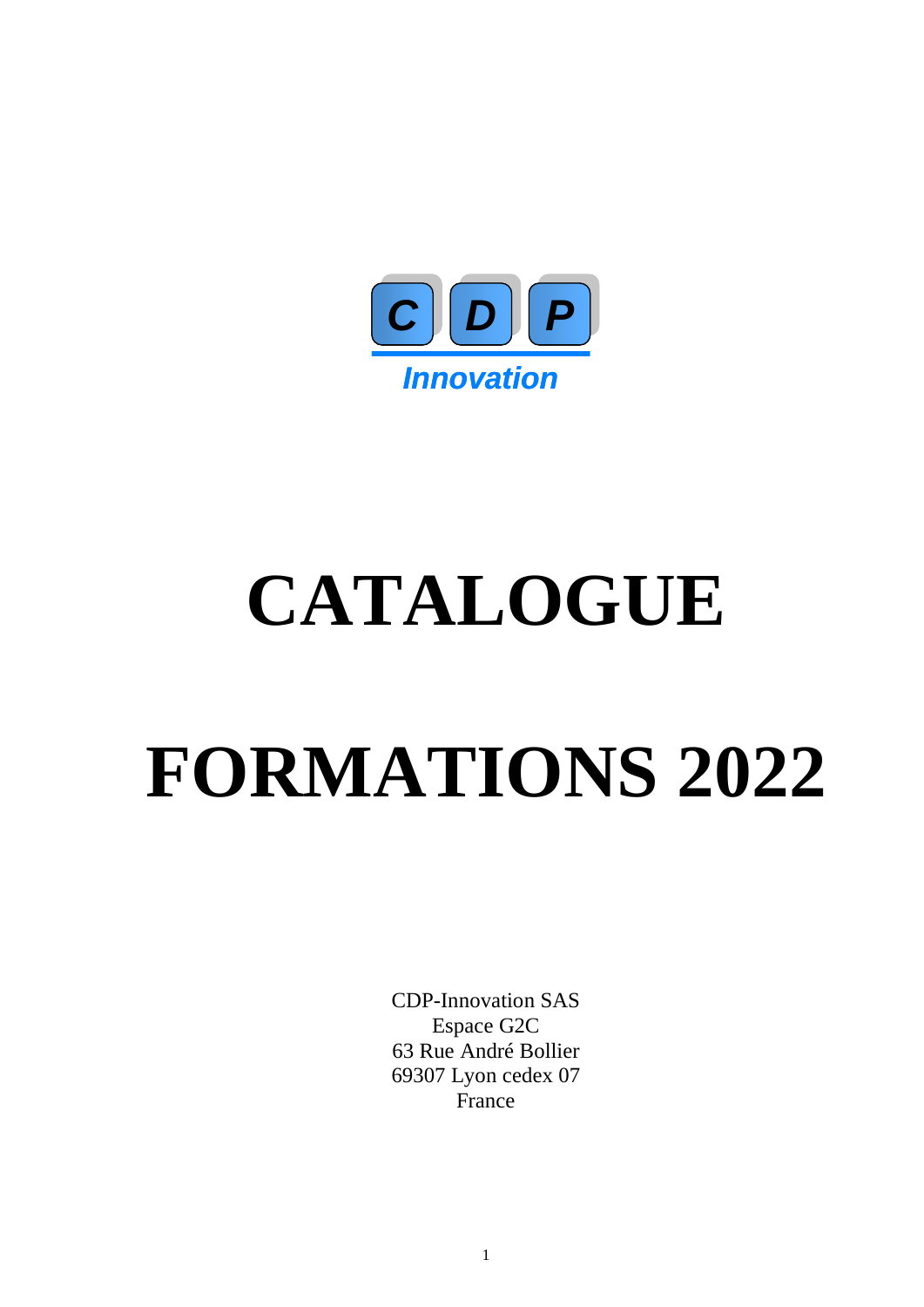### **FORMATIONS 2022**

**Table des matières**

<span id="page-1-0"></span>

| <b>LES FORMATIONS 2022</b>                                                                                                           | $\mathbf{3}$                             |
|--------------------------------------------------------------------------------------------------------------------------------------|------------------------------------------|
| ADVANCED TRAINING COURSES                                                                                                            | $\mathfrak{Z}$                           |
| <b>FORMATIONS AVANCEES</b>                                                                                                           | 3                                        |
| <b>FORMATIONS DE BASE</b>                                                                                                            | $\mathfrak{Z}$                           |
| FORMATIONS SOUS FORME DE TD                                                                                                          | $\mathfrak{Z}$                           |
| <b>FORMATIONS SUR SITE</b>                                                                                                           | $\mathfrak 3$                            |
| FORMATIONS DISPONIBLES                                                                                                               | $\sqrt{3}$                               |
| <b>EVALUATIONS</b><br><b>ASPECTS PRATIQUES</b>                                                                                       | $\mathfrak 3$<br>$\overline{\mathbf{4}}$ |
|                                                                                                                                      |                                          |
| <b>HANDICAP</b><br><b>AGREMENT</b>                                                                                                   | $\overline{4}$<br>$\overline{4}$         |
| <b>CERTIFICATION QUALIOPI</b>                                                                                                        | $\overline{4}$                           |
| REALISATION DES FORMATIONS                                                                                                           | $\overline{4}$                           |
| <b>INSCRIPTIONS MULTIPLES</b>                                                                                                        | $\overline{4}$                           |
| <b>ADVANCED TRAINING COURSES</b>                                                                                                     | $\sqrt{5}$                               |
| ASYMMETRIC HYDROGENATION                                                                                                             | 6                                        |
| DIFFERENTIAL SCANNING CALORIMETRY (DSC)                                                                                              | $\boldsymbol{7}$                         |
| DISTILLATION - EXTRACTION : INTENSIFICATION (English)                                                                                | $\,8\,$                                  |
| <b>FLOW CHEMISTRY</b>                                                                                                                | 9                                        |
| SOLID STATE AND CRYSTALLIZATION OF SMALL MOLECULES<br><b>FORMATIONS AVANCEES</b>                                                     | 10<br>11                                 |
|                                                                                                                                      |                                          |
| APPLICATION DES DIAGRAMMES DE PHASE A LA CRISTALLISATION                                                                             | 12<br>13                                 |
| CALORIMETRIE DIFFERENTIELLE A BALAYAGE (DSC)<br>CHIMIE EN FLUX (FLOW CHEMISTRY)                                                      | 14                                       |
| ETAT SOLIDE ET CRISTALLISATION DES PETITES MOLECULES                                                                                 | 15                                       |
| MISE EN FORME DES SOLIDES : GRANULATION ET ATOMISATION                                                                               | 16                                       |
| <b>FORMATIONS DE BASE</b>                                                                                                            | 17                                       |
| ANALYSE DES POLYMERES                                                                                                                | 18                                       |
| <b>BIOCHIMIE DES PROTEINES</b>                                                                                                       | 19                                       |
| BIOSURFACTANTS ET TENSIOACTIFS BIOSOURCES                                                                                            | 20                                       |
| CHIMIE ET PHYSICOCHIMIE DES TENSIOACTIFS                                                                                             | 21                                       |
| COMPETITIVITE ECONOMIQUE ET ENVIRONNEMENTALE DES VOIES D'ACCES ET PROCEDES<br>DISTILLATION - EXTRACTION : INTENSIFICATION (Français) | 22<br>23                                 |
| ELECTROPHORESE CAPILLAIRE                                                                                                            | 24                                       |
| GENIE DES PROCEDES POUR CHIMISTES ET BIOCHIMISTES                                                                                    | 25                                       |
| <b>HYDROGENATION</b>                                                                                                                 | 26                                       |
| LE DEVENIR DES MICROPOLLUANTS DANS L'AIR ET LES EAUX                                                                                 | 27                                       |
| LE SOLVANT EN CHIMIE ORGANIQUE                                                                                                       | 28                                       |
| METHODES D'ETUDE DES INTERACTIONS PRINCIPES ACTIFS-MACROMOLECULES                                                                    | 29                                       |
| METHODES RECENTES DE SYNTHESE DES HETEROCYCLES<br>METHODOLOGIE POUR L'INDUSTRIALISATION DES PROCEDES                                 | 30<br>31                                 |
| PROCESSUS D'OXYDATION ANTIOXYDANTS                                                                                                   | 32                                       |
| QBD APPLIQUE AU DEVELOPPEMENT DE PROCEDE                                                                                             | 33                                       |
| ROLE DU CHEF DE PROJET DANS LE DEVELOPPEMENT DES PRODUITS OU PROCEDES                                                                | 34                                       |
| TRAITEMENT DES ECHANTILLONS POUR L'ANALYSE DES TRACES ORGANIQUES                                                                     | 35                                       |
| UTILISATION DE LA CATALYSE ENZYMATIQUE EN SYNTHESE ORGANIQUE                                                                         | 36                                       |
| FORMATIONS INCLUANT DES TRAVAUX DIRIGES                                                                                              | 37                                       |
| APPORT DE LA RMN A L'ELUCIDATION DES STRUCTURES DES COMPOSES ORGANIQUES                                                              | 38                                       |
| FONCTIONNALISATION DES NOYAUX AROMATIQUES ET HETEROAROMATIQUES                                                                       | 39                                       |
| INTERPRETATION DES SPECTRES DE MASSE OBTENUS PAR COUPLAGE CHROMATOGRAPHIE                                                            | 40                                       |
| GAZEUSE-SPECTROMETRIE DE MASSE<br>INTERPRETATION DES SPECTRES DE MASSE OBTENUS PAR COUPLAGE CHROMATOGRAPHIE                          |                                          |
| LIQUIDE-SPECTROMETRIE DE MASSE                                                                                                       | 41                                       |
| LA CHIMIE ORGANIQUE AU TRAVERS DES MECANISMES REACTIONNELS                                                                           | 42                                       |
| <b>FORMATIONS SUR SITE</b>                                                                                                           | 43                                       |
| <b>CHIMIE ORGANIQUE</b>                                                                                                              | 44                                       |
| AUTRES FORMATIONS DISPONIBLES A LA DEMANDE                                                                                           | 45                                       |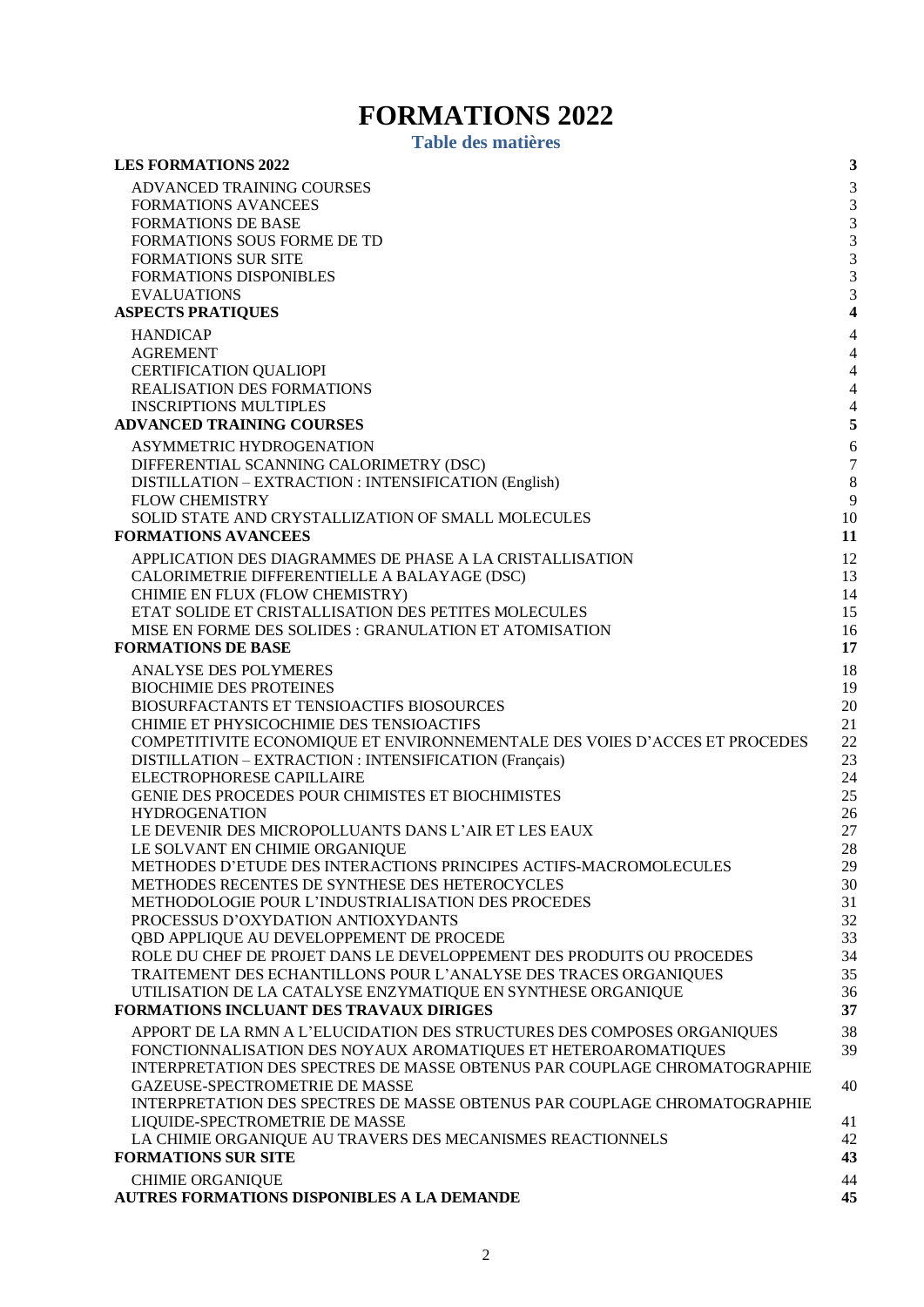## **LES FORMATIONS 2022**

## **ADVANCED TRAINING COURSES**

<span id="page-2-1"></span><span id="page-2-0"></span>These trainings, carried out by the world's best experts in the fields concerned, are intended for people working in a specific field. Their purpose is to take stock of scientific knowledge as of the date. They are given in English.

## **FORMATIONS AVANCEES**

<span id="page-2-2"></span>Ces formations, réalisées par les meilleurs experts mondiaux des domaines concernés, sont destinées à des personnes travaillant dans un domaine spécifique. Elles ont pour objectif de faire le point des connaissances scientifiques à la date. Elles sont réalisées en français.

## **FORMATIONS DE BASE**

<span id="page-2-3"></span>Ces formations ont pour objectif de donner les connaissances de base avec une orientation vers les problématiques industrielles en apportant des éléments de réponse concrets. Les intervenants de ces formations sont experts du domaine. Ces formations sont destinées à un large public ayant des fonctions très variées dans l'entreprise.

## **FORMATIONS SOUS FORME DE TD**

<span id="page-2-4"></span>En réalisant la formation sous forme de travaux dirigés (TD), l'objectif est de permettre une participation plus active et une acquisition des connaissances au travers d'exercices complétés par un apport théorique de l'intervenant.

## **FORMATIONS SUR SITE**

<span id="page-2-5"></span>Toutes les formations sont réalisables sur site sur demande.

## **FORMATIONS DISPONIBLES**

<span id="page-2-6"></span>Il s'agit de formations qui ont été à notre catalogue et qui pourraient être reprises pour toute société qui le souhaiterait.

## **EVALUATIONS**

<span id="page-2-7"></span>Toutes les évaluations réalisées par les participants à l'issue des formations de 2021 voire antérieures figurent sur notre site [www.cdp-innovation.com](http://www.cdp-innovation.com/)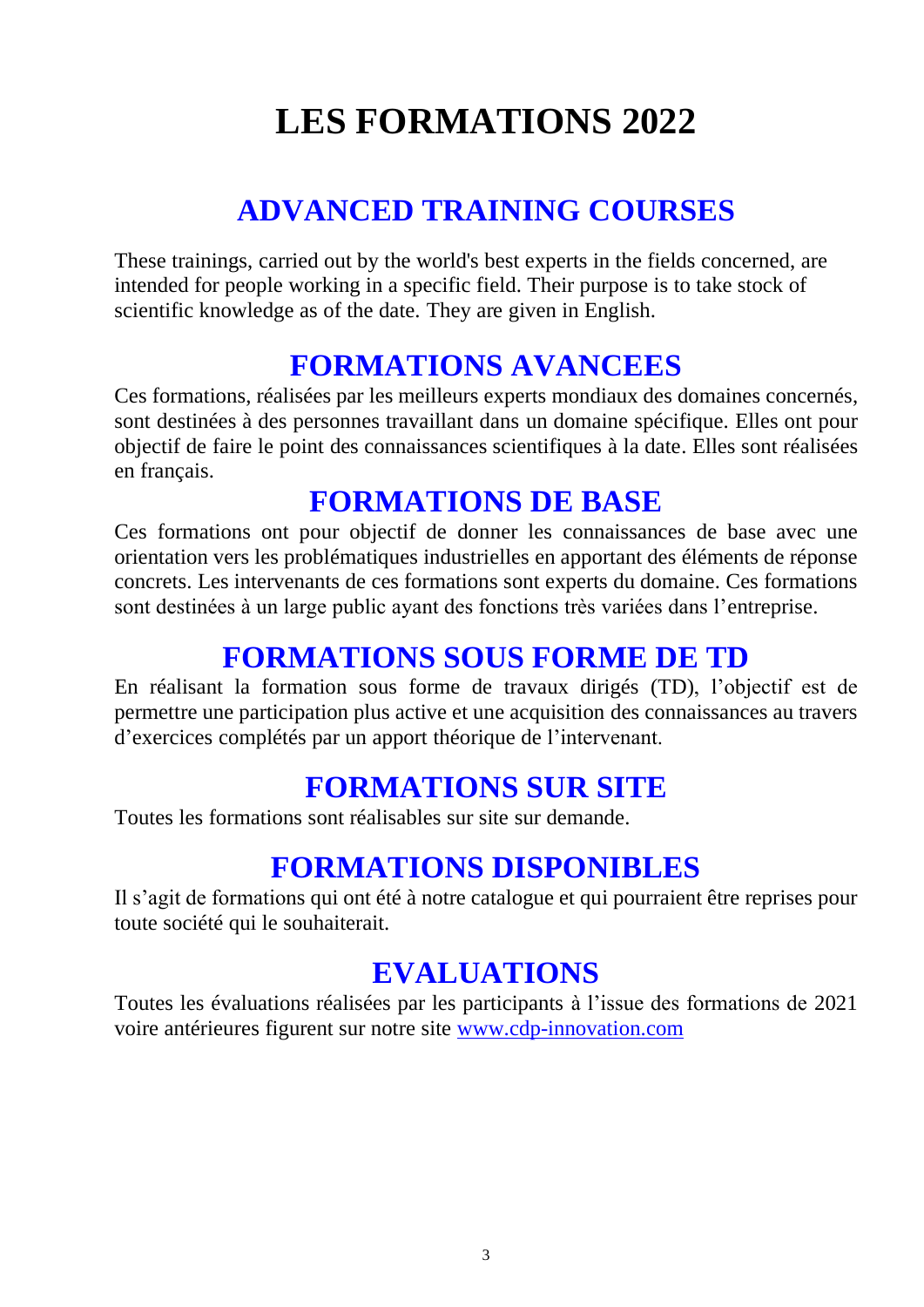## **ASPECTS PRATIQUES**

## **HANDICAP**

<span id="page-3-1"></span><span id="page-3-0"></span>Dans le but d'aider les personnes en situation d'handicap lors d'une formation, CDP-Innovation s'est inscrit au Réseau des Référents Handicap de l'Agephip. Si vous avez des questions concernant ce sujet, veuillez contacter : [jeanmarc.paris@cdp-innovation.com](mailto:jeanmarc.paris@cdp-innovation.com)

## **AGREMENT**

<span id="page-3-3"></span><span id="page-3-2"></span>CDP-Innovation est un organisme de formation agréé par la préfecture du Rhône

## **CERTIFICATION QUALIOPI**

CDP-Innovation est un organisme certifié Qualiopi

## **REALISATION DES FORMATIONS**

<span id="page-3-4"></span>Aucune formation n'est annulée en raison d'un nombre insuffisant de participants. Toutes les formations de CDP-Innovation peuvent être réalisées en intra dans les entreprises

## **INSCRIPTIONS MULTIPLES**

<span id="page-3-5"></span>Pour 3 inscriptions à une formation, CDP offre la troisième inscription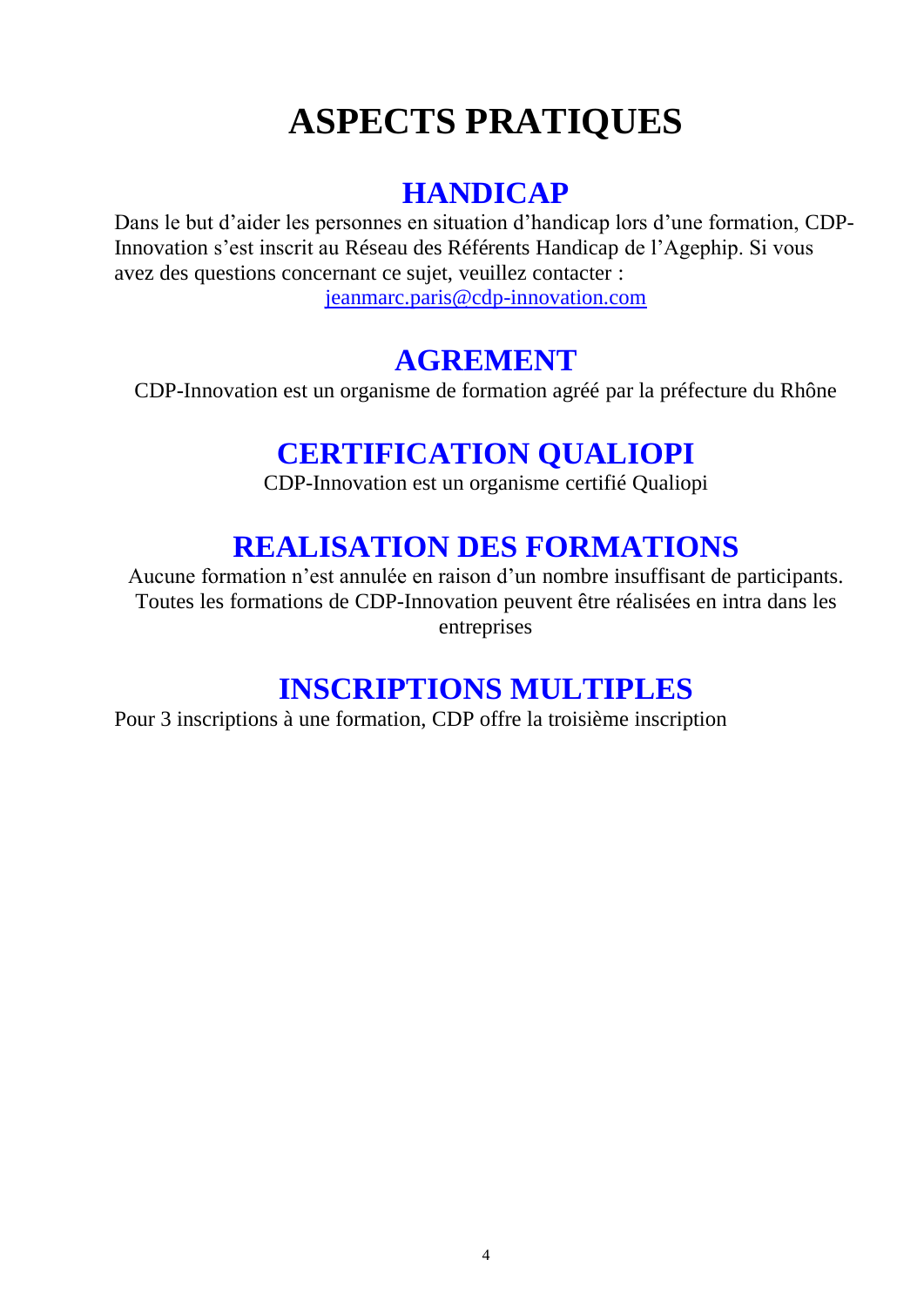## <span id="page-4-0"></span>**ADVANCED TRAINING COURSES**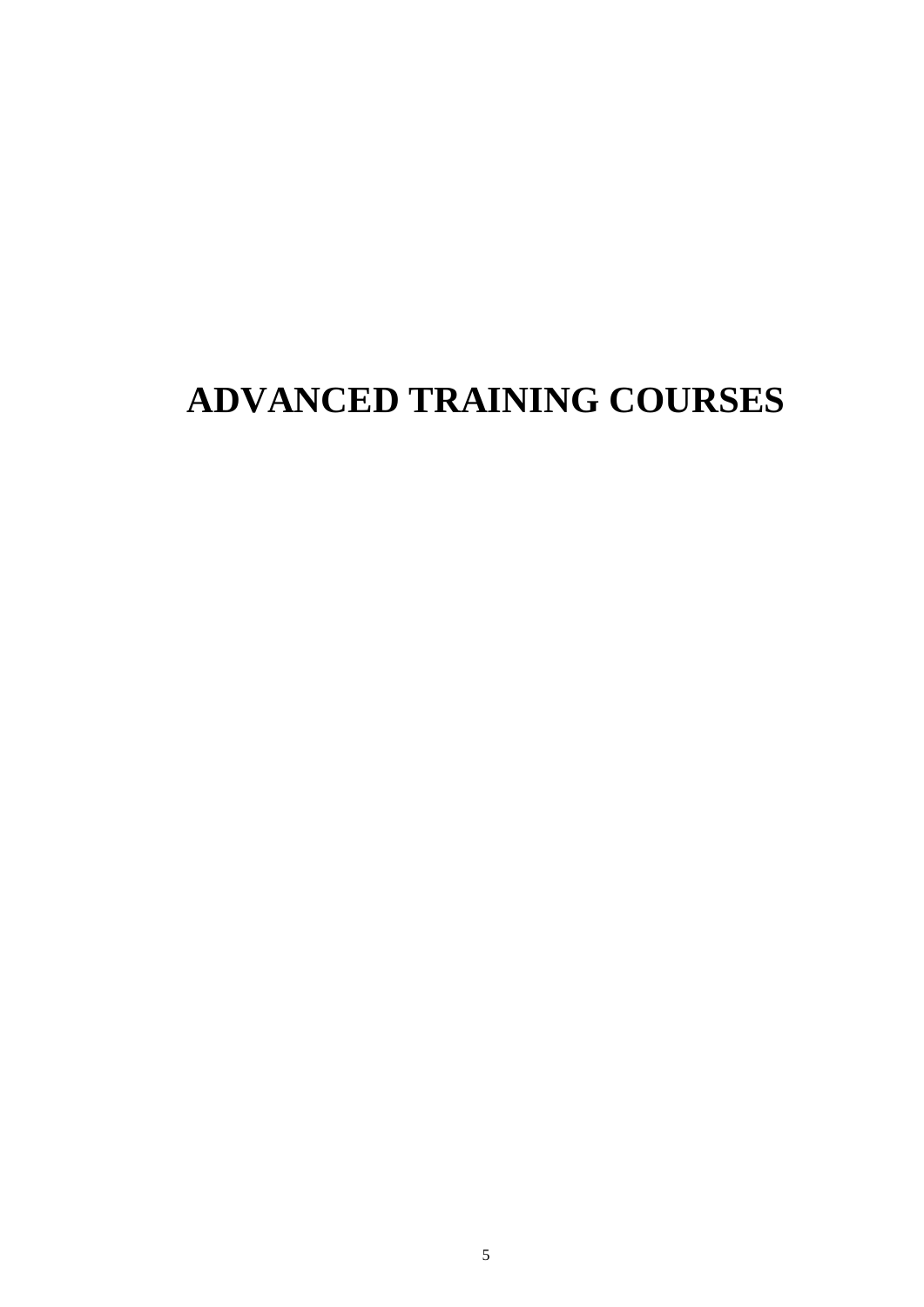## <span id="page-5-0"></span>**ASYMMETRIC HYDROGENATION**



**Date: 10 November, 2022**

**Venue: Nice. Site accessible to people with disabilities**

**Attendees: Doctors, Research or Development people, Technicians**

**Price: 1000 € HT**

**Language: English**

**Duration: 6 hours**

**Speaker: Prof. Montserrat Dieguez (Universitat Rovira i Virgili, Tarragona, SPAIN)**

#### **Limited number of participants: 20 per session.**

**Discussed topics:** Molecules with one or more asymmetric centers constitute an important part of molecules in Pharma. It is also found in perfumery, cosmetics and agrochemistry. Asymmetric hydrogenation is a method of choice for introducing chirality. This training will introduce chemical and biochemical methods to introduce chirality.

**Teaching aids:** Presentation by the speaker using a video projector and delivery of paper support to each participant.

**Assessment of acquired knowledge:** No control planned. Only an evaluation of the training is planned.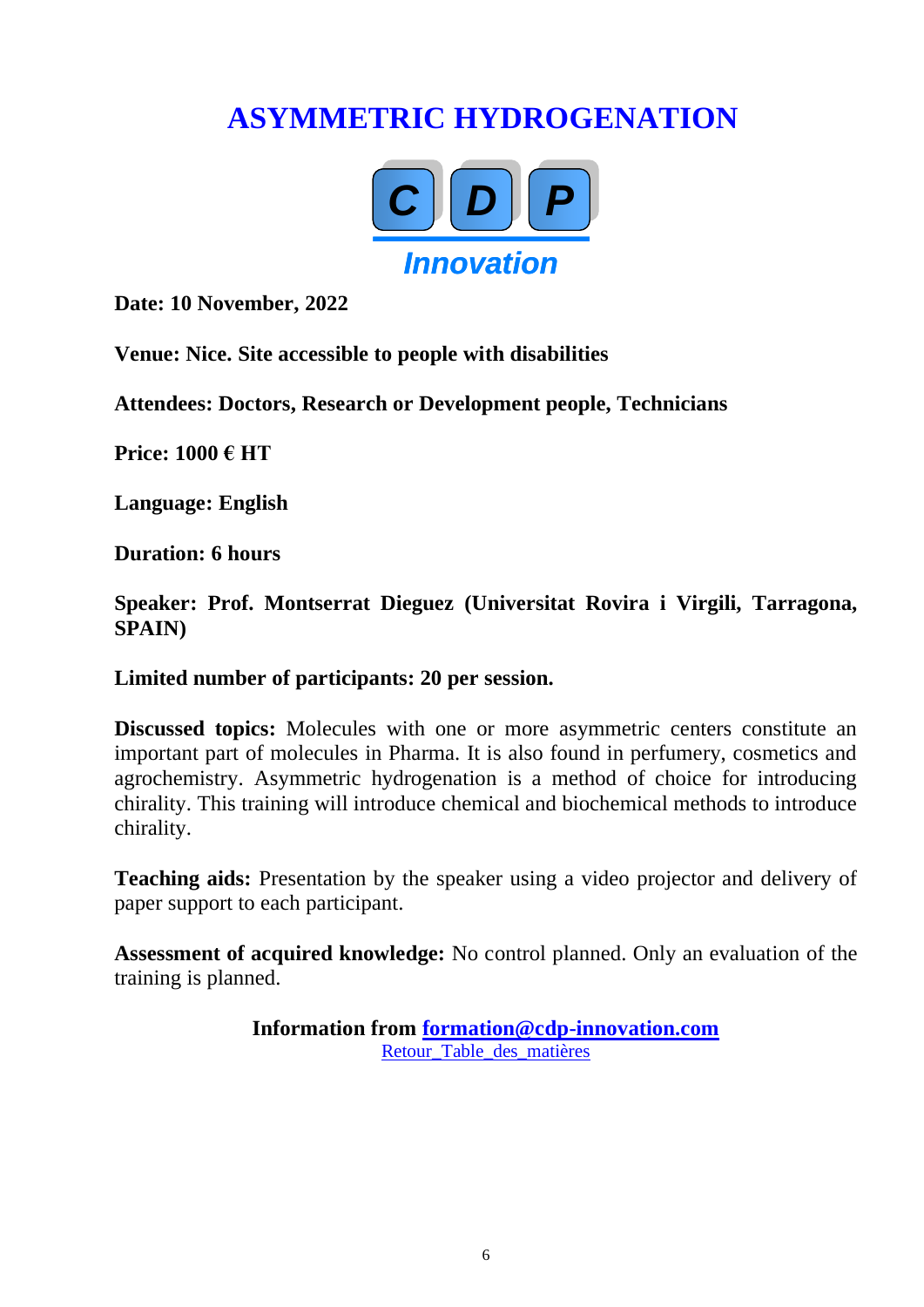## <span id="page-6-0"></span>**DIFFERENTIAL SCANNING CALORIMETRY (DSC)**



**Training presented in partnership with**



**Date: 26 and 27 September, 2022**

**Venue: Nice. Site accessible to people with disabilities**

**Attendees: Doctors, Research or Development people, Technicians**

**Price: 1700 € HT**

**Language: English**

**Duration: 12 hours**

**Speaker: Dr Pierric Marchand (Holodiag)**

**Limited number of participants: 20 per session.**

**Discussed subjects:** The aim of this training is to explain the theory of the DSC (Differential Scanning Calorimetry), to explain the methods of measurement and to interpret the signals obtained. The last part will be devoted to examples.

**Teaching aids:** Presentation by the speaker using a video projector and delivery of paper support to each participant.

**Assessment of acquired knowledge**: No control planned. Only an evaluation of the training is planned.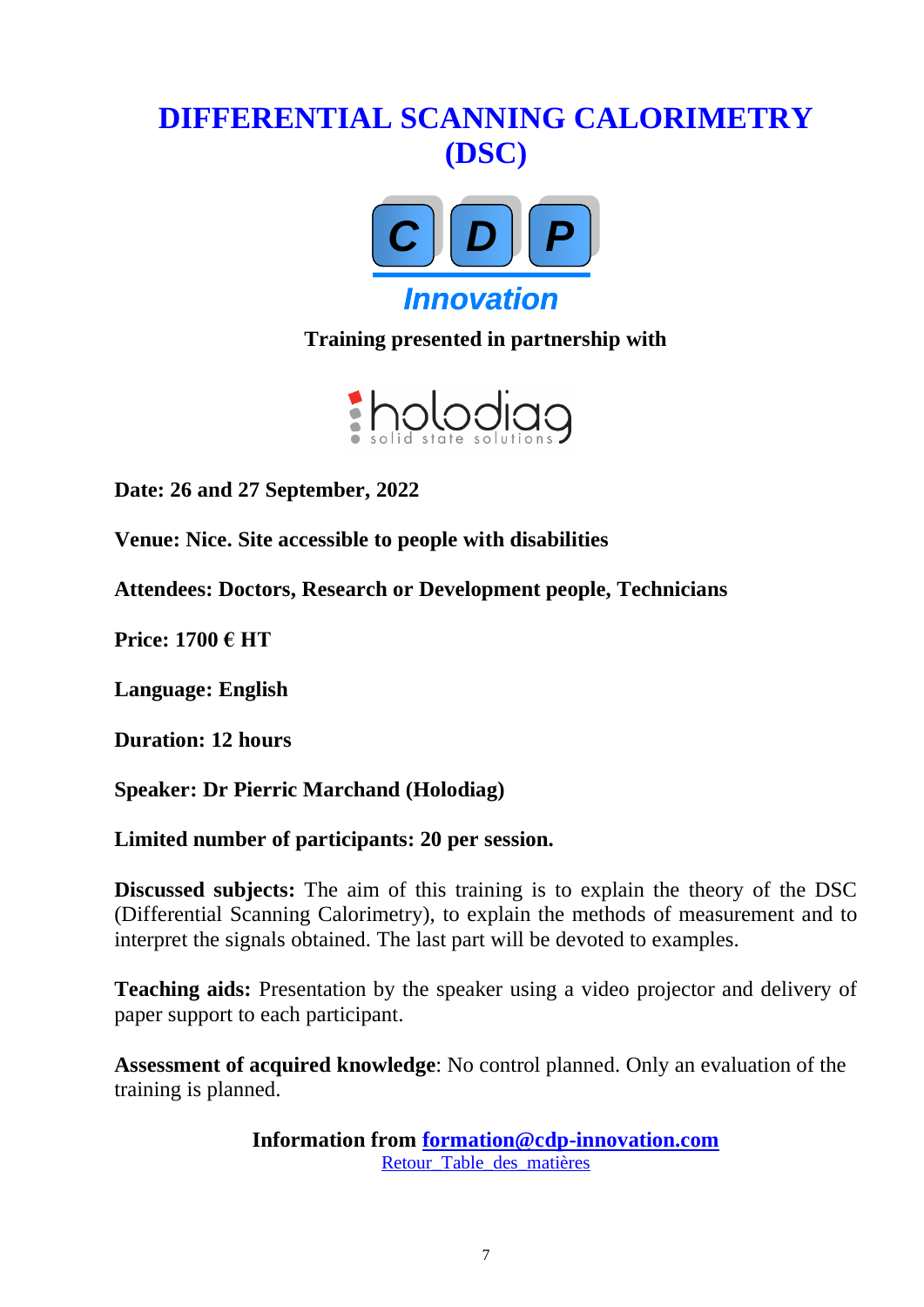## <span id="page-7-0"></span>**DISTILLATION – EXTRACTION : INTENSIFICATION (English)**

#### **Training presented in partnership with**



**Date: 21 and 22 November 2022**

**Venue : Toulouse**

**Attendees: Doctors, Research or Development people, Technicians, Project managers, Manufacturers, …**

**Price: 1700 € HT**

**Language: English**

**Duration: 12 hours**

**Speakers: Pr Christophe Gourdon et Pr. Michel Meyer (Institut National Polytechnique de Toulouse, ENSIACET, Toulouse)**

**Limited number of participants: 20 per session..** 

#### **Discussed topics:**

The aim is to familiarize trainees with the concept of intensifying two of the world's most widely used separation techniques: distillation and solvent extraction. After a few basic reminders of these classic unit operations, this training course covers the fundamentals of intensification specific to each operation, then the various most recent technologies: reactive distillation and extraction, DWC and HIDIC columns, centrifugal devices as well. in distillation (RPB) than in extraction, compact miniaturized technologies, extraction-membrane coupling ... The training concludes with a presentation of exemplary industrial applications...

**Teaching aids:** Presentation by the speakers using a video projector and delivery of a paper medium to each participant.

**Assessment of acquired knowledge:** No control planned. Only an evaluation of the training is foreseen.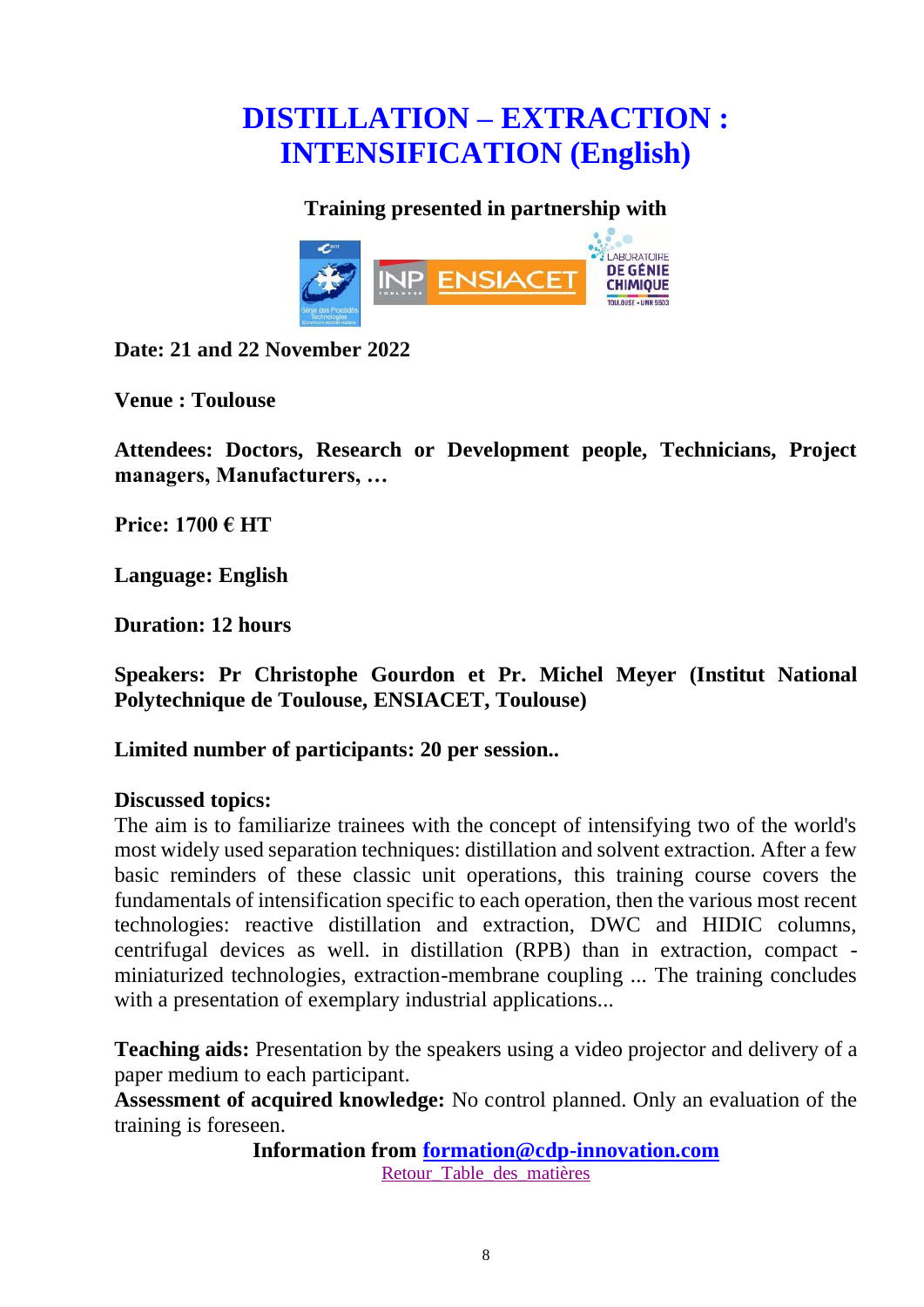## **FLOW CHEMISTRY**

#### **Training presented in partnership with**

<span id="page-8-0"></span>

**Date: 26 and 27 September 2022**

**Venue: Toulouse. Site accessible to people with disabilities**

**Attendees: Doctors, Research or Development people, Technicians, Project managers, Manufacturers, …)**

**Price: 1700 € HT**

**Language: English**

**Duration: 12 hours**

**Speakers : Pr Christophe Gourdon and Dr Sébastien Elgue (Institut National Polytechnique de Toulouse, ENSIACET, Toulouse)**

**Limited number of participants: 20 per session.**

#### **Discussed topics:**

The purpose of this training is to enable participants to develop and industrialize processes with the concept of flow Chemistry. This training addresses the fundamentals of continuous intensification, the various existing technologies and equipment as well as examples of industrial applications.

**Teaching aids:** Presentation by speakers using a video projector and delivery of paper support to each participant.

**Assessment of acquired knowledge**: No control planned. Only an evaluation of the training is planned.

**Information from [formation@cdp-innovation.com](mailto:formation@cdp-innovation.com)**

Retour Table des matières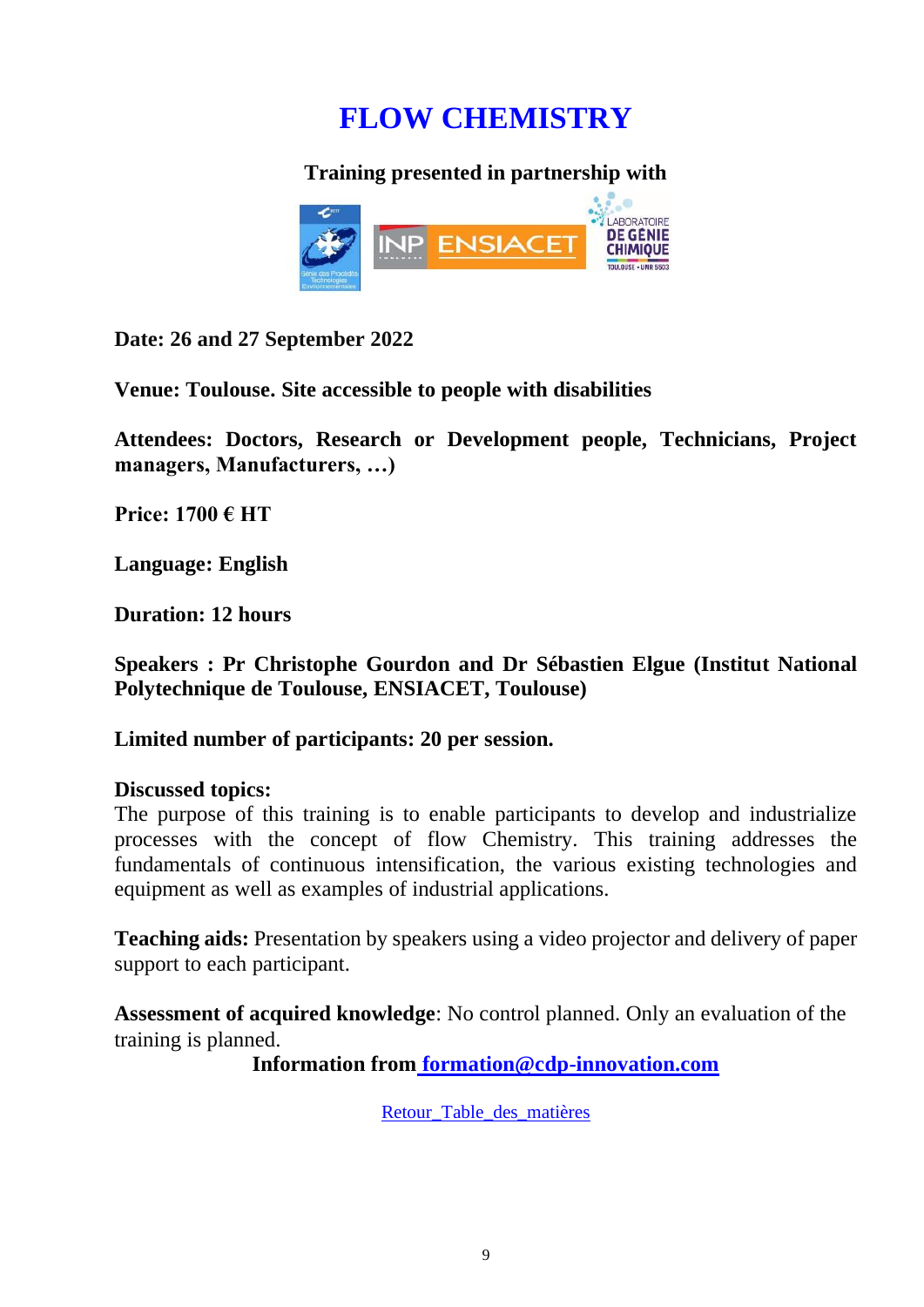## <span id="page-9-0"></span>**SOLID STATE AND CRYSTALLIZATION OF SMALL MOLECULES**



**Training presented in partnership with**



**Date: 13 and 14 September 2022**

**Venue: Nice. Site accessible to people with disabilities**

**Attendees: Doctors, Research or Development people, Technicians, Project managers, Manufacturers, …)**

**Price: 1700 € HT**

**Language: English**

**Duration: 12 hours**

**Speaker: Dr Pierric Marchand (Holodiag)**

**Limited number of participants: 20 per session.**

#### **Discussed subjects:**

This training aims to familiarize the participants with the different forms of solid state (polymorphs, solvates, ...) and to propose methodologies for the development and the realization of a crystallization.

**Teaching aids:** Presentation by the speaker using a video projector and delivery of paper support to each participant.

**Assessment of acquired knowledge**: No control planned. Only an evaluation of the training is planned.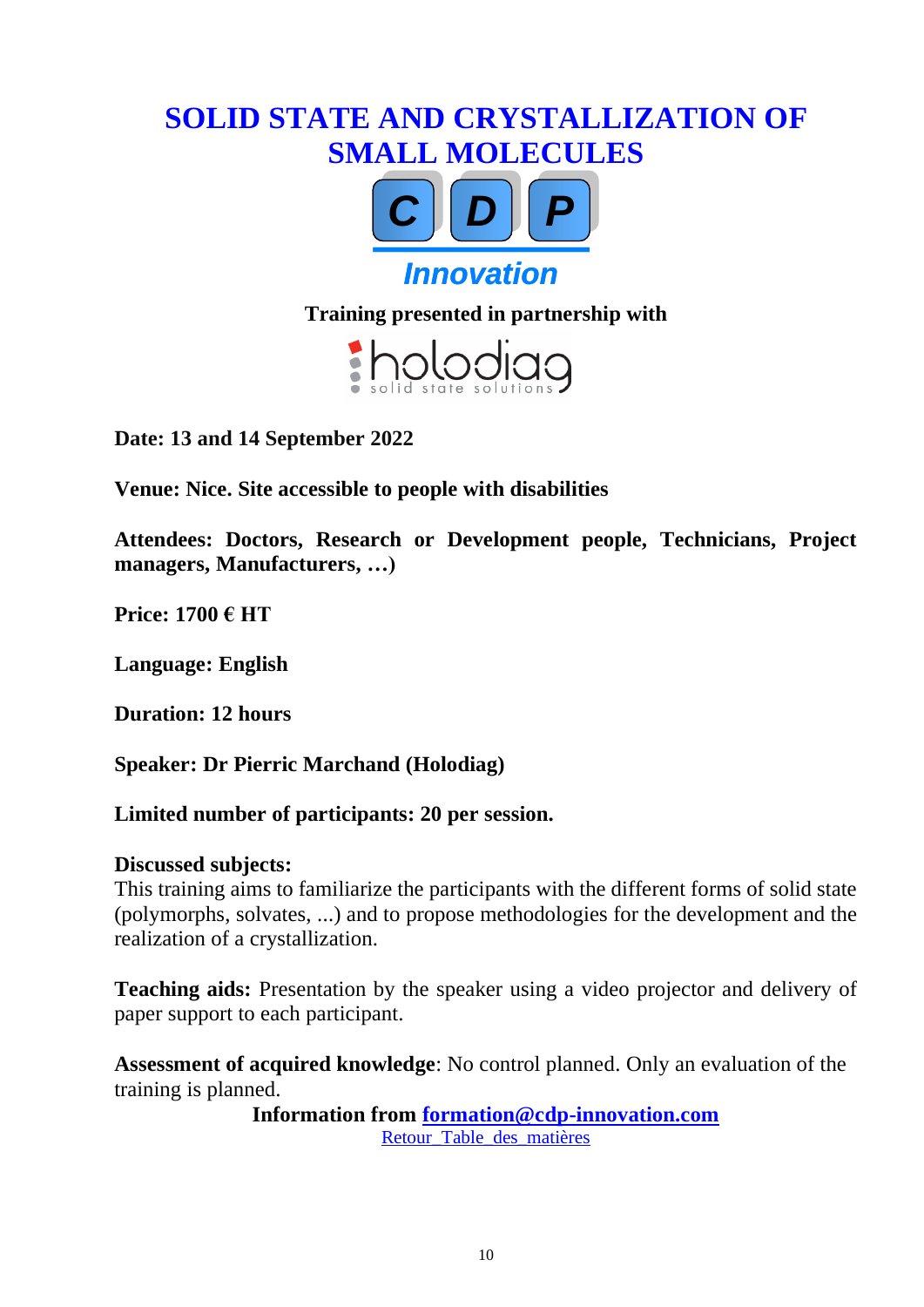## <span id="page-10-0"></span>**FORMATIONS AVANCEES**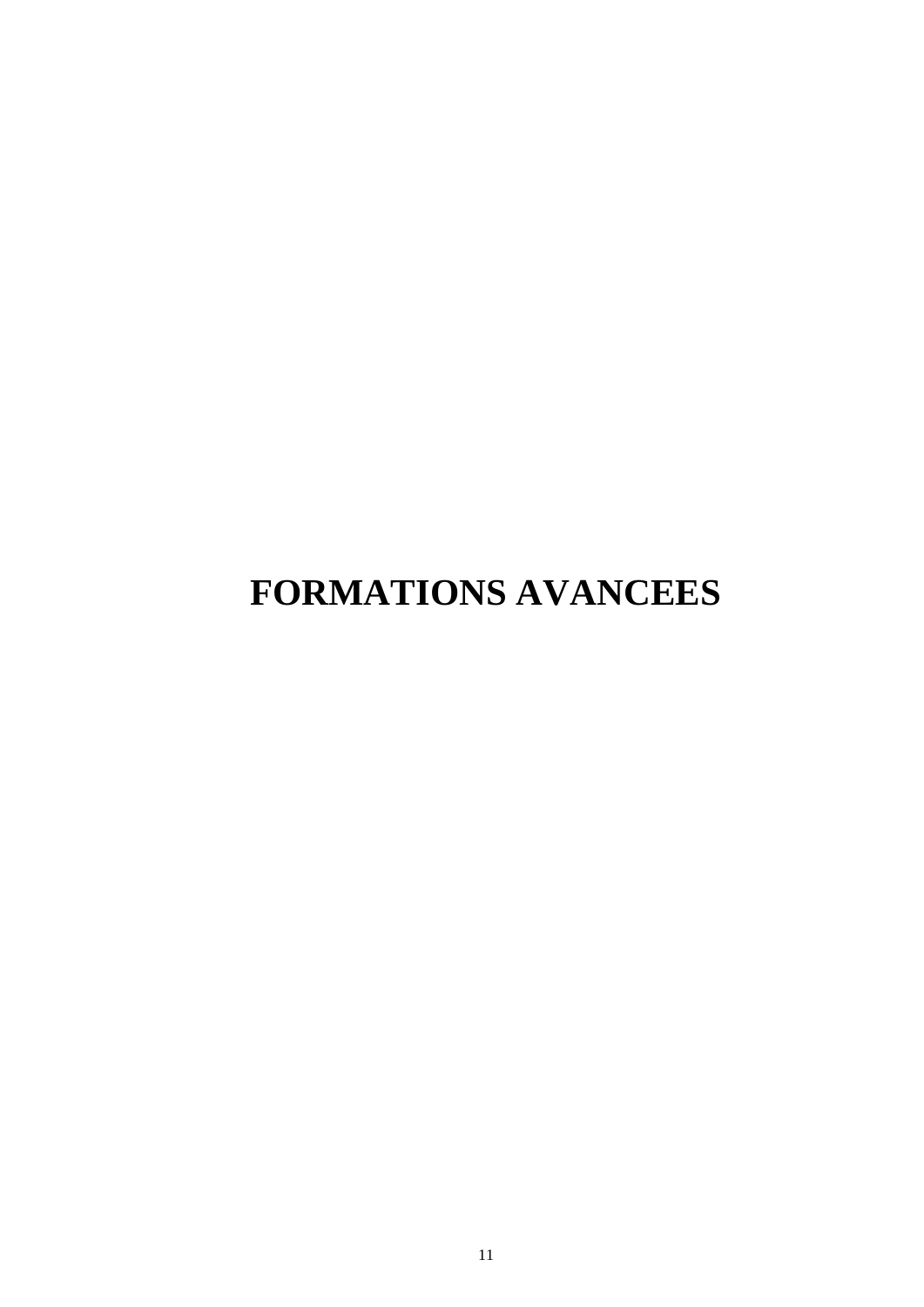## <span id="page-11-0"></span>**APPLICATION DES DIAGRAMMES DE PHASE A LA CRISTALLISATION**

#### **Formation présentée en partenariat avec**



**Date : Dates à fixer**

**Lieu : Lyon. Site accessible aux personnes handicapées.**

**Public : Docteurs, Ingénieurs de recherche ou de développement, Techniciens supérieurs, Responsable projets, Fabricants, …)**

**Prix : 1700 € HT**

**Langue : Français**

**Durée de la formation : 12 heures**

**Intervenants : Dr Pierric Marchand (Holodiag)**

**Nombre limité de participants : 20 par session.**

#### **Thèmes abordés :**

Cette formation a pour objectif de familiariser les participants à l'utilisation des diagrammes de phase pour la mise au point et la réalisation d'une cristallisation.

**Moyens pédagogiques :** Présentation par l'intervenant à l'aide d'un vidéoprojecteur et remise d'un support papier à chaque participant.

**Evaluation des connaissances acquises :** Aucun contrôle prévu. Seule une évaluation de la formation est prévue.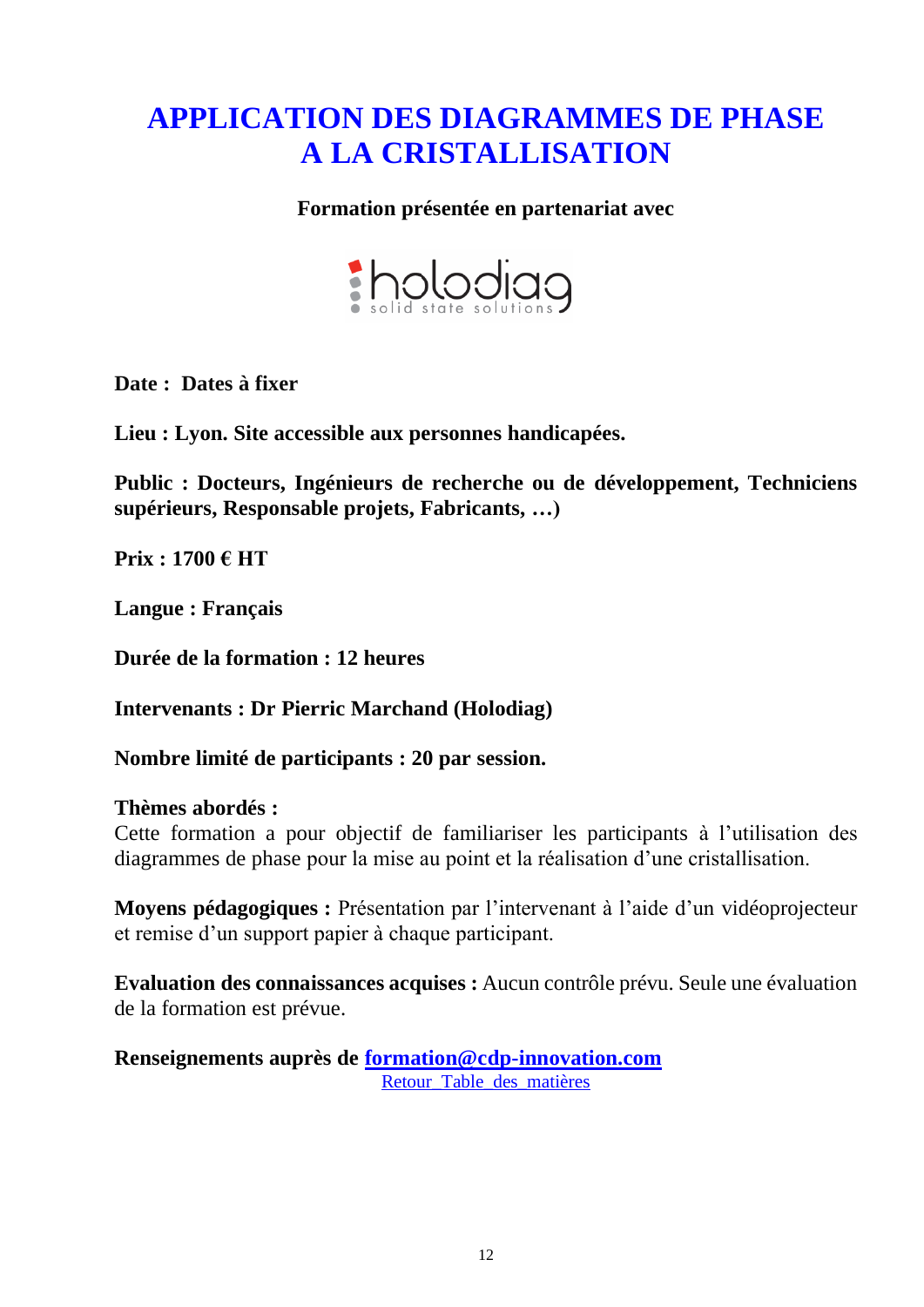## <span id="page-12-0"></span>**CALORIMETRIE DIFFERENTIELLE A BALAYAGE (DSC)**



**Formation présentée en partenariat avec**



**Date : 7 et 8 juin 2022**

**Lieu : Lyon. Site accessible aux personnes handicapées.**

**Public : Docteurs, ingénieurs, techniciens des laboratoires de R&D**

**Prix : 1700 € HT**

**Langue : Français**

**Durée de la formation : 12 heures**

**Intervenants : Dr Pierric Marchand (Holodiag)**

**Nombre limité de participants : 20 par session.** 

**Thèmes abordés :** L'objectif de cette formation est d'expliquer la théorie de la Calorimétrie Différentielles à Balayage (Differential Scanning Calorimetry), les techniques de mesures et d'interpréter les signaux ou courbes obtenus.

**Moyens pédagogiques :** Présentation par l'intervenant par vidéoconférence (ZOOM) et remise d'un support papier à chaque participant.

**Evaluation des connaissances acquises :** Aucun contrôle prévu. Seule une évaluation de la formation est prévue.

**Renseignements auprès de [formation@cdp-innovation.com](mailto:formation@cdp-innovation.com)**

[Retour\\_Table\\_des\\_matières](#page-1-0)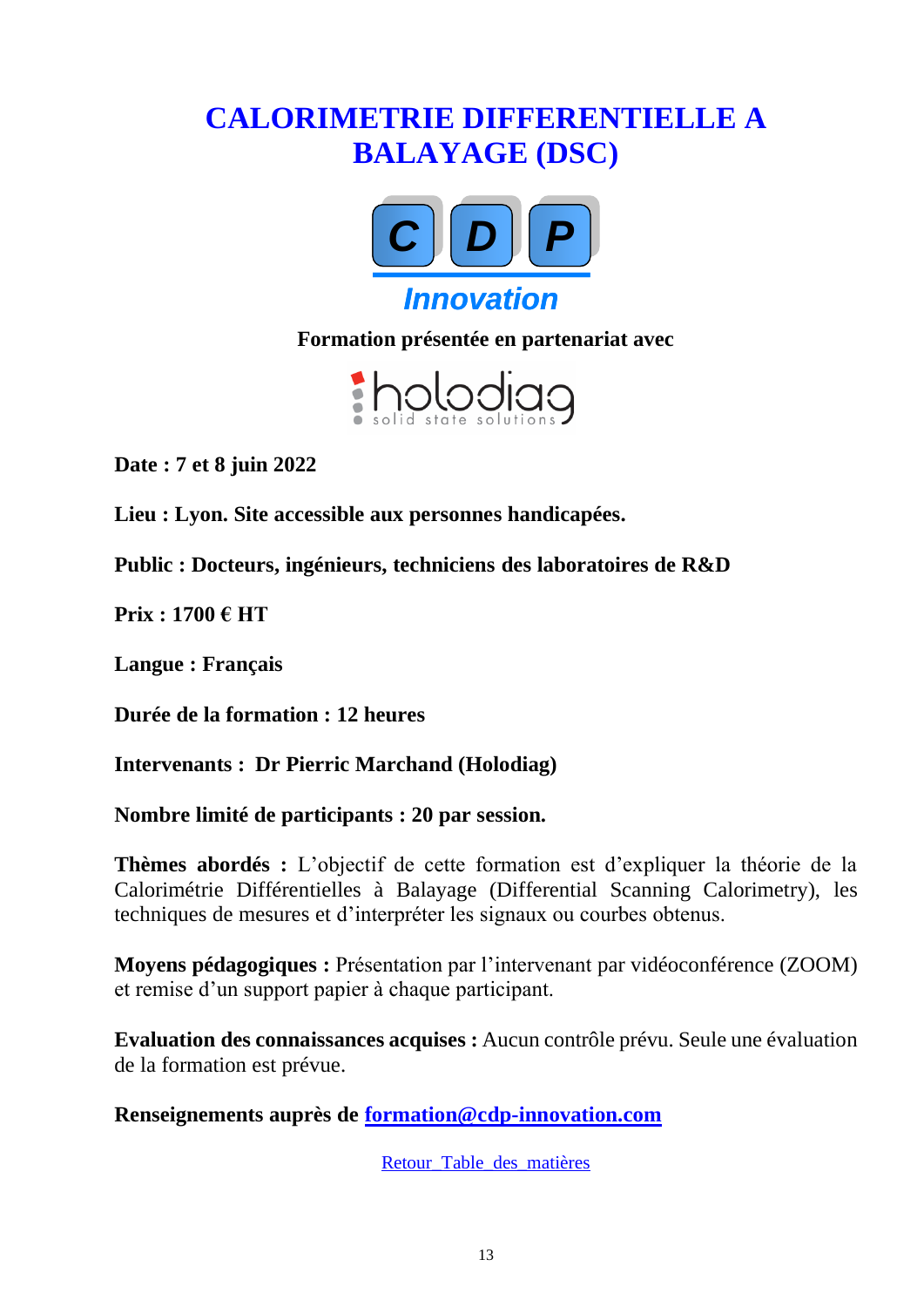## <span id="page-13-0"></span>**CHIMIE EN FLUX (FLOW CHEMISTRY)**

**Formation présentée en partenariat avec**



**Date : 20 et 21 juin 2022**

**Lieu : Toulouse. Site accessible aux personnes handicapées.**

**Public : Docteurs, Ingénieurs de recherche ou de développement, Techniciens supérieurs, Responsable projets, Fabricants, …)**

**Prix : 1700 € HT**

**Langue : Français**

**Durée de la formation : 12 heures**

**Intervenants : Pr Christophe Gourdon et Dr Sébastien Elgue (Institut National Polytechnique de Toulouse, ENSIACET, Toulouse)**

**Nombre limité de participants : 20 par session.** 

#### **Thèmes abordés :**

Cette formation a pour objet de permettre aux participants de développer et d'industrialiser des procédés avec le concept de la chimie en flux continu (flow Chemistry). Sont abordés dans cette formation les fondamentaux de l'intensification en continu, les différentes technologies et appareillages existants ainsi que des exemples d'applications industrielles.

**Moyens pédagogiques :** Présentation par les intervenants à l'aide d'un vidéoprojecteur et remise d'un support papier à chaque participant.

**Evaluation des connaissances acquises :** Aucun contrôle prévu. Seule une évaluation de la formation est prévue.

**Renseignements auprès de [formation@cdp-innovation.com](mailto:formation@cdp-innovation.com)**

Retour Table des matières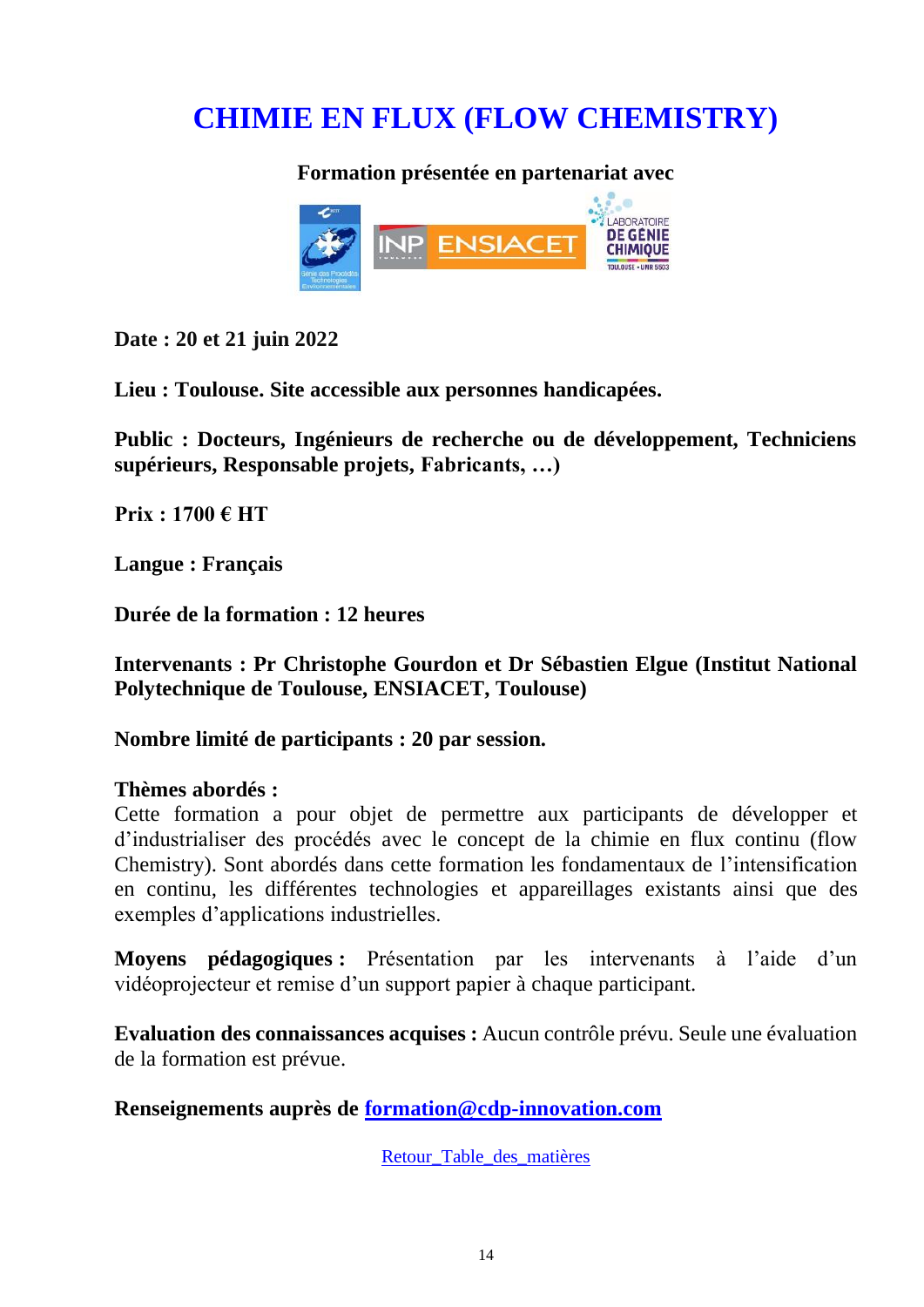## <span id="page-14-0"></span>**ETAT SOLIDE ET CRISTALLISATION DES PETITES MOLECULES**

#### **Formation présentée en partenariat avec**



**Date : 21 et 22 juin 2022**

**Lieu : Lyon. Site accessible aux personnes handicapées.**

**Public : Docteurs, Ingénieurs de recherche ou de développement, Techniciens supérieurs, Responsable projets, Fabricants, …)**

**Prix : 1700 € HT**

**Langue : Français**

**Durée de la formation : 12 heures**

**Intervenants : Dr Pierric Marchand (Holodiag)**

**Nombre limité de participants : 20 par session.**

#### **Thèmes abordés :**

Cette formation a pour objectif de familiariser les participants avec les différentes formes d'état solide (polymorphes, solvates, …) et de fournir une méthodologie pour la mise au point et la réalisation d'une cristallisation.

**Moyens pédagogiques :** Présentation par l'intervenant à l'aide d'un vidéoprojecteur et remise d'un support papier à chaque participant.

**Evaluation des connaissances acquises :** Aucun contrôle prévu. Seule une évaluation de la formation est prévue.

**Renseignements auprès de [formation@cdp-innovation.com](mailto:formation@cdp-innovation.com)**

Retour Table des matières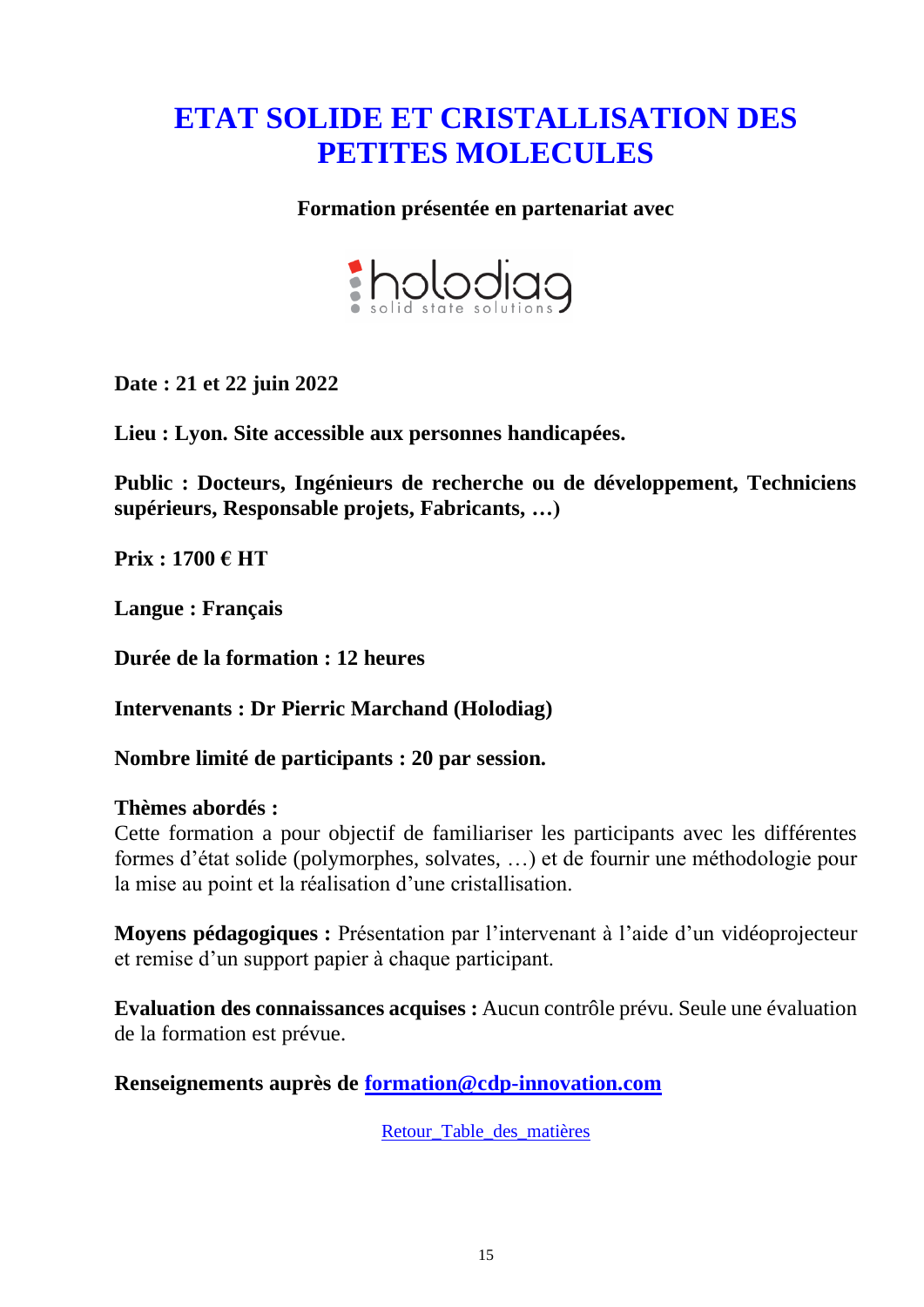## <span id="page-15-0"></span>**MISE EN FORME DES SOLIDES : GRANULATION ET ATOMISATION** *CC DD PP Innovation*

**Date : 29 et 30 mars 2022**

**Lieu : Lyon. Site accessible aux personnes handicapées.**

**Public : Docteurs, Ingénieurs de recherche ou de développement, Techniciens supérieurs, Responsable projets, Fabricants, …)**

**Prix : 1700 € HT**

**Langue : Français**

**Durée de la formation : 12 heures**

#### **Intervenants : Dr Béatrice Biscans (Directrice de Recherche CNRS -Laboratoire de Génie Chimique Toulouse) Jacky Cheramy (CDP-Innovation) Nombre limité de participants : 20 par session.**

**Thèmes abordés :** Pour être utilisés dans leurs applications, les solides doivent être mis en forme dans le but de faciliter leur manipulation, de permettre leur dispersion... La mise en forme des solides consiste à constituer des agglomérats relativement gros à partir d'un produit de départ relativement fin appelé particules.

Cette formation détaille principalement la granulation et l'atomisation, traite de la caractérisation des poudres et décrit des exemples de procédés couramment utilisés.

**Moyens pédagogiques :** Présentation par les intervenants à l'aide d'un vidéoprojecteur et remise d'un support papier à chaque participant.

**Evaluation des connaissances acquises :** Aucun contrôle prévu. Seule une évaluation de la formation est prévue.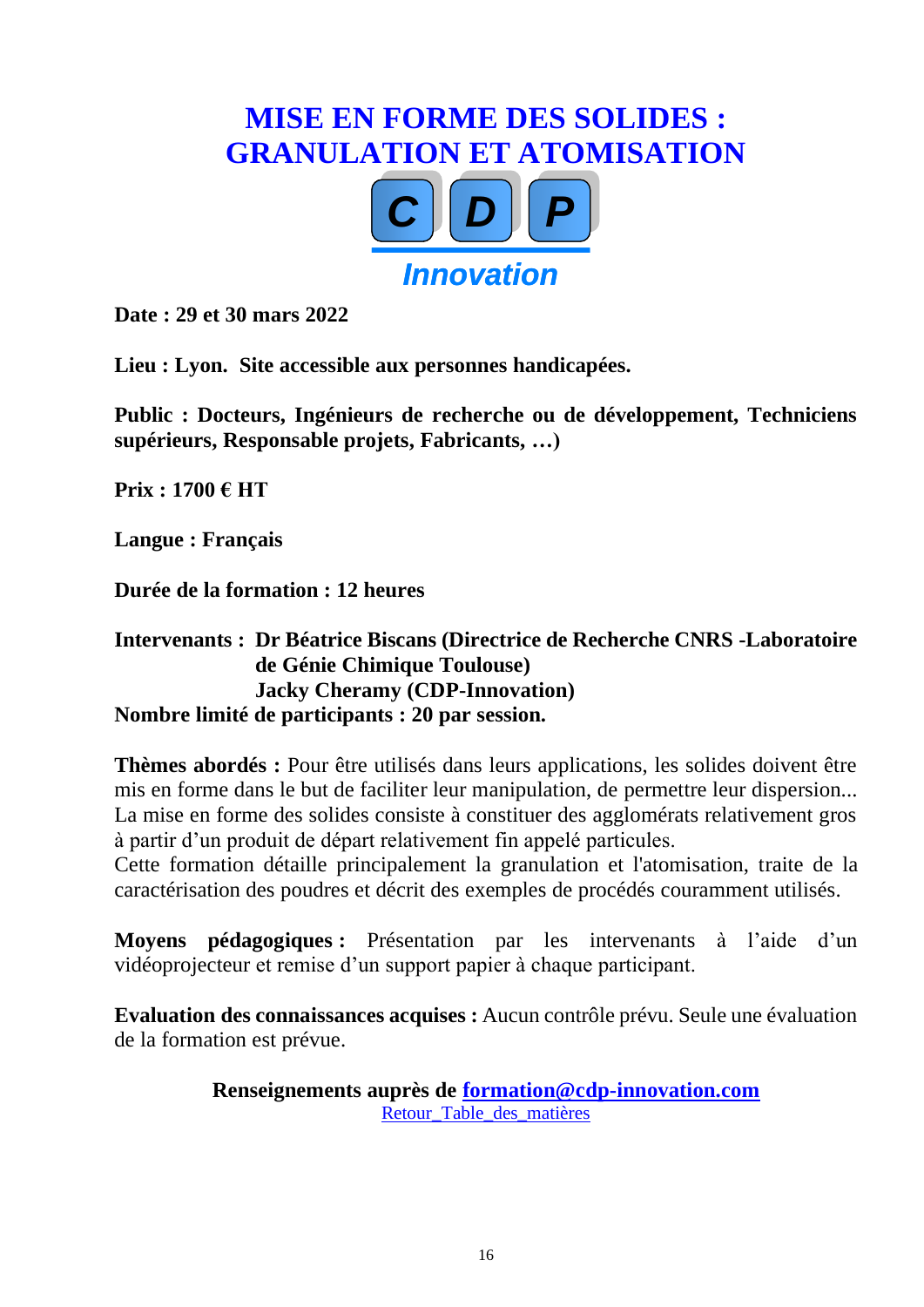## <span id="page-16-0"></span>**FORMATIONS DE BASE**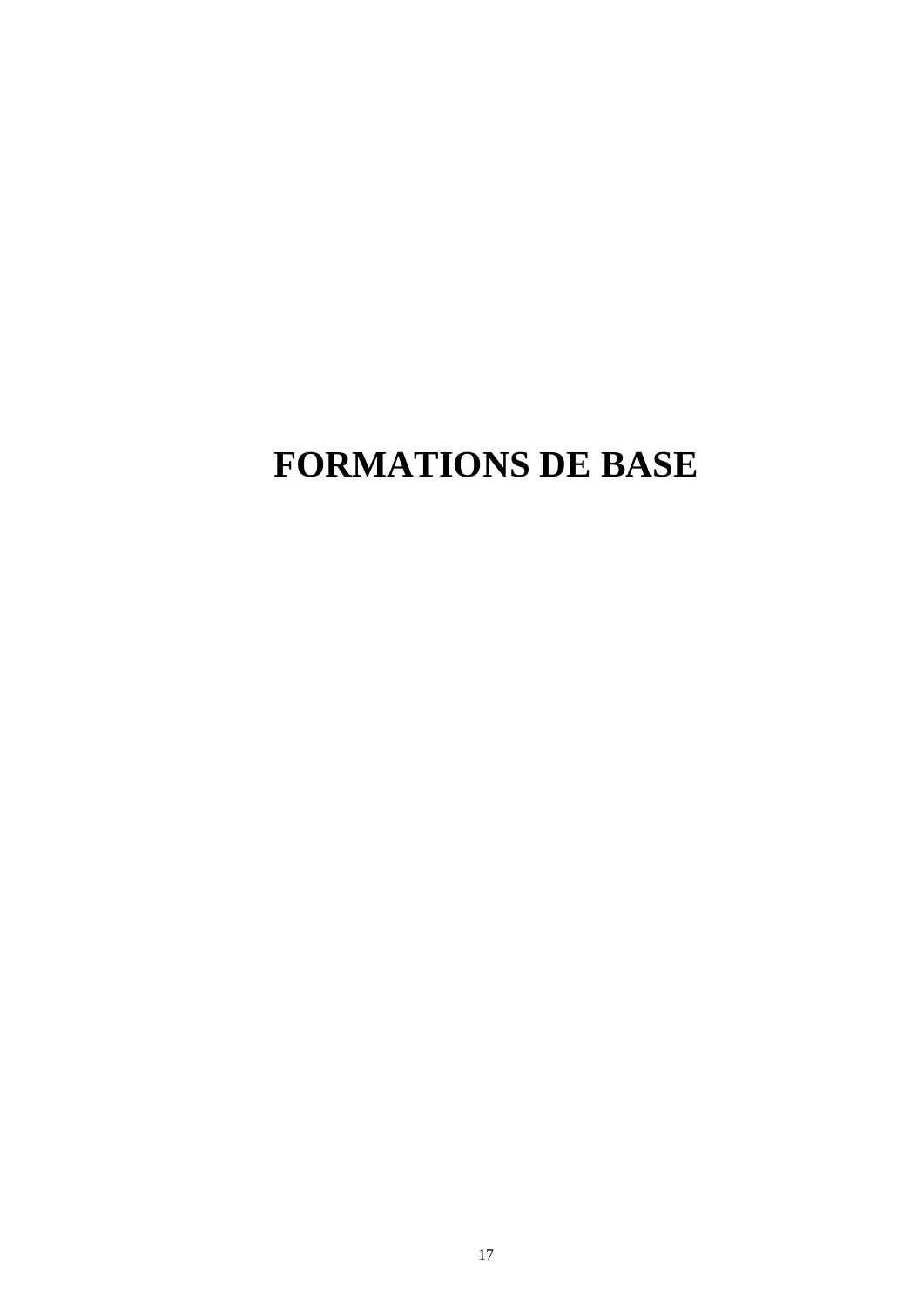## <span id="page-17-0"></span>**ANALYSE DES POLYMERES**



**Date : 10 et 11 octobre 2022**

**Lieu : Lyon. Site accessible aux personnes handicapées.**

**Public : Docteurs, Ingénieurs, Techniciens supérieurs des laboratoires de synthèse ou d'analyse, …**

**Prix : 1700 € HT**

**Langue : Français**

**Durée de la formation : 12 heures**

**Intervenants : Marion Rollet (Institut de chimie Radicalaire, Université d'Aix Marseille), Fabio Ziarelli (Fédération des Sciences Chimiques, Université d'Aix Marseille)**

**Nombre limité de participants : 20 par session.** 

#### **Thèmes abordés :**

En raison de la taille des molécules et parfois de leurs faibles solubilités, l'analyse des polymères est souvent complexe et nécessite des techniques d'analyse particulières. L'objectif de cette formation est de présenter l'apport de techniques telles que la RMN, l'analyse chromatographique (GPC, …).

**Moyens pédagogiques :** Présentation par les intervenants à l'aide d'un vidéoprojecteur et remise d'un support papier à chaque participant

**Evaluation des connaissances acquises :** Aucun contrôle prévu. Seule une évaluation de la formation est prévue.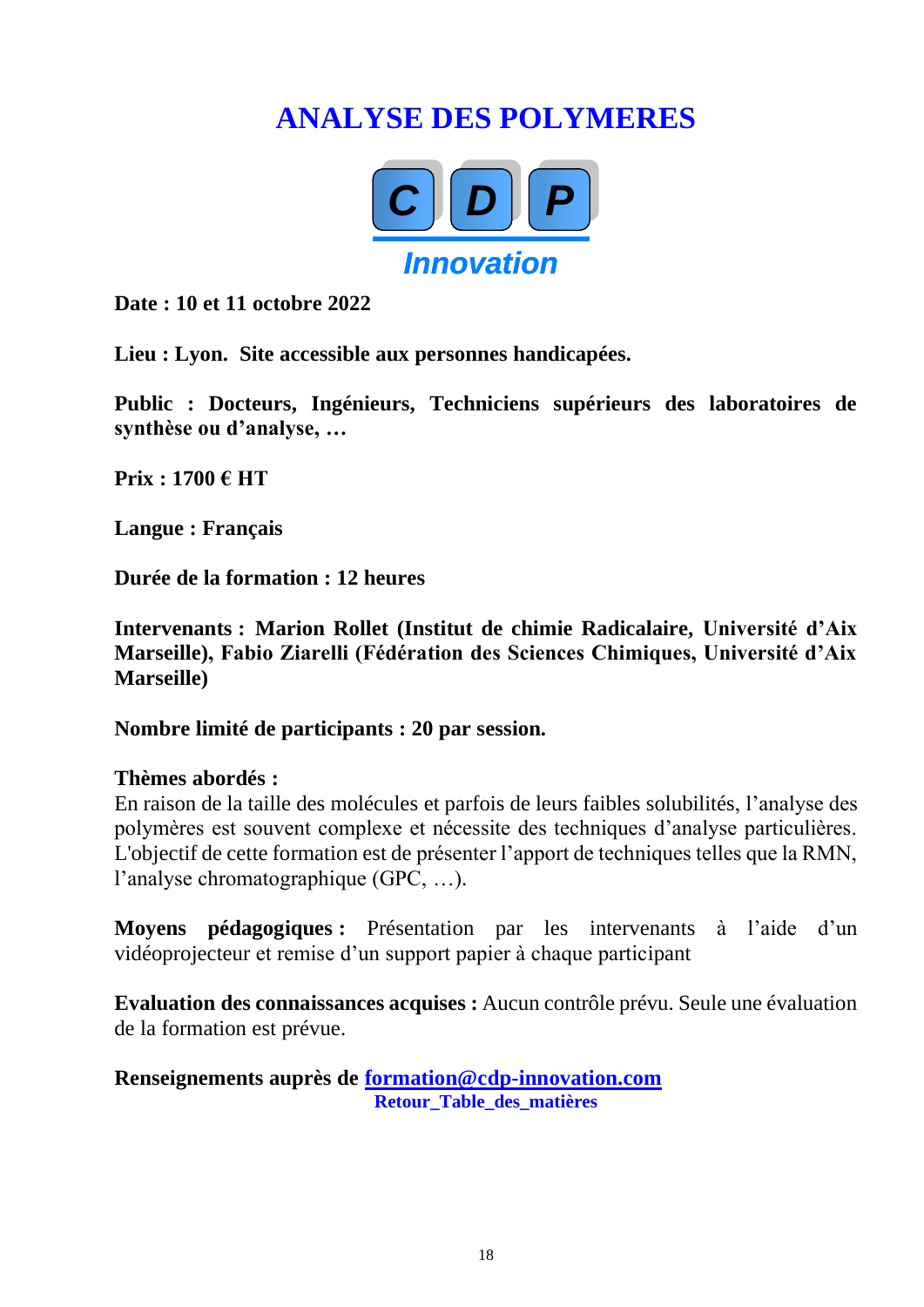## <span id="page-18-0"></span>**BIOCHIMIE DES PROTEINES**



**Date : 7 et 8 juin 2022**

**Lieu : Lyon. Site accessible aux personnes handicapées.**

**Public : Docteurs, Ingénieurs de recherche ou de développement, Techniciens supérieurs, Responsable projets, Fabricants, ...)**

**Prix : 1700 € HT**

**Langue : Français**

**Durée de la formation : 12 heures**

**Intervenants : Jean Marc Paris (CDP-Innovation)**

**Nombre limité de participants : 20 par session.**

#### **Thèmes abordés :**

L'objectif de cette formation est de présenter les protéines, constituants importants du vivant et bases de nouveaux médicaments (molécules d'origine biologique). Leurs structures, leurs synthèses ainsi que leurs applications industrielles seront abordées.

**Moyens pédagogiques :** Présentation par l'intervenant par vidéoconférence (ZOOM) et remise d'un support papier à chaque participant.

**Evaluation des connaissances acquises :** Aucun contrôle prévu. Seule une évaluation de la formation est prévue.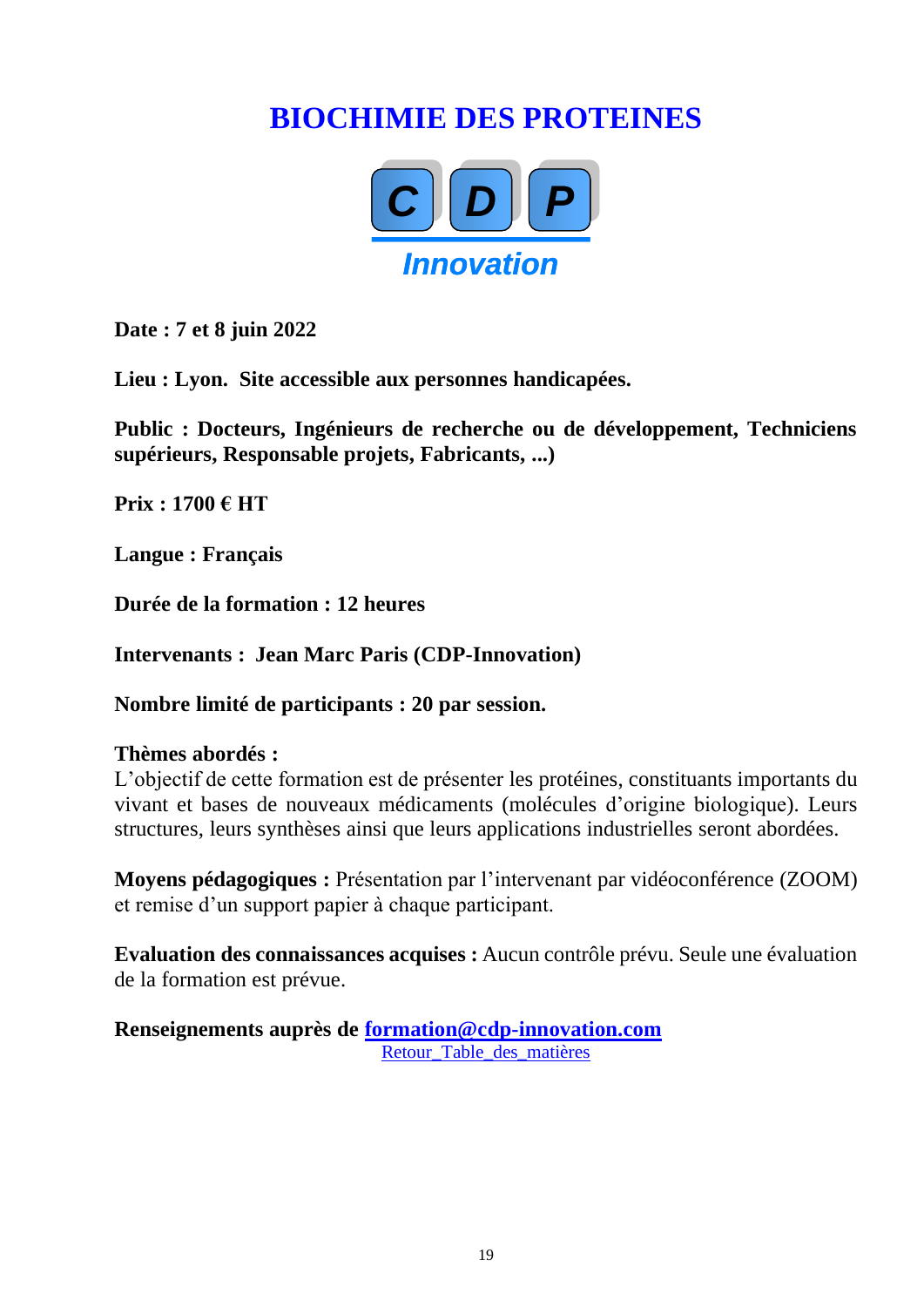## <span id="page-19-0"></span>**BIOSURFACTANTS ET TENSIOACTIFS BIOSOURCES**



**Date : 1 et 2 juin 2022**

**Lieu : Lyon. Site accessible aux personnes handicapées.** 

**Public : Docteurs, Ingénieurs de recherche ou de développement, Techniciens supérieurs, Responsable projets, Fabricants, …)**

**Prix : 1700 € HT**

**Langue : Français**

**Durée de la formation : 12 heures**

#### **Intervenants : Jean-Marc Paris (CDP-Innovation) Véronique Rataj (Université de Lille)**

#### **Nombre limité de participants : 20 par session.**

#### **Thèmes abordés :**

Avec le développement des produits dérivés des ressources naturelles, les biosurfactants connaissent un fort développement. Cette formation introduira les techniques de biochimie utilisées pour la production de biosurfactants, les matières premières végétales de départ. Dans une seconde partie, les propriétés physicochimiques et des exemples d'applications des biosurfactants seront présentés.

**Moyens pédagogiques :** Présentation par les intervenants par vidéoconférence (ZOOM) et remise d'un support papier à chaque participant.

**Evaluation des connaissances acquises :** Aucun contrôle prévu. Seule une évaluation de la formation est réalisée.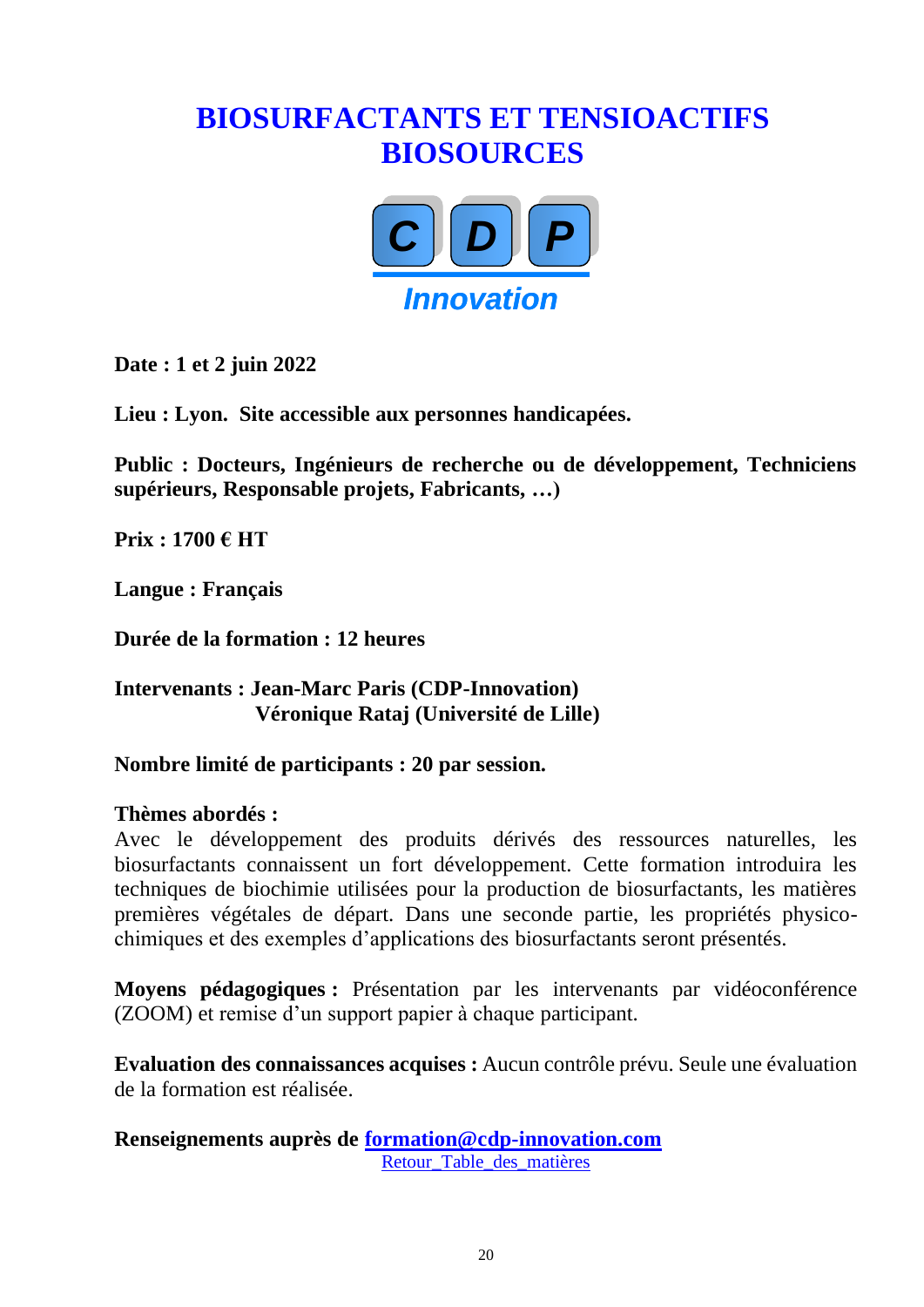## <span id="page-20-0"></span>**CHIMIE ET PHYSICOCHIMIE DES TENSIOACTIFS**



**Date : 23 et 24 juin 2022**

**Lieu : Lyon. Site accessible aux personnes handicapées.**

**Public : Ingénieurs, Techniciens supérieurs des laboratoires de synthèse ou d'analyse, Chefs de projets, …**

**Prix : 1700 € HT** 

**Langue : Français**

**Durée de la formation : 12 heures**

**Intervenants : Véronique Nardello-Rataj (Université de Lille)**

**Nombre limité de participants : 20 par session.**

#### **Thèmes abordés :**

Cette formation a pour but de présenter les propriétés physico-chimiques des tensioactifs, les phénomènes de synergie entre tensio-actifs et toutes les propriétés apportées par les tensio-actifs (propriétés solubilisantes, mouillantes, moussantes, émulsifiantes, …).

**Moyens pédagogiques :** Présentation par l'intervenante par vidéoconférence (ZOOM) et remise d'un support papier à chaque participant.

**Evaluation des connaissances acquises :** Aucun contrôle prévu. Seule une évaluation de la formation est prévue.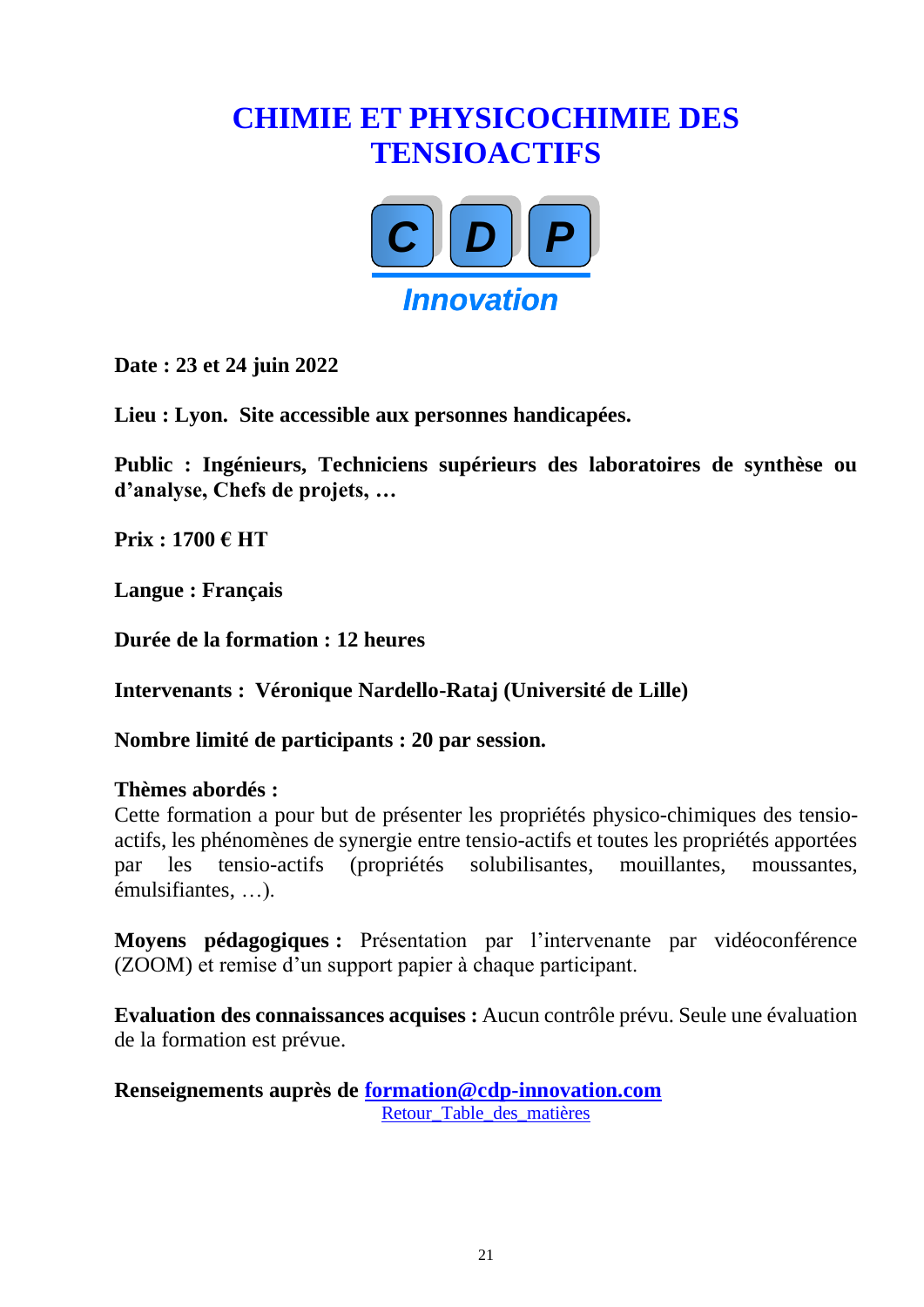## <span id="page-21-0"></span>**COMPETITIVITE ECONOMIQUE ET ENVIRONNEMENTALE DES VOIES D'ACCES ET PROCEDES**



**Date : 26 et 27 juin 2022**

**Lieu : Lyon. Site accessible aux personnes handicapées.**

**Public : Docteurs, Ingénieurs, Techniciens supérieurs des laboratoires de synthèse ou d'analyse, ...**

**Prix : 1700 € HT**

**Langue : Français**

**Durée de la formation : 12 heures**

**Intervenants : Jacky Cheramy (CDP-Innovation) Jean Roger Desmurs (CDP-Innovation)**

**Nombre limité de participants : 20 par session.** 

#### **Thèmes abordés :**

La compétitivité des procédés et l'impact des procédés sur l'environnement sont des éléments essentiels pour assurer le développement et la pérennité d'un procédé. Quelle quantité de  $CO<sub>2</sub>$  est émise par vos procédés ? Les logiciels conçus par CDP-Innovation permettent de calculer le prix de revient d'un produit et la quantité de  $CO<sub>2</sub>$  formée. Ce sont des données essentielles dans le choix d'un procédé performant et la conception de procédés plus respectueux de l'environnement.

**Moyens pédagogiques :** Présentation par les intervenants à l'aide d'un vidéoprojecteur, fourniture d'un logiciel permettant le calcul du prix de revient d'un produit et son impact sur l'environnement.

**Evaluation des connaissances acquises :** Aucun contrôle prévu. Seule une évaluation de la formation est prévue.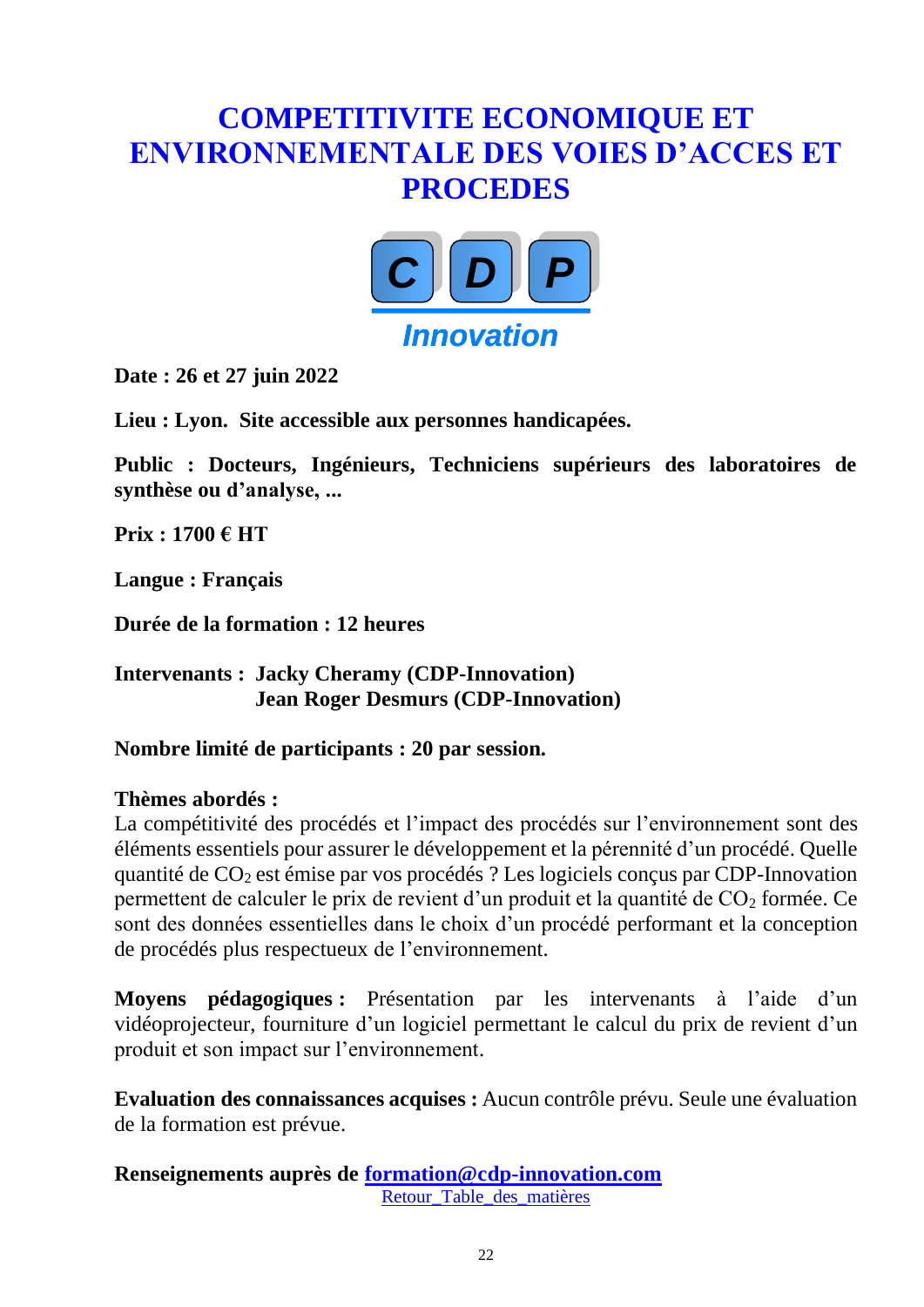<span id="page-22-0"></span>

**Formation présentée en partenariat avec**



**Date : 27 et 28 juin 2022**

**Lieu : Toulouse**

**Public : Docteurs, Ingénieurs de recherche ou de développement, Techniciens supérieurs, Responsables projets, Fabricants …**

**Prix : 1700 € HT**

**Langue : Français**

**Durée de la formation : 12 heures**

**Intervenants : Pr Christophe Gourdon et Pr. Michel Meyer (Institut National Polytechnique de Toulouse, ENSIACET, Toulouse)**

**Nombre limité de participants : 20 par session.** 

#### **Thèmes abordés :**

L'objectif est de familiariser les stagiaires avec le concept d'intensification de deux des techniques séparatives les plus utilisées au monde : la distillation et l'extraction par solvant. Après quelques rappels de base sur ces classiques opérations unitaires, sont abordés successivement dans cette formation les fondamentaux de l'intensification propres à chaque opération, puis les différentes technologies les plus récentes : distillation et extraction réactives, colonnes DWC et HIDIC, appareils centrifuges aussi bien en distillation (RPB) qu'en extraction, technologies compactes - miniaturisées, couplage extraction-membranes ... La formation se conclut par une présentation d'applications industrielles exemplaires.

**Moyens pédagogiques :** Présentation par les intervenants à l'aide d'un vidéoprojecteur et remise d'un support papier à chaque participant.

**Evaluation des connaissances acquises :** Aucun contrôle prévu. Seule une évaluation de la formation est prévue.

**Renseignements auprès de [formation@cdp-innovation.com](mailto:formation@cdp-innovation.com)**

Retour Table des matières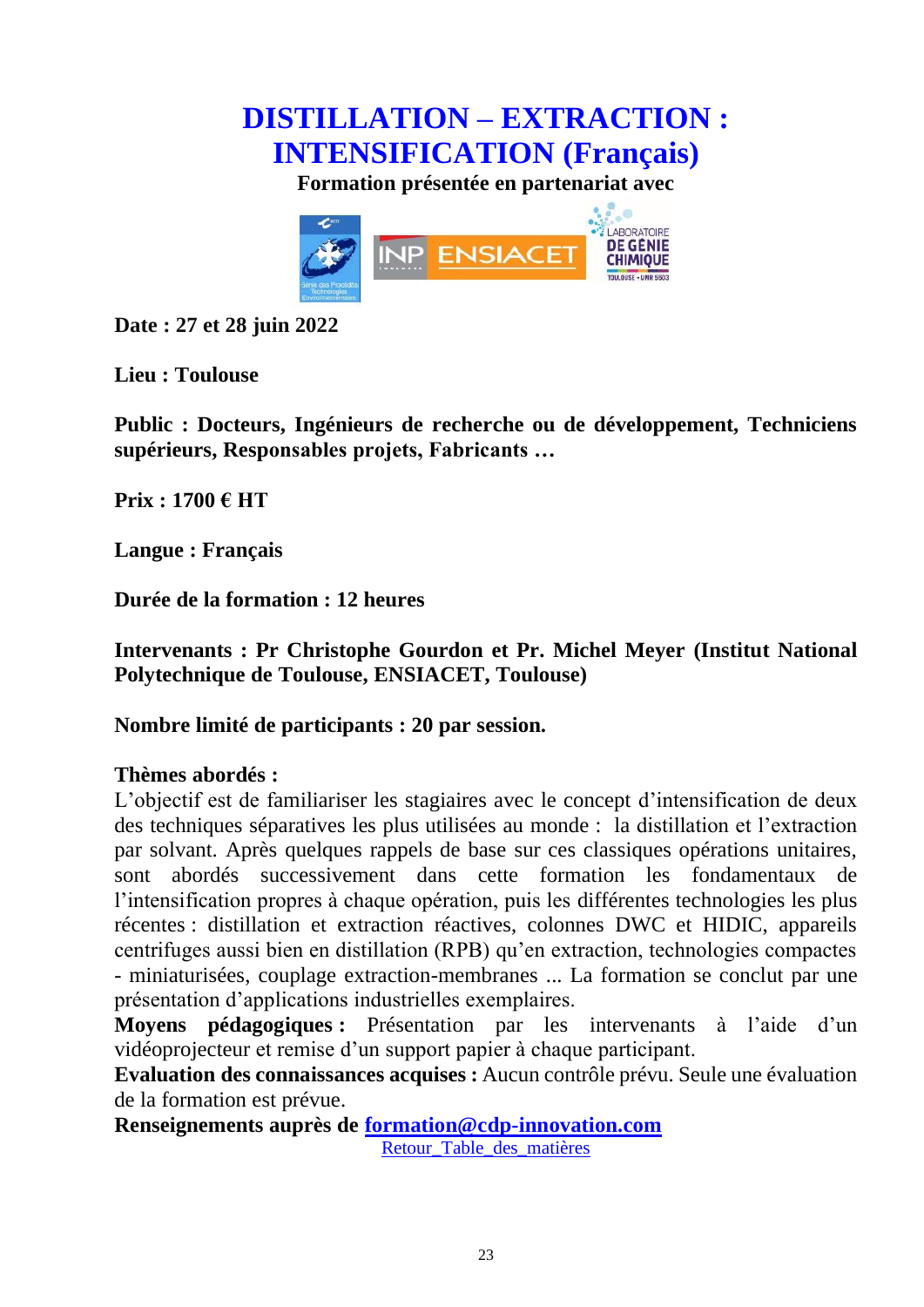## <span id="page-23-0"></span>**ELECTROPHORESE CAPILLAIRE**

#### **Formation présentée en partenariat avec**



**Date : 12 et 13 septembre 2022**

**Lieu : Paris. Site accessible aux personnes handicapées.**

**Public : Docteurs, ingénieurs et techniciens des laboratoires de recherche, de développement et d'analyse.** 

**Prix : 1700 € HT**

**Langue : Français**

**Durée de la formation : 12 heures**

**Intervenants : Nathalie Delaunay (Ecole supérieure de Physique et Chimie Industrielle de Paris)**

**Nombre limité de participants : 5 par session.** 

#### **Thèmes abordés :**

L'électrophorèse capillaire est une méthode d'analyse qui permet d'analyser les espèces chargées : ions, petites molécules ou polymères. Après une présentation du principe de la méthode, des exemples d'analyse dans différents domaines seront présentés.

**Moyens pédagogiques :** Présentation par l'intervenante à l'aide d'un vidéoprojecteur et remise d'un support papier à chaque participant. Une démonstration en présence des participants est envisagée.

**Evaluation des connaissances acquises :** Aucun contrôle prévu. Seule une évaluation de la formation est prévue.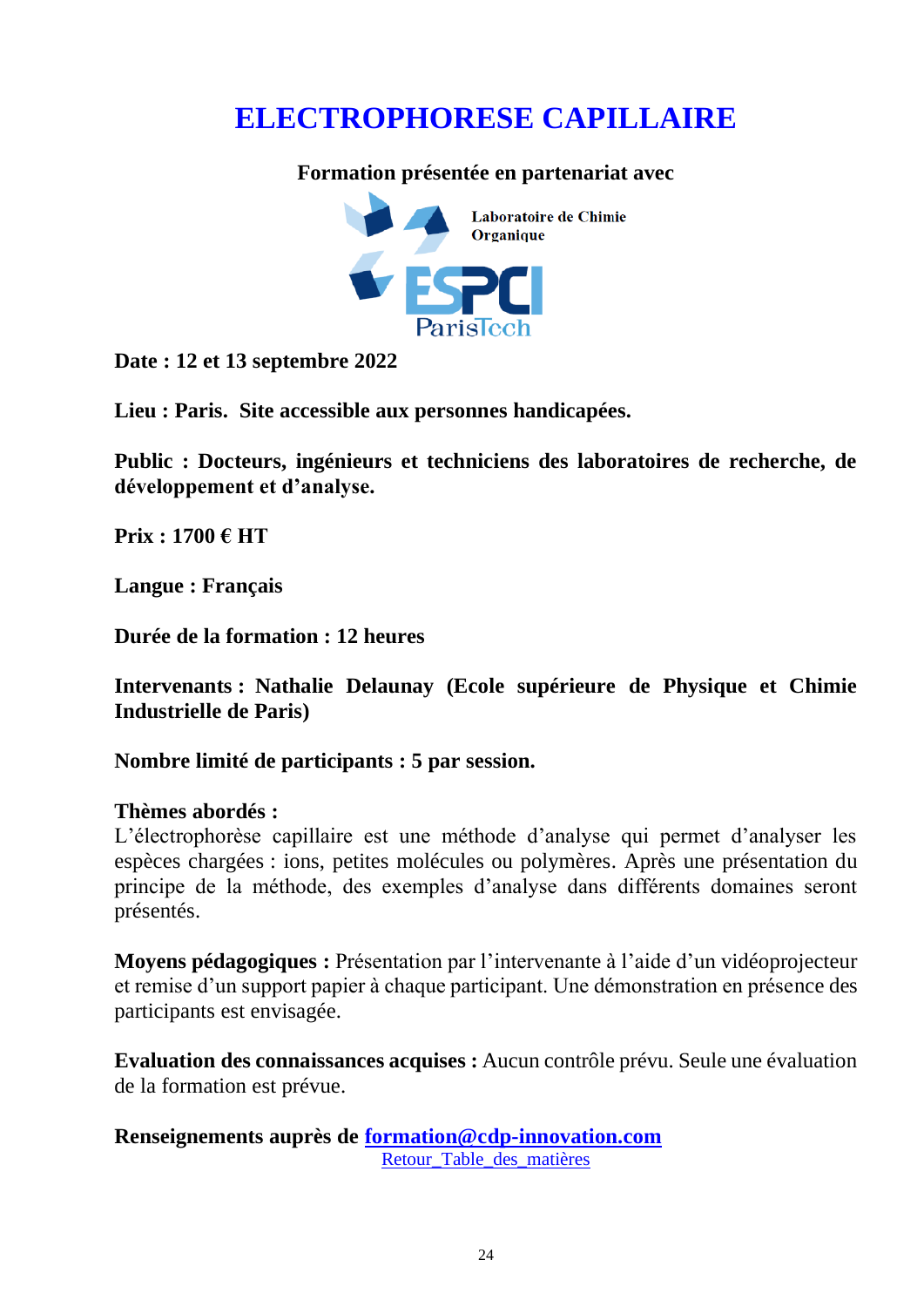## <span id="page-24-0"></span>**GENIE DES PROCEDES POUR CHIMISTES ET BIOCHIMISTES** *CC DD PP Innovation*

**Date : 15 et 16 mars 2022**

**Lieu : Lyon. Site accessible aux personnes handicapées.**

**Public : Ingénieurs et techniciens de recherche, de développement ou de production.** 

**Prix : 1700 € HT**

**Langue : Français**

**Durée de la formation : 12 heures**

**Intervenants : Jacky Cheramy (CDP-Innovation)**

**Nombre limité de participants : 20 par session.** 

**Thèmes abordés :** L'objectif de cette formation est d'expliquer de manière simple et pratique les bases du génie des procédés, les contraintes liées à l'extrapolation industrielle des réacteurs et bioréacteurs, les principales opérations unitaires de séparation et de purification et les technologies industrielles associées. Il sera également abordé les principales étapes d'industrialisation et l'aspect sécurité des procédés. La formation couvre principalement les procédés de chimie fine et de biotechnologie.

**Moyens pédagogiques :** Présentation par l'intervenant à l'aide d'un vidéoprojecteur et remise d'un support papier à chaque participant avec les exercices à réaliser.

**Evaluation des connaissances acquises :** Aucun contrôle prévu. Seule une évaluation de la formation est prévue.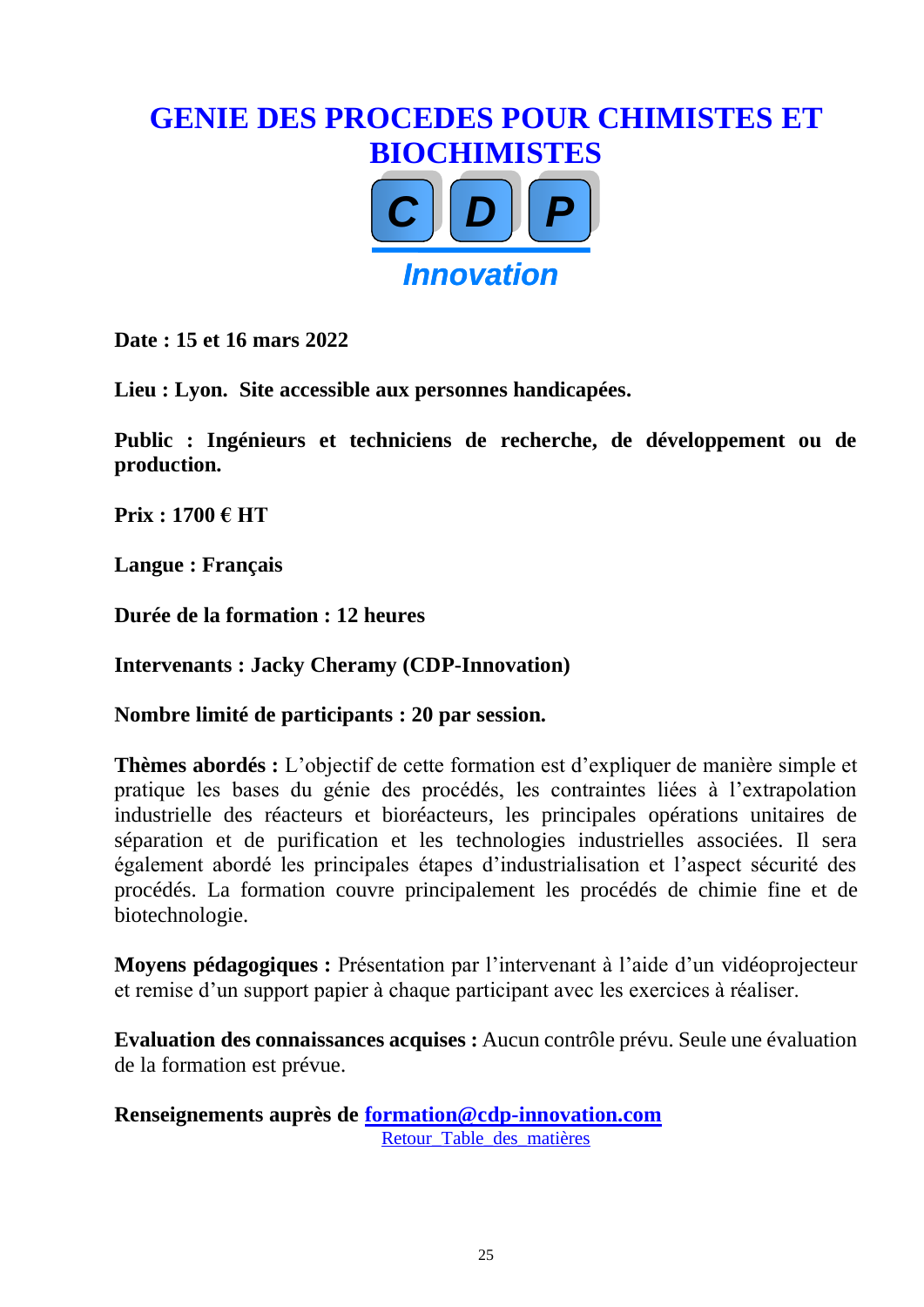## **HYDROGENATION**



<span id="page-25-0"></span>**Date : 24 et 25 novembre 2022**

**Lieu : Lyon. Site accessible aux personnes handicapées.**

**Public : Docteurs, Ingénieurs, Techniciens supérieurs des laboratoires de synthèse ou d'analyse, …**

**Prix : 1700 € HT**

**Langue : Français**

**Durée de la formation : 12 heures**

#### **Intervenants : Jean-Roger Desmurs (CDP-Innovation) Georges Cordier (CDP-Innovation)**

**Nombre limité de participants : 20 par session.** 

**Thèmes abordés :** Au cours de cette formation qui traite essentiellement de l'hydrogénation catalytique hétérogène, seront abordés divers points critiques de l'hydrogénation comme la préparation et l'empoisonnement des catalyseurs, le transfert gaz-liquide, …

**Moyens pédagogiques :** Présentation par les intervenants à l'aide d'un vidéoprojecteur et remise d'un support papier à chaque participant.

**Evaluation des connaissances acquises :** Aucun contrôle prévu. Seule une évaluation de la formation est prévue.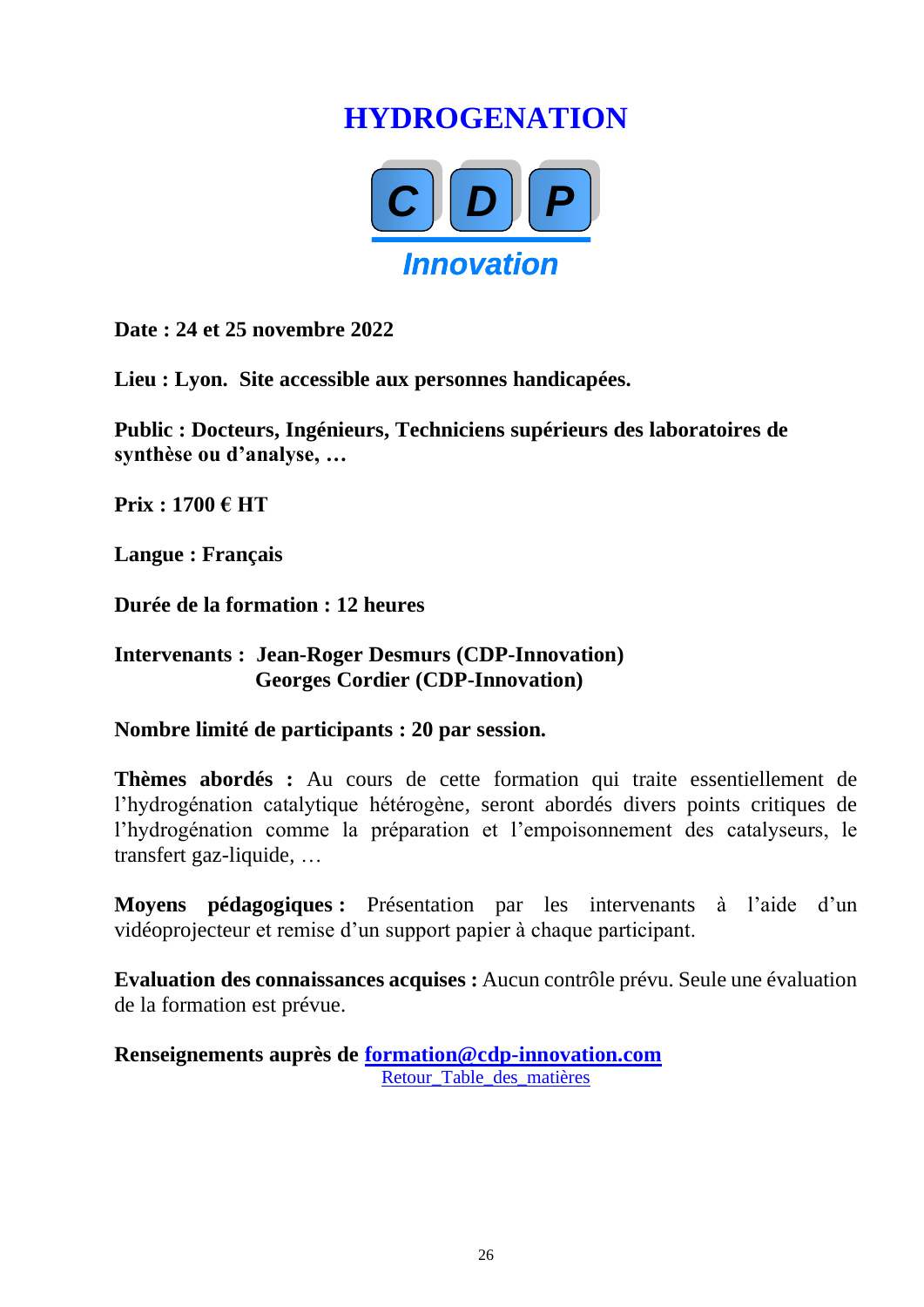## <span id="page-26-0"></span>**LE DEVENIR DES MICROPOLLUANTS DANS L'AIR ET LES EAUX**

#### **Formation présentée en partenariat avec**





**Date : 28 et 29 septembre 2022**

**Lieu : Nice**

**Public : Docteurs, Ingénieurs, Techniciens supérieurs des laboratoires de synthèse ou d'analyse, …**

**Prix : 1700 € HT**

**Langue : Français**

**Durée de la formation : 12 heures**

**Intervenants : Nathalie Sautet (Institut de Chimie de Nice)**

**Nombre limité de participants : 20 par session.** 

#### **Thèmes abordés :**

Les micropolluants sont des substances indésirables qui, même à de très faibles doses, ont un effet négatif sur l'environnement et les organismes vivants. Il est donc primordial de les détecter et de les tracer pour connaitre leur devenir. Cette formation aborde les méthodes de détections utilisées pour tracer les micropolluants de l'air et des eaux. Les techniques ainsi que les appareillages analytiques sont décrits. L'interprétation des résultats est un point important de cette formation.

**Moyens pédagogiques :** Présentation par les intervenants à l'aide d'un vidéoprojecteur et remise d'un support papier à chaque participant.

**Evaluation des connaissances acquises :** Aucun contrôle prévu. Seule une évaluation de la formation est prévue.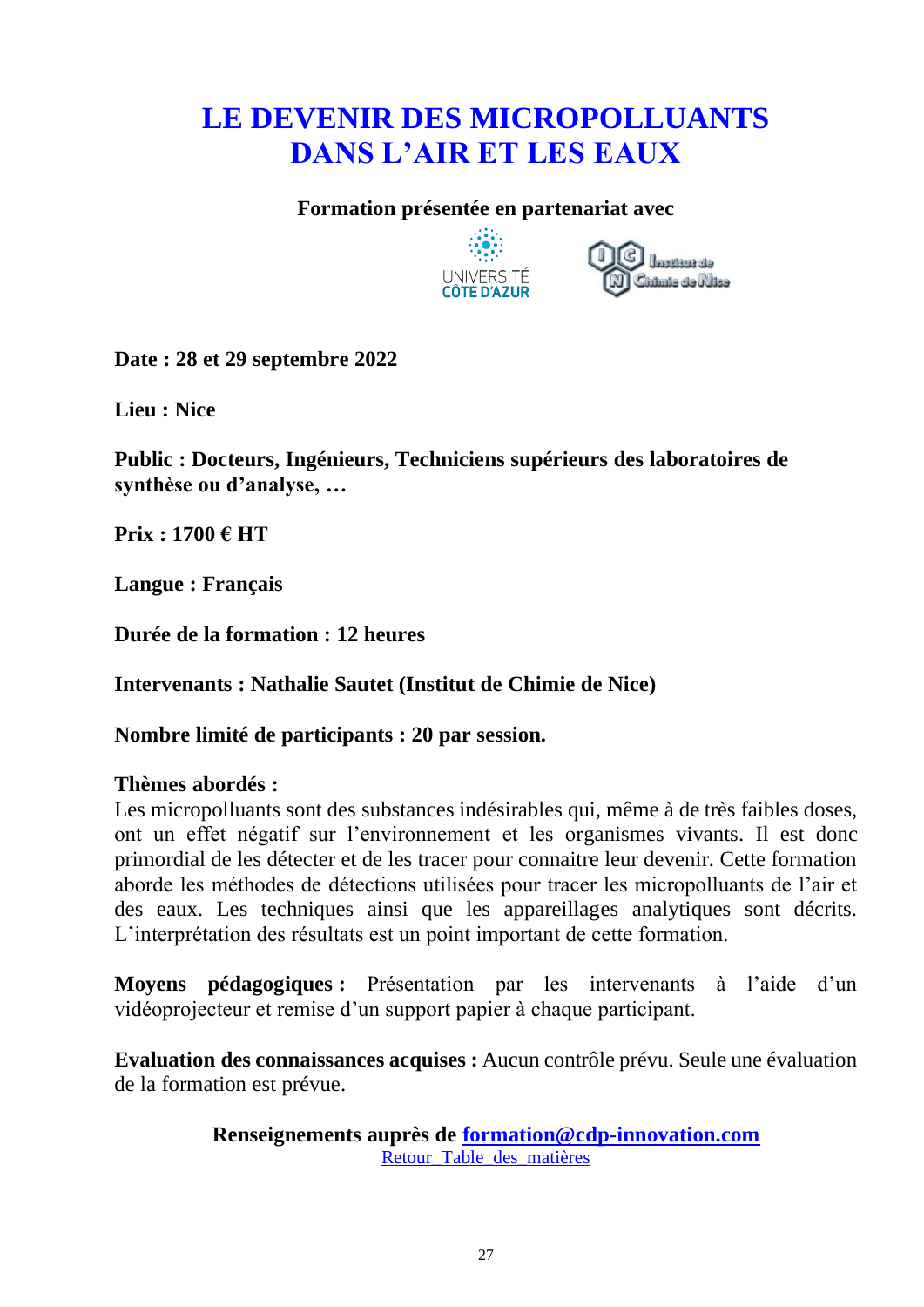## <span id="page-27-0"></span>**LE SOLVANT EN CHIMIE ORGANIQUE**



**Date : 19 et 20 septembre 2022**

**Lieu : Lyon. Site accessible aux personnes handicapées.**

**Public : Docteurs, Ingénieurs, Techniciens supérieurs des laboratoires de synthèse ou d'analyse, …**

**Prix : 1700 € HT**

**Langue : Français**

**Durée de la formation : 12 heures**

**Intervenants : Jean-Roger Desmurs (CDP-Innovation) Jean-Marc Paris (CDP-Innovation)**

**Nombre limité de participants : 20 par session.** 

**Thèmes abordés :** Le choix du solvant dans une réaction est de plus en plus crucial et complexe. Cette formation abordera plusieurs aspects :

- propriétés des solvants
- choix du solvant selon les types et conditions de réactions à réaliser
- enchaînement des étapes (réaction, cristallisation, …)
- toxicité, biodégradabilité des solvants
- recyclabilité des solvants

**Moyens pédagogiques :** Présentation par les intervenants à l'aide d'un vidéoprojecteur et remise d'un support papier à chaque participant.

**Evaluation des connaissances acquises :** Aucun contrôle prévu. Seule une évaluation de la formation est prévue.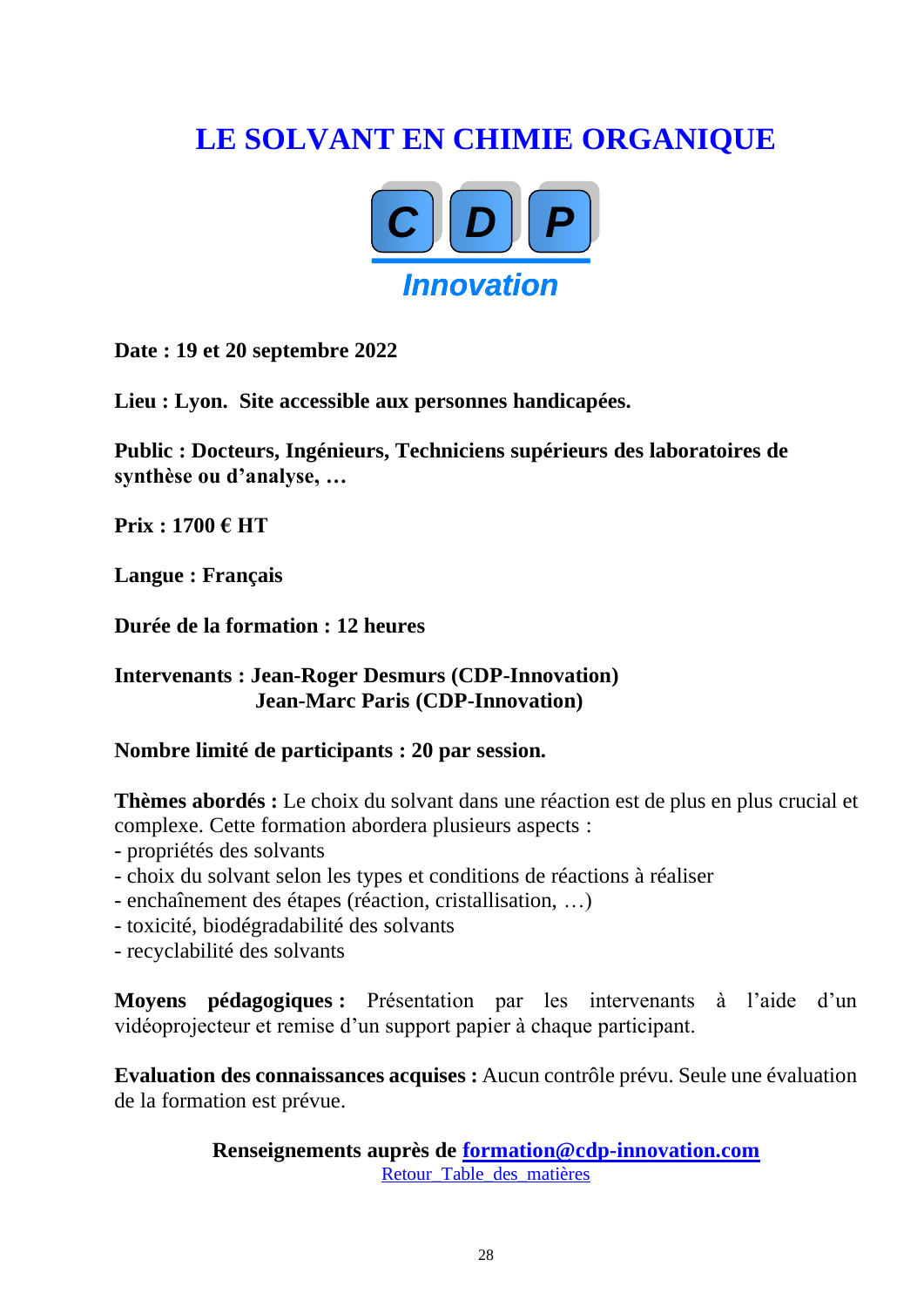## <span id="page-28-0"></span>**METHODES D'ETUDE DES INTERACTIONS PRINCIPES ACTIFS-MACROMOLECULES**

#### **Formation présentée en partenariat avec**





**Date : 16, 17 et 18 mai 2022**

**Lieu : Lyon. Site accessible aux personnes handicapées.**

**Public : Chercheurs (Docteurs, Ingénieurs de recherche ou de développement, Techniciens, …)**

**Prix : 2550 € HT**

**Langue : Français**

**Durée de la formation : 18 heures**

#### **Intervenants : Alain Burger (Université de Nice Sophia-Antipolis) Marc Gaysinski (Université de Nice Sophia-Antipolis) Nathanael Guigo** (**Université de Nice Sophia-Antipolis) Lionel Massi (Université de Nice Sophia-Antipolis) Mohamed Mehiri (Université de Nice Sophia-Antipolis) Aurélie Séassau (INRA de Sophia-Antipolis)**

**Nombre limité de participants : 20 par session.** 

**Thèmes abordés :** La mesure des interactions principes actifs-macromolécules est essentielle pour comprendre et évaluer l'activité biologique des principes actifs. Cette formation présentera différentes techniques (calorimétrie, RMN, spectrométrie de masse, dichroïsme circulaire, BIACORE, fluorescence) permettant de mettre en évidence et de mesurer les interactions actifs-macromolécules.

**Moyens pédagogiques :** Présentation par les intervenants à l'aide d'un vidéoprojecteur et remise d'un support papier à chaque participant.

**Evaluation des connaissances acquises :** Aucun contrôle prévu. Seule une évaluation de la formation est prévue.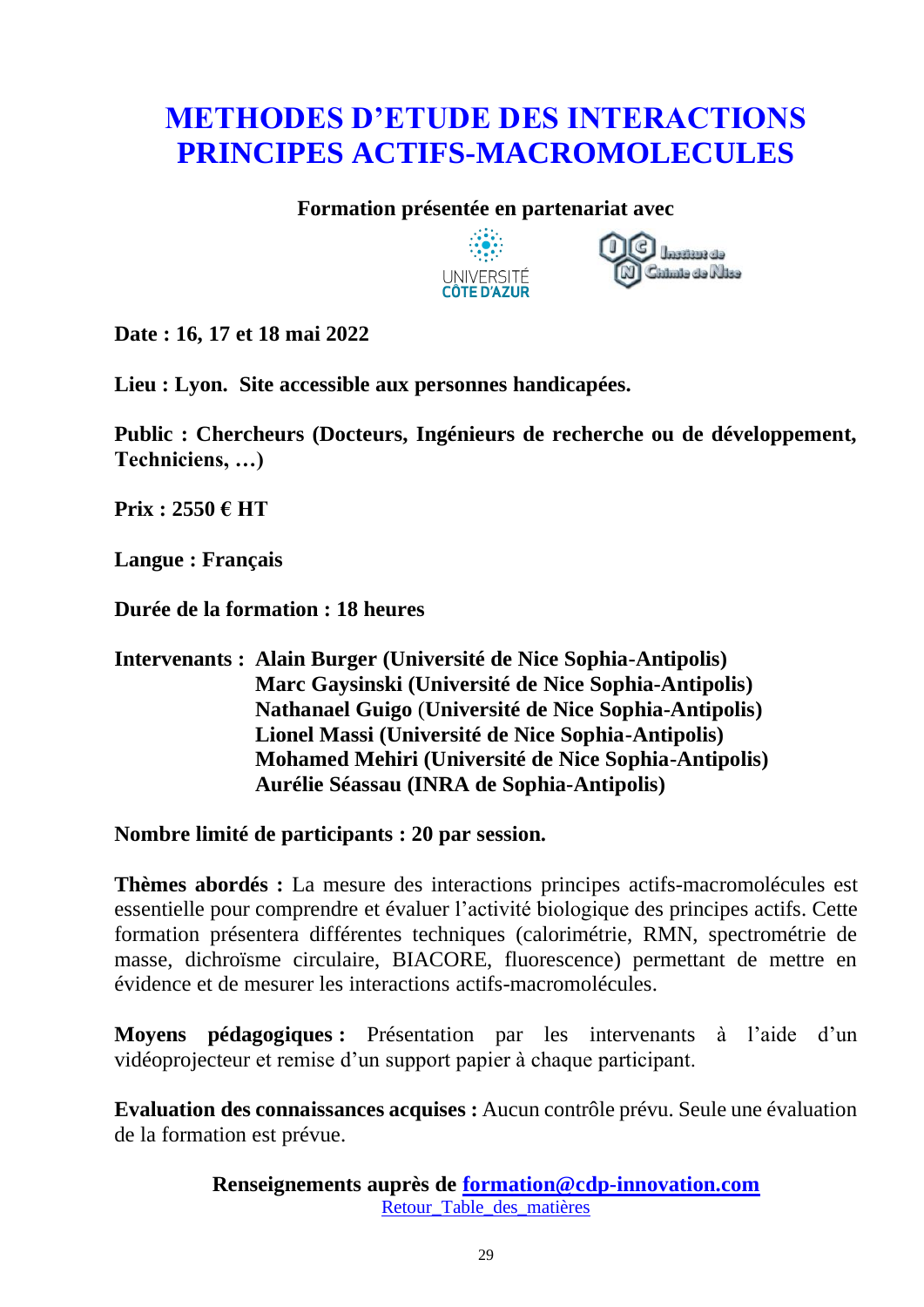## <span id="page-29-0"></span>**METHODES RECENTES DE SYNTHESE DES HETEROCYCLES**



**Date : 15 et 16 septembre 2022**

**Lieu : Lyon. Site accessible aux personnes handicapées.**

**Public : Docteurs, Ingénieurs, Techniciens supérieurs des laboratoires de synthèse ou d'analyse, …**

**Prix : 1700 € HT**

**Langue : Français**

**Durée de la formation : 12 heures**

**Intervenants : Jean-Marc Paris (CDP-Innovation)**

**Nombre limité de participants : 20 par session.** 

**Thèmes abordés :** Rappel sur les stratégies et méthodes de synthèse des hétérocycles. Fonctionnalisation d'hétérocycles par les méthodes récentes (catalyses organométalliques, orthométallation, …).

**Moyens pédagogiques :** Présentation par les intervenants à l'aide d'un vidéoprojecteur et remise d'un support papier à chaque participant.

**Evaluation des connaissances acquises :** Aucun contrôle prévu. Seule une évaluation de la formation est prévue.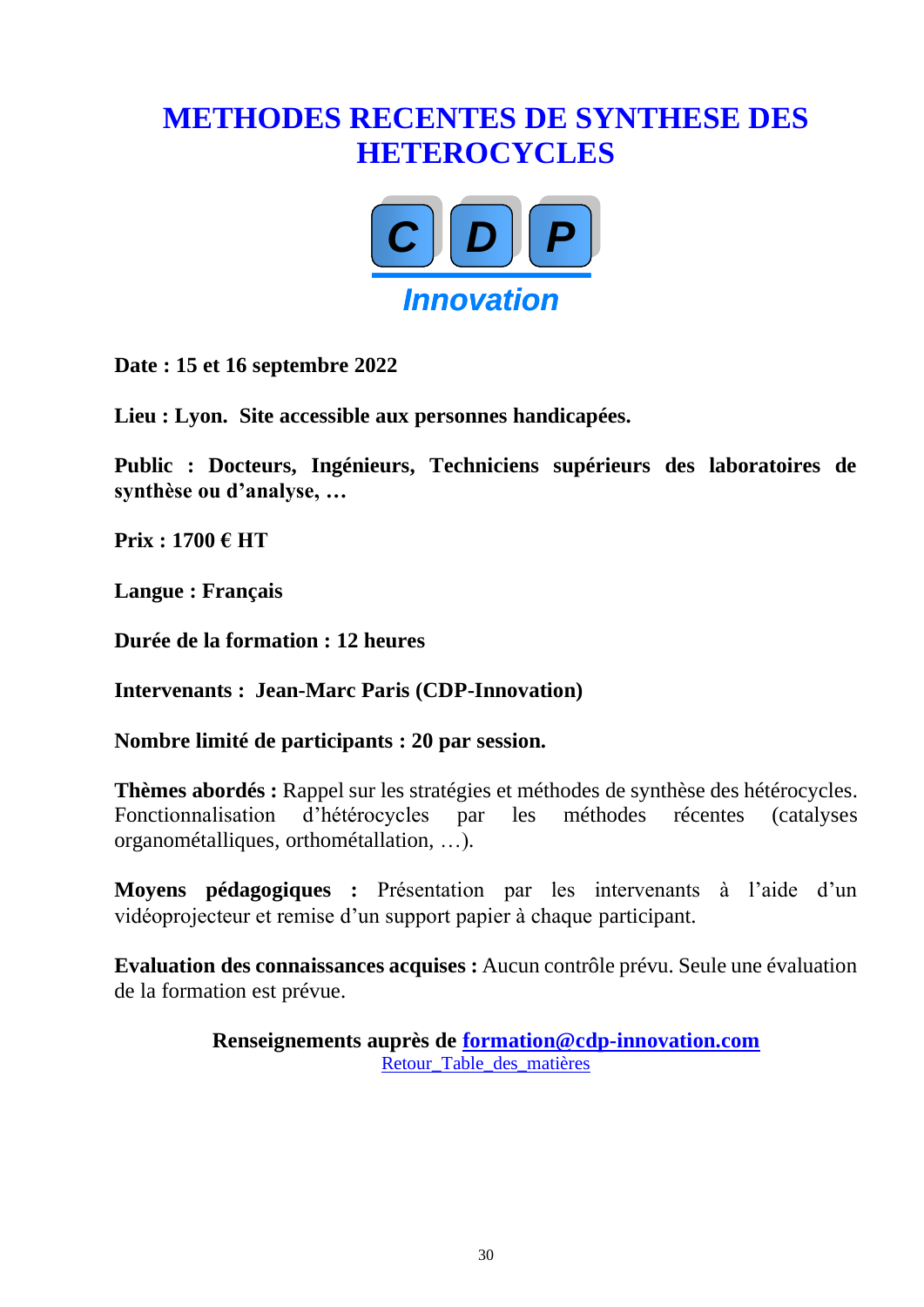## <span id="page-30-0"></span>**METHODOLOGIE POUR L'INDUSTRIALISATION DES PROCEDES**



**Date : 10 et 11 octobre 2022**

**Lieu : Lyon. Site accessible aux personnes handicapées.**

**Public : Docteurs, Ingénieurs de recherche ou de développement, Techniciens supérieurs, Responsable projets, Fabricants, …)**

**Prix : 1700 € HT**

**Langue : Français**

**Durée de la formation : 12 heures**

#### **Intervenants : Jacky Cheramy (CDP-Innovation) Jean Roger Desmurs (CDP-Innovation)**

**Nombre limité de participants : 20 par session.**

**Thèmes abordés :** L'objectif de cette formation est de présenter une méthodologie et des outils pour l'industrialisation d'un nouveau produit ou pour une modification majeure de procédé. Ce cours abordera : les relations clients–fournisseurs, la définition de la voie d'accès, le développement du procédé, la réglementation.

**Moyens pédagogiques :** Présentation par les intervenants à l'aide d'un vidéoprojecteur et remise d'un support papier à chaque participant.

**Evaluation des connaissances acquises :** Aucun contrôle prévu. Seule une évaluation de la formation est prévue.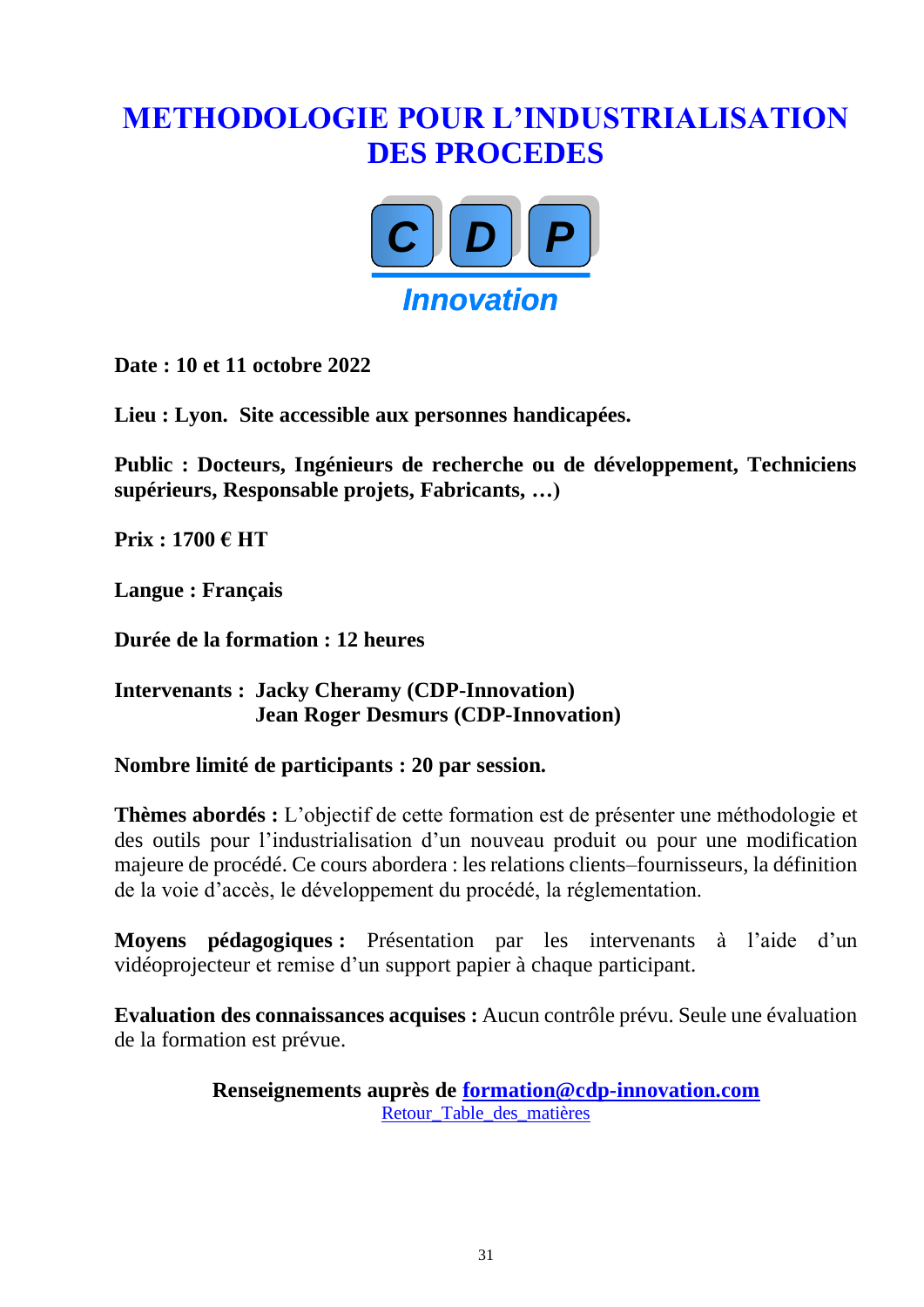## <span id="page-31-0"></span>**PROCESSUS D'OXYDATION ANTIOXYDANTS**



**Date : 21 et 22 septembre 2022**

**Lieu : Lyon. Site accessible aux personnes handicapées.**

**Public : Chercheurs (Docteurs, Ingénieurs de recherche ou de développement, Techniciens, …)**

**Prix : 1700 € HT**

**Langue : Français**

**Durée de la formation : 12 heures**

**Intervenants : Jean Roger Desmurs (CDP-Innovation)**

**Nombre limité de participants : 20 par session.** 

**Thèmes abordés :** Les phénomènes d'oxydation sont à l'origine du vieillissement et de dégradation de nombreux produits. Pour limiter ces phénomènes, on utilise des antioxydants. Les antioxydants sont utilisés dans l'industrie chimique, alimentaire, pharmaceutique, cosmétique, les compléments nutritionnels. Cette formation présentera les grandes classes d'antioxydants, leurs disponibilités industrielles, leurs pouvoirs antioxydants, leurs modes d'action, …

**Moyens pédagogiques :** Présentation par l'intervenant par vidéoconférence (ZOOM) et remise d'un support papier à chaque participant.

**Evaluation des connaissances acquises :** Aucun contrôle prévu. Seule une évaluation de la formation est prévue.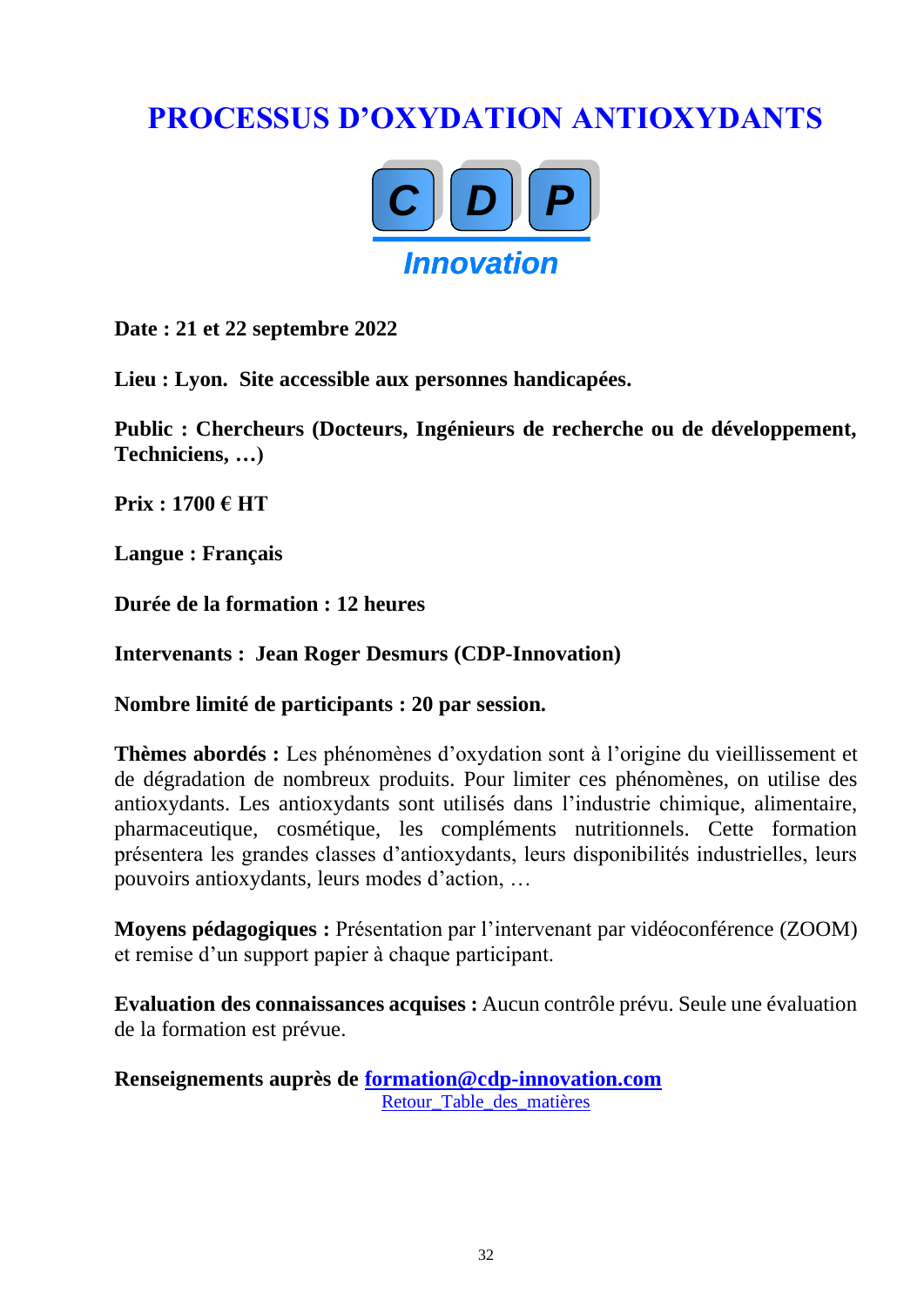## <span id="page-32-0"></span>**QBD APPLIQUE AU DEVELOPPEMENT DE PROCEDE**



**Date : 28 et 29 novembre 2022**

**Lieu : Lyon. Site accessible aux personnes handicapées.**

**Public : Docteurs, Ingénieurs, Techniciens supérieurs des laboratoires de synthèse ou d'analyse, …**

**Prix : 1700 € HT** 

**Langue : Français**

**Durée de la formation : 12 heures**

#### **Intervenants : Jacky Cheramy (CDP-Innovation) Jean-Roger Desmurs (CDP-Innovation) Jean Marc Paris (CDP-Innovation)**

**Nombre limité de participants : 20 par session.** 

**Thèmes abordés :** Le QBD (Quality by Design) est une série de recommandations émises par la FDA pour la mise sur le marché des nouveaux produits. Cette formation vise à évaluer de manière très pragmatique, l'incidence sur le développement de procédés et définir les moyens à mettre en œuvre pour répondre à ses nouvelles exigences.

**Moyens pédagogiques :** Présentation par les intervenants à l'aide d'un vidéoprojecteur et remise d'un support papier à chaque participant.

**Evaluation des connaissances acquises :** Aucun contrôle prévu. Seule une évaluation de la formation est prévue.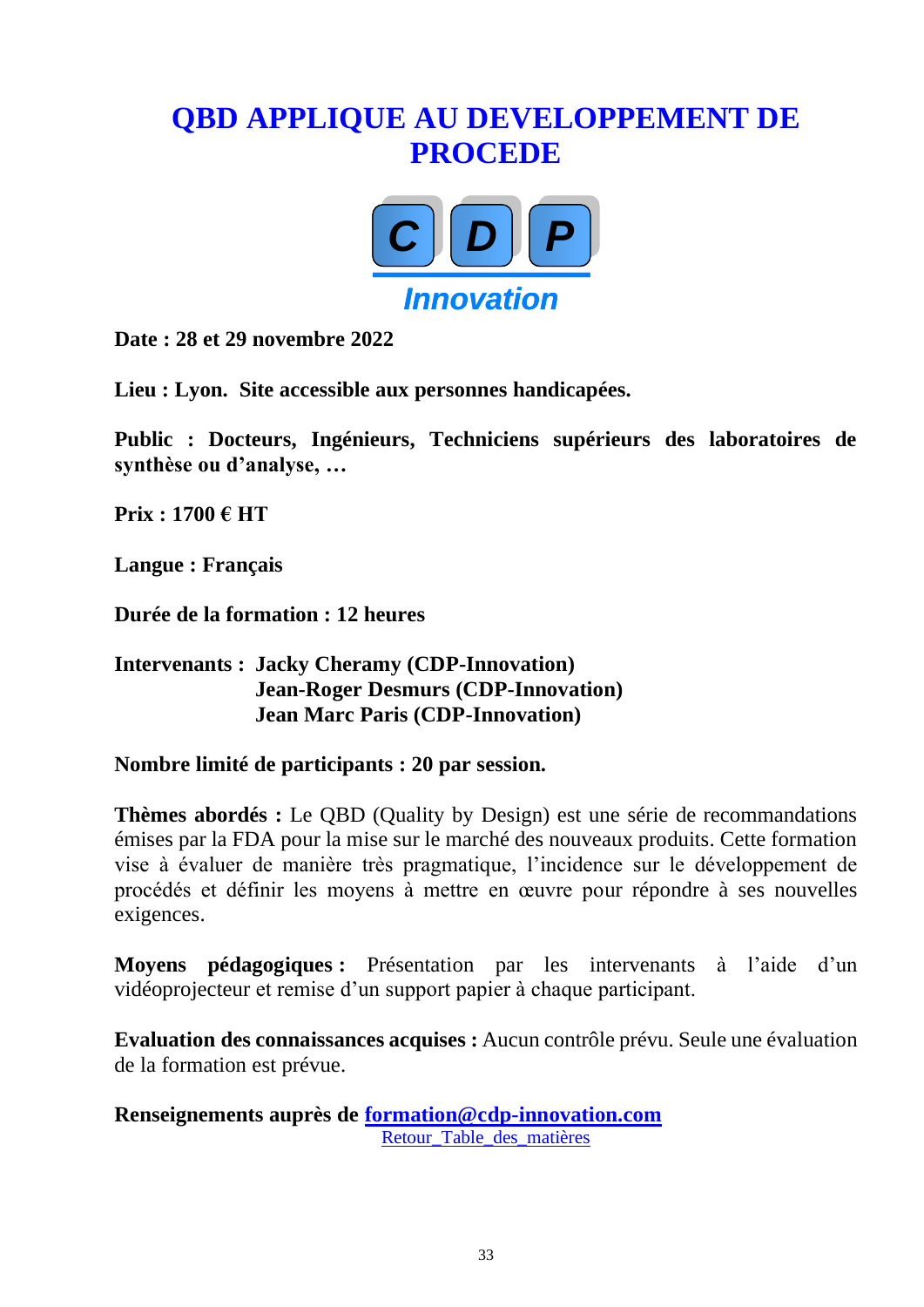## <span id="page-33-0"></span>**ROLE DU CHEF DE PROJET DANS LE DEVELOPPEMENT DES PRODUITS OU PROCEDES**



**Date : 12, 13 et 14 octobre 2022**

**Lieu : Lyon. Site accessible aux personnes handicapées.**

**Public : Docteurs, Ingénieurs, Techniciens supérieurs des laboratoires de synthèse ou d'analyse, …**

**Prix : 2550 € HT** 

**Langue : Français**

**Durée de la formation : 18 heures**

**Intervenants : Jacky Cheramy (CDP-Innovation) Jean-Roger Desmurs (CDP-Innovation)**

**Nombre limité de participants : 20 par session.** 

**Thèmes abordés :** Cette formation a pour objet de présenter l'organisation et la méthodologie nécessaires pour le développement d'un produit ou d'un procédé dans le cadre d'une organisation projet. La formation aborde le rôle des différents acteurs (directeur de projet, chef de projet, hiérarchie, ...) et est centrée plus particulièrement sur le rôle du chef de projet, maillon clef dans ce type d'organisation.

**Moyens pédagogiques :** Présentation par les intervenants à l'aide d'un vidéoprojecteur et remise d'un support papier à chaque participant.

**Evaluation des connaissances acquises :** Aucun contrôle prévu. Seule une évaluation de la formation est prévue.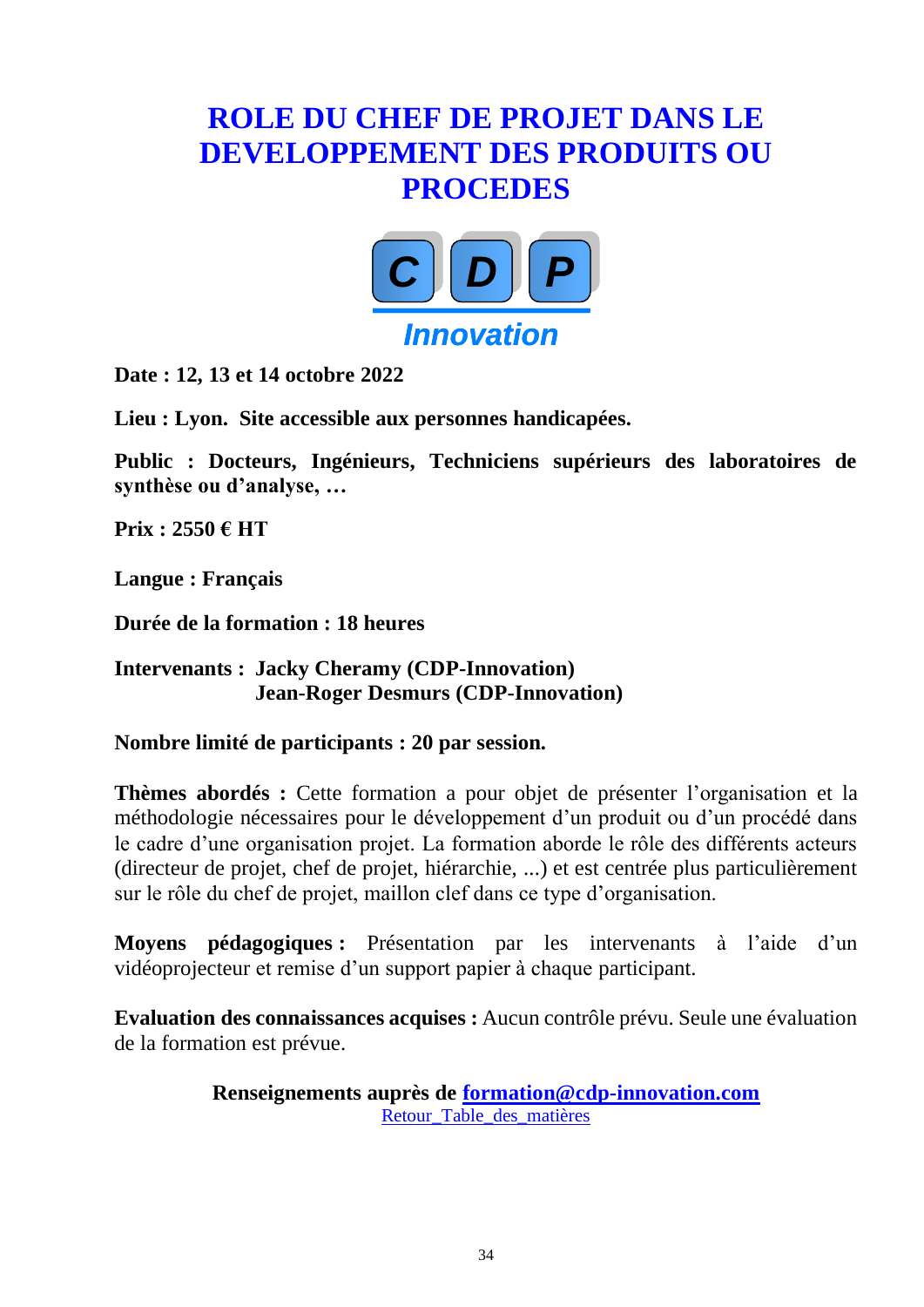## <span id="page-34-0"></span>**TRAITEMENT DES ECHANTILLONS POUR L'ANALYSE DES TRACES ORGANIQUES**



**Date : 30 mai et 1 juin 2022**

**Lieu : Paris. Site accessible aux personnes handicapées.**

**Public : Docteurs, ingénieurs, techniciens des laboratoires de R&D**

**Prix : 1700 € HT**

**Langue : Français**

**Durée de la formation : 12 heures**

**Intervenants : Valérie Pichon (Ecole Supérieure de Physique et Chimie de Paris)**

**Nombre limité de participants : 20 par session.** 

**Thèmes abordés :** Cette formation a pour objectif de présenter différentes méthodes de traitements des échantillons pour améliorer la rapidité et la sensibilité de l'analyse de composés à l'état de traces.

**Moyens pédagogiques :** Présentation par les intervenants à l'aide d'un vidéoprojecteur et remise d'un support papier à chaque participant.

**Evaluation des connaissances acquises :** Aucun contrôle prévu. Seule une évaluation de la formation est prévue.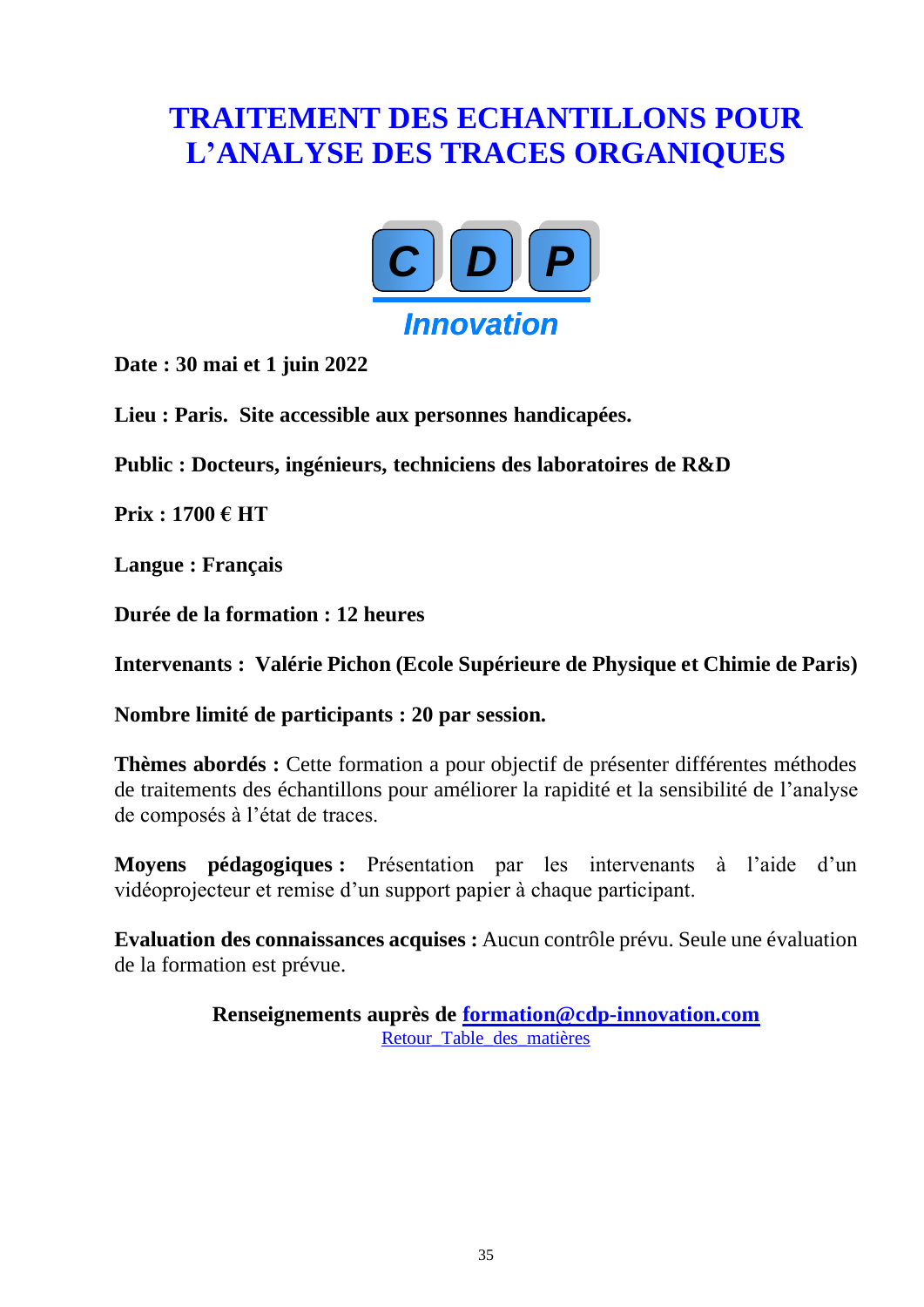## <span id="page-35-0"></span>**UTILISATION DE LA CATALYSE ENZYMATIQUE EN SYNTHESE ORGANIQUE**

#### **Formation présentée en partenariat avec**



**Date : 8 et 9 septembre 2022**

**Lieu : Lyon. Site accessible aux personnes handicapées.**

**Public : Chercheurs (Docteurs, Ingénieurs de recherche ou de développement, Techniciens, ...)**

**Prix : 1700 € HT**

**Langue : Français**

**Durée de la formation : 12 heures**

#### **Intervenants : Jean Roger Desmurs (CDP-Innovation) Jean Marc Paris (CDP-Innovation)**

**Nombre limité de participants : 20 par session.**

**Thèmes abordés :** La catalyse enzymatique est venue renforcer la panoplie des outils de synthèse du chimiste organicien. Généralement, d'un usage simple, les enzymes permettent d'effectuer les réactions dans des conditions douces avec une grande spécificité. La formation présentera les principales réactions réalisées avec les enzymes et montrera des exemples industriels d'applications dans plusieurs domaines (pharmacie, alimentation, arômes, matières premières biosourcées...)

**Moyens pédagogiques :** Présentation par les intervenants par vidéoconférence (ZOOM) et remise d'un support papier à chaque participant.

**Evaluation des connaissances acquises :** Aucun contrôle prévu. Seule une évaluation de la formation est prévue.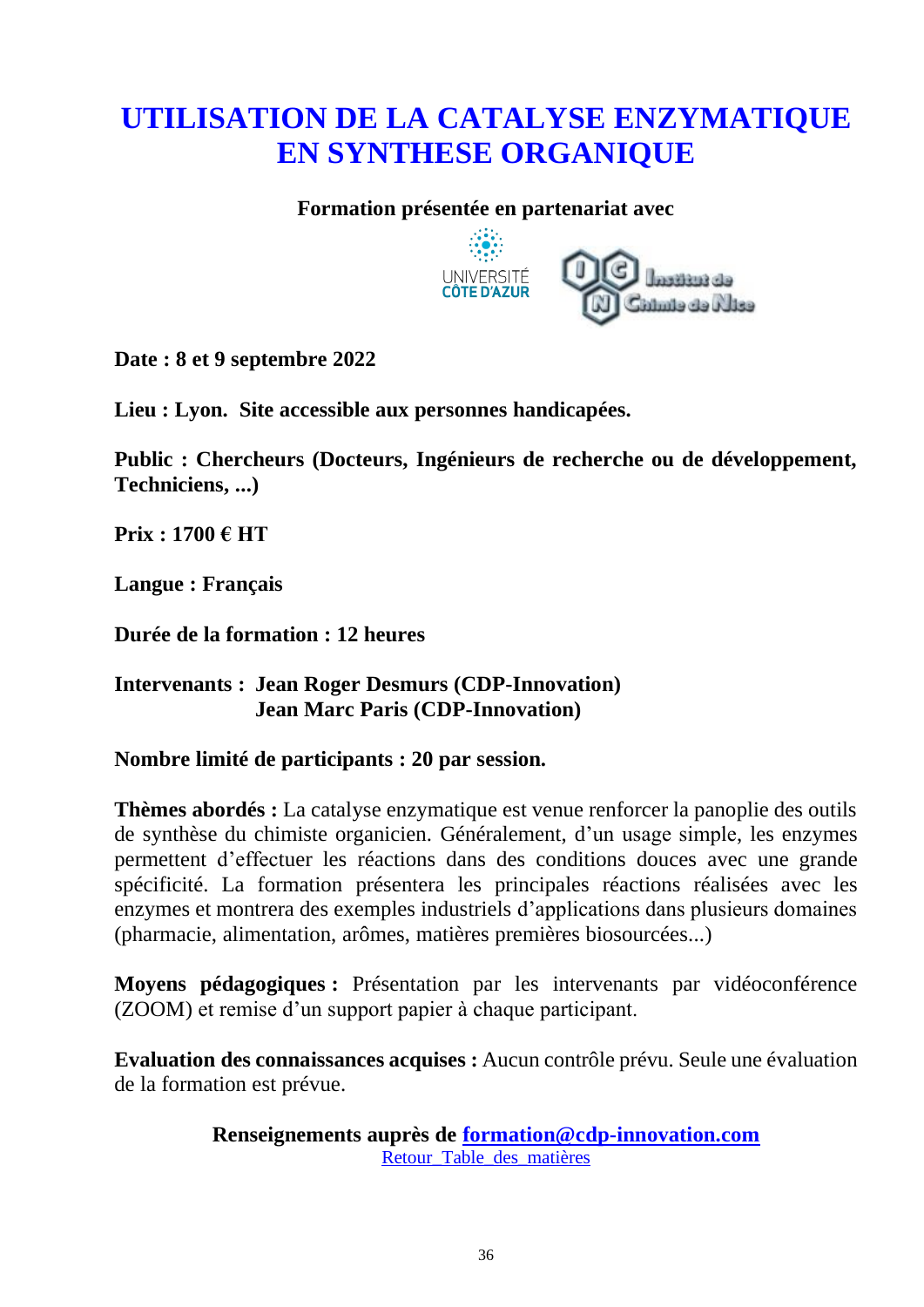## <span id="page-36-0"></span>**FORMATIONS INCLUANT DES TRAVAUX DIRIGES**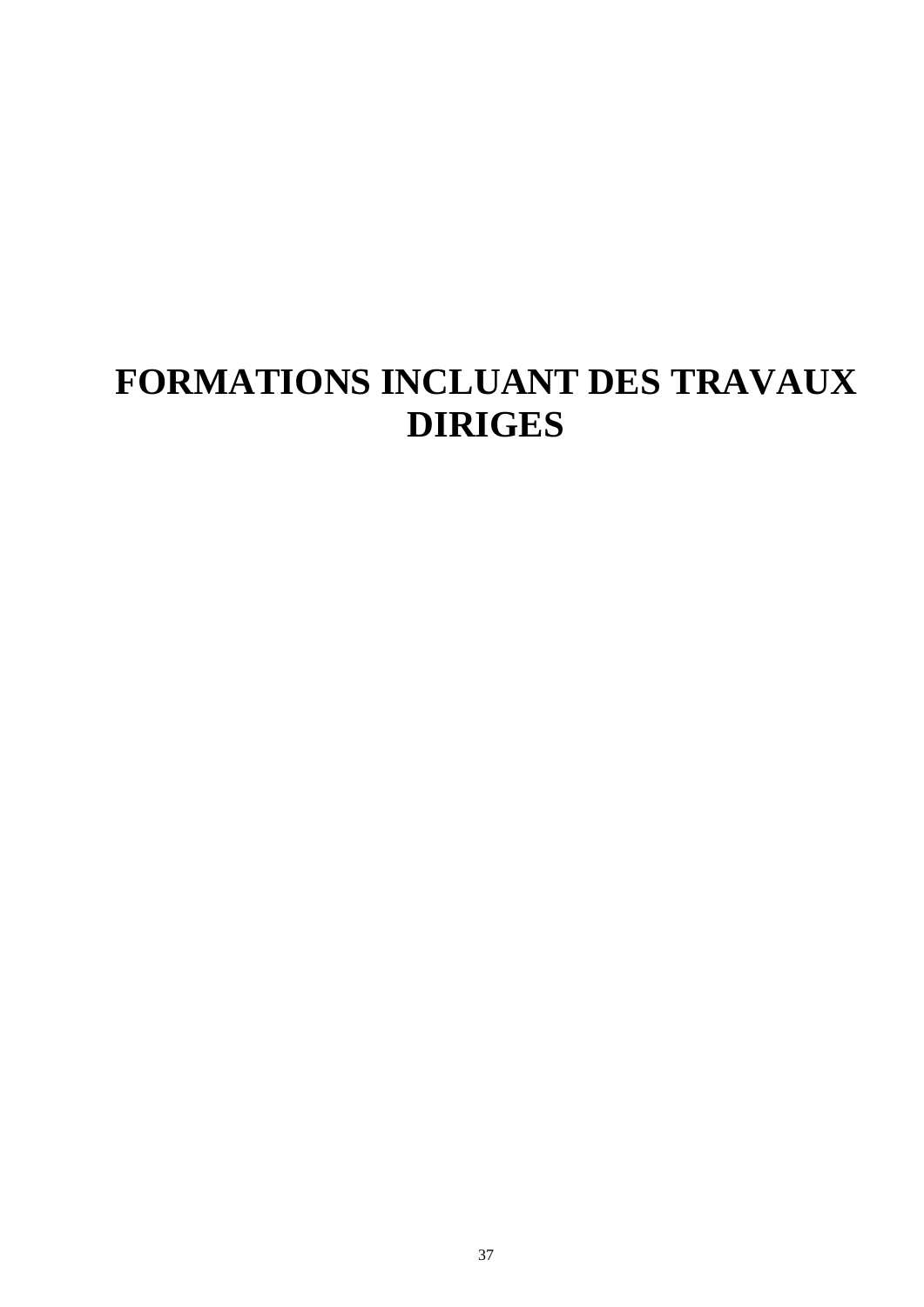## <span id="page-37-0"></span>**APPORT DE LA RMN A L'ELUCIDATION DES STRUCTURES DES COMPOSES ORGANIQUES**

#### **Formation présentée en partenariat avec**



**Date : 9, 10 et 11 mai 2022**

**Lieu : Nice. Site accessible aux personnes handicapées.**

**Public : Docteurs, Ingénieurs, Techniciens supérieurs des laboratoires de synthèse ou d'analyse n'ayant aucune connaissance particulière en RMN, …**

**Prix : 2550 € HT**

**Langue : Français**

**Durée de la formation : 18 heures** 

**Intervenants : Marc Gaysinski (Institut de Chimie de Nice)**

**Nombre limité de participants : 20 par session. Un minimum de participants 3 participants est requis pour la réalisation de cette formation.**

**Thèmes abordés :** Cette formation s'adresse essentiellement à des utilisateurs de la RMN dans des laboratoires d'analyse ou de synthèse. Cette formation aborde les techniques d'analyse RMN mono et bi-dimensionnelle. De nombreux exemples permettront aux participants de mettre en pratique les techniques présentées.

**Moyens pédagogiques :** Présentation par l'intervenant à l'aide d'un vidéoprojecteur et remise d'un support papier à chaque participant. Remise à chaque participant de spectres RMN en format A3 pour exercices d'interprétation

**Evaluation des connaissances acquises :** Aucun contrôle prévu. Seule une évaluation de la formation est prévue.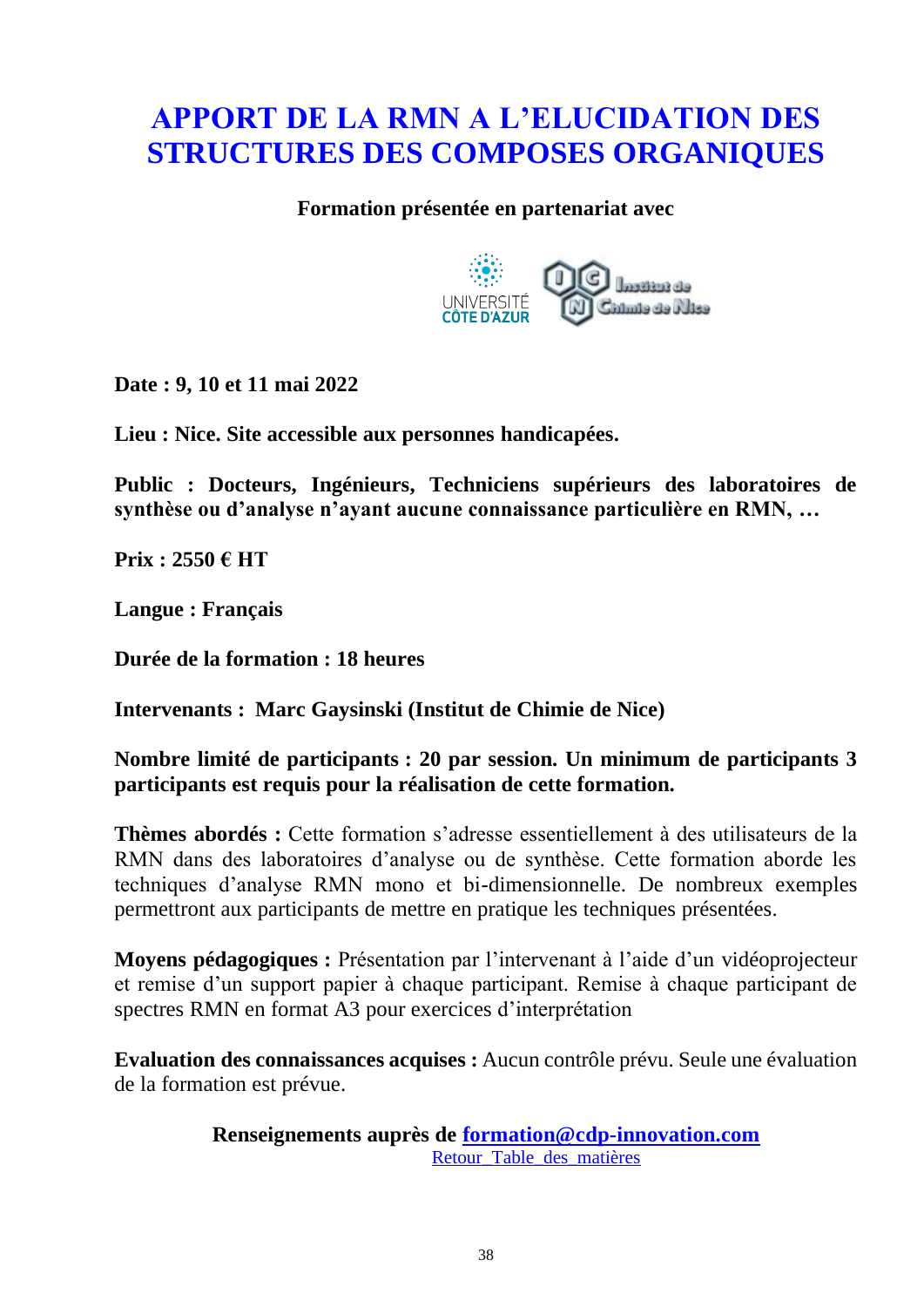## <span id="page-38-0"></span>**FONCTIONNALISATION DES NOYAUX AROMATIQUES ET HETEROAROMATIQUES**

#### **Formation présentée en partenariat avec**



**Date : 7, 8 et 9 novembre 2022**

**Lieu : Nice. Site accessible aux personnes handicapées.**

**Public : Chercheurs (Docteurs, Ingénieurs de recherche ou de développement, Techniciens, …)**

**Prix : 2550 € HT**

**Langue : Français**

**Durée de la formation : 18 heures**

#### **Intervenants : Jean Roger Desmurs (CDP-Innovation) Sandra Olivero (Institut de Chimie de Nice) Jean-Marc Paris (CDP-Innovation)**

**Nombre limité de participants : 20 par session. Un minimum de 3 participants est requis pour la réalisation de cette formation.**

**Thèmes abordés :** Seront abordées sous forme de TD, les règles de fonctionnalisation des aromatiques et des hétéroaromatiques (hétérocycles azotés, oxygénés, soufrés) et les principales réactions de fonctionnalisation des aromatiques.

**Moyens pédagogiques :** Présentation par les intervenants par vidéoconférence (ZOOM) et remise d'un support papier à chaque participant contenant les exercices à réaliser. Un support avec les corrections est remis aux participants sous forme de clé USB.

**Evaluation des connaissances acquises :** Aucun contrôle prévu. Seule une évaluation de la formation est prévue.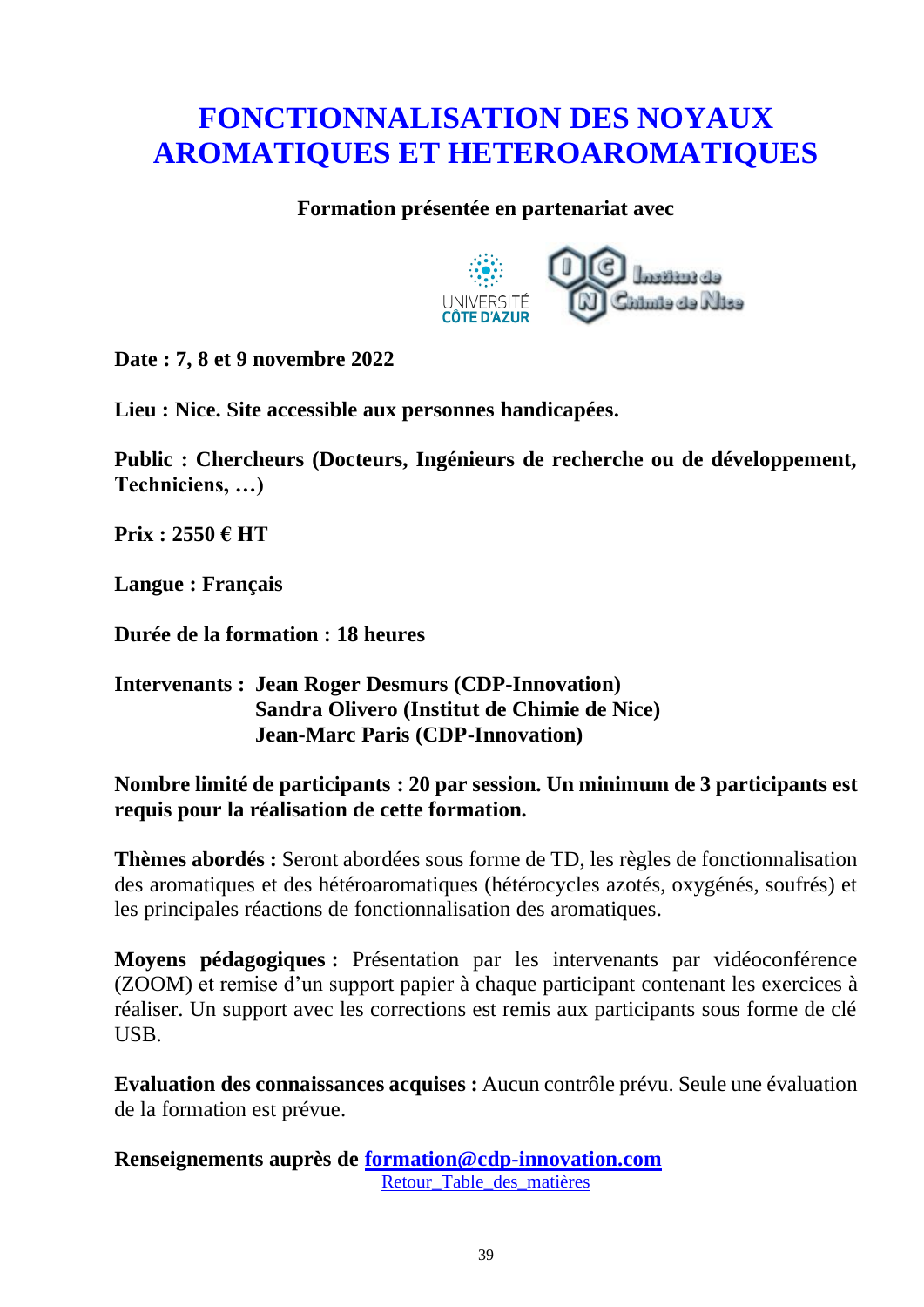## <span id="page-39-0"></span>**INTERPRETATION DES SPECTRES DE MASSE OBTENUS PAR COUPLAGE CHROMATOGRAPHIE GAZEUSE-SPECTROMETRIE DE MASSE**

**Formation présentée en partenariat avec**



**Date : 7, 8 et 9 juin 2022**

**Lieu : Nice. Site accessible aux personnes handicapées.**

**Public : Docteurs, Ingénieurs, Techniciens supérieurs des laboratoires de synthèse ou d'analyse, …**

**Prix : 2550 € HT**

**Langue : Français**

**Durée de la formation : 18 heures**

**Intervenants : Lionel Massi (Institut de Chimie de Nice) Nathalie Sauret (Institut de Chimie de Nice)**

#### **Nombre limité de participants : 20 par session.**

#### **Thèmes abordés :**

Cette formation est destinée aux utilisateurs d'appareils de chromatographie en phase gazeuse couplés à la spectrométrie de masse en leur présentant les différents types d'interfaces, les techniques d'ionisation et les informations qu'ils peuvent tirer des spectres de masse. Une partie de la formation est consacrée à des interprétations de spectres permettant ainsi une mise en pratique des connaissances acquises.

**Moyens pédagogiques :** Présentation par les intervenants à l'aide d'un vidéoprojecteur et remise d'un support papier à chaque participant avec les exercices à réaliser. Un corrigé des exercices est remis aux participants en fin de formation.

**Evaluation des connaissances acquises :** Aucun contrôle prévu. Seule une évaluation de la formation est prévue.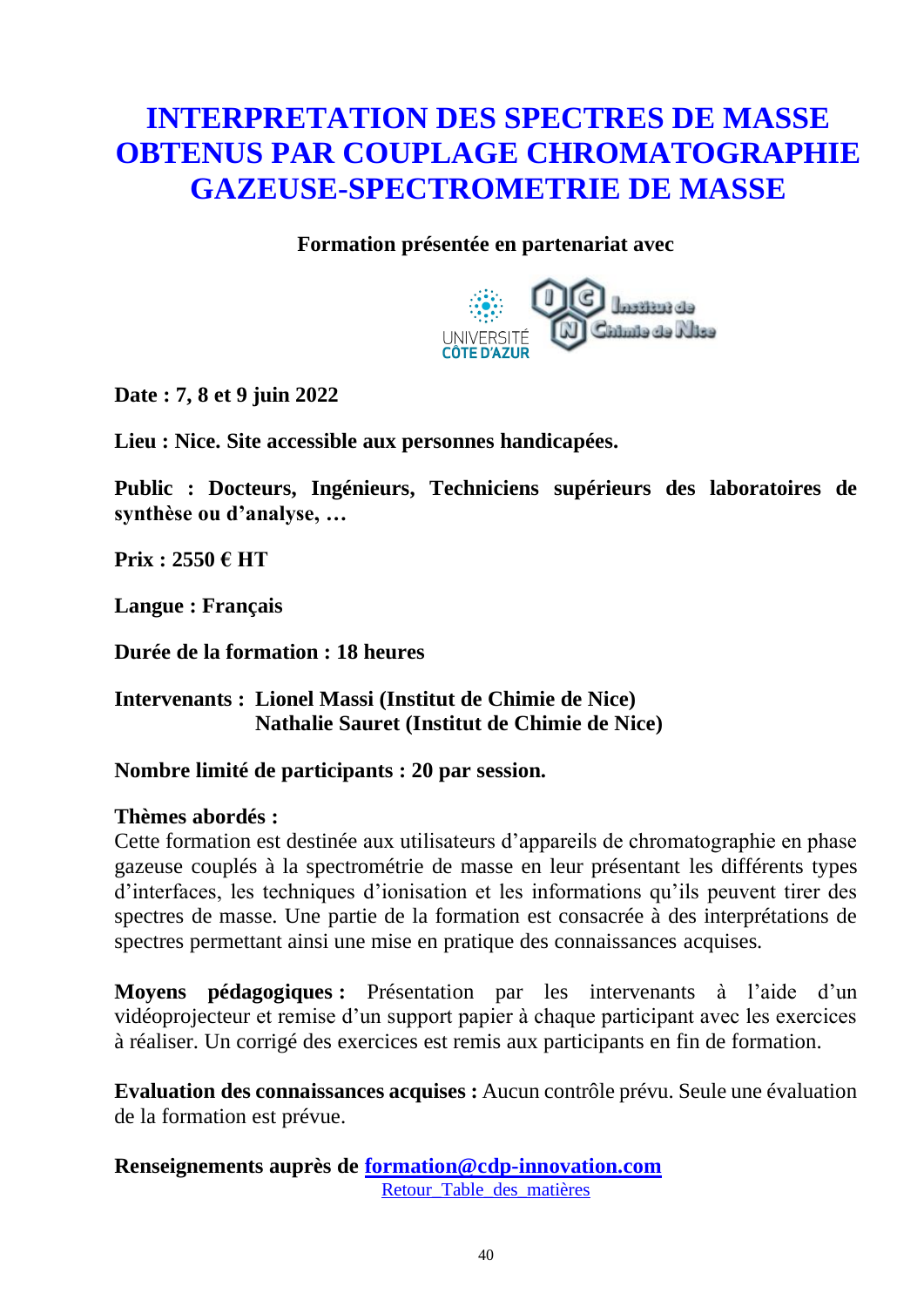## <span id="page-40-0"></span>**INTERPRETATION DES SPECTRES DE MASSE OBTENUS PAR COUPLAGE CHROMATOGRAPHIE LIQUIDE-SPECTROMETRIE DE MASSE**

**Formation présentée en partenariat avec**



**Date : 13, 14 et 15 juin 2022**

**Lieu : Nice. Site accessible aux personnes handicapées.**

**Public : Docteurs, Ingénieurs, Techniciens supérieurs des laboratoires de synthèse ou d'analyse, …**

**Prix : 2550 € HT**

**Langue : Français**

**Durée de la formation : 18 heures**

#### **Intervenants : Jean Roger Desmurs (CDP-Innocation ou Mohamed Mehiri (Institut de Chimie de Nice) Lionel Massi (Institut de Chimie de Nice)**

#### **Nombre limité de participants : 20 par session.**

**Thèmes abordés :** Cette formation est destinée aux utilisateurs d'appareils de chromatographie liquide couplés à la spectrométrie de masse en leur présentant les différents types d'interfaces, les techniques d'ionisation et les informations qu'ils peuvent tirer des spectres de masse. Une partie de la formation est consacrée à des interprétations de spectres permettant ainsi une mise en pratique des connaissances acquises.

**Moyens pédagogiques :** Présentation par les intervenants à l'aide d'un vidéoprojecteur et remise d'un support papier avec les exercices à réaliser à chaque participant. Les corrections des exercices sont remises en fin de formation sont remis aux participants.

**Evaluation des connaissances acquises :** Aucun contrôle prévu. Seule une évaluation de la formation est prévue.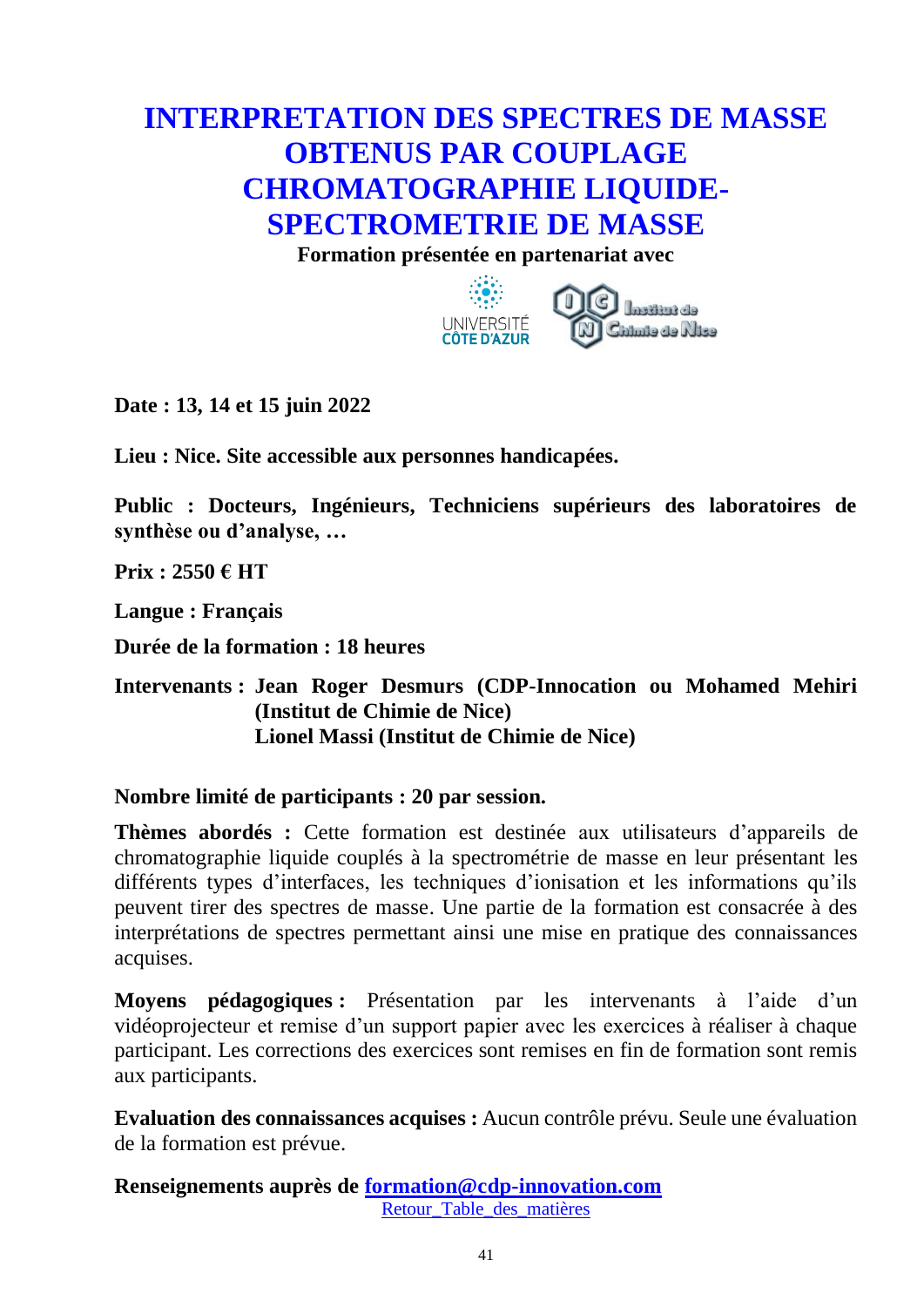## <span id="page-41-0"></span>**LA CHIMIE ORGANIQUE AU TRAVERS DES MECANISMES REACTIONNELS**



**Date : 30 novembre, 1 et 2 décembre 2022**

**Lieu : Lyon. Site accessible aux personnes handicapées.**

**Public : Chercheurs (Docteurs, Ingénieurs de recherche ou de développement, Techniciens, …)**

**Prix : 2550 € HT**

**Durée de la formation : 18 heures**

#### **Intervenants : Jean Roger Desmurs (CDP-Innovation) Jean Marc Paris (CDP-Innovation)**

#### **Nombre limité de participants : 20 par session.**

**Thèmes abordés :** Cette formation, réalisée sous forme de TD, a pour objectif de revoir la chimie organique. Cette approche à partir des mécanismes permet un apprentissage beaucoup plus raisonné de la chimie organique et une prédiction des sous-produits possibles.

**Moyens pédagogiques :** Présentation par les intervenants à l'aide d'un vidéoprojecteur et remise d'un support papier à chaque participant avec les exercices à réaliser. Une version du support avec les exercices corrigés est remise sur une clef USB à chaque participant en fin de formation.

**Evaluation des connaissances acquises :** Aucun contrôle prévu. Seule une évaluation de la formation est prévue.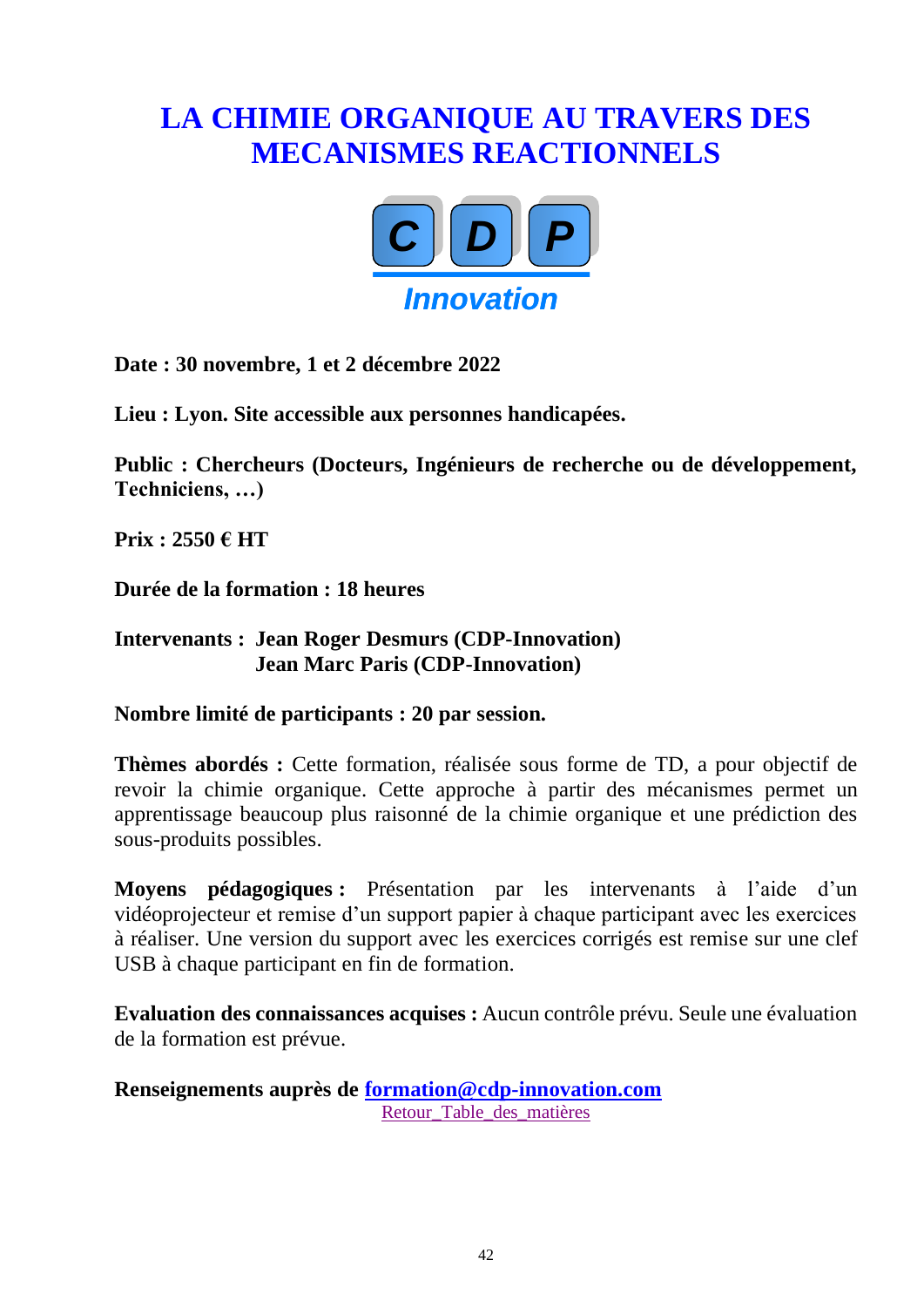## <span id="page-42-0"></span>**FORMATIONS SUR SITE**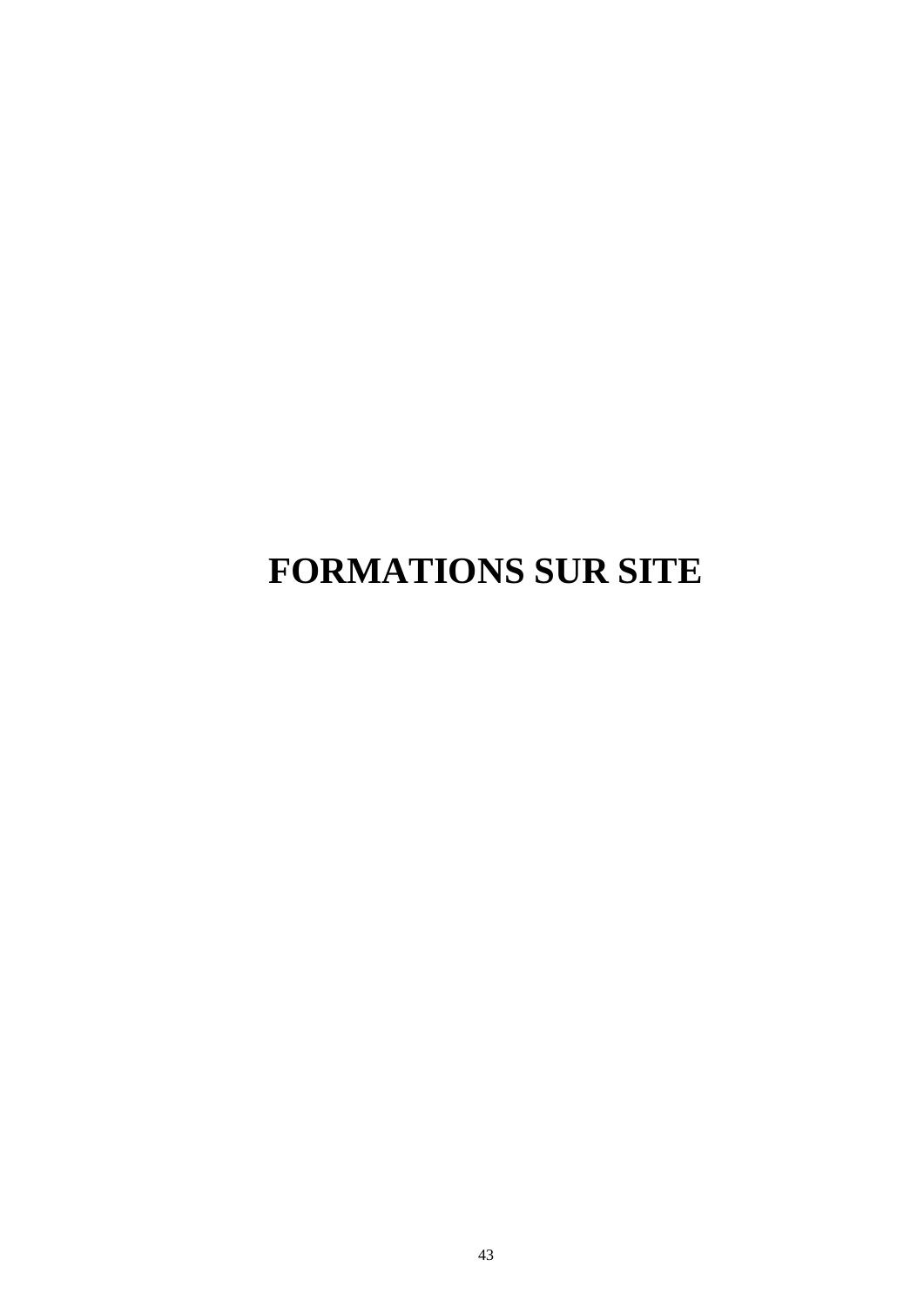## **CHIMIE ORGANIQUE**

<span id="page-43-0"></span>**Formation présentée en partenariat avec**



**Niveau : Cours de niveau licence**

**Public : Ingénieurs, Techniciens supérieurs des laboratoires de synthèse ou d'analyse, Chefs de projets, …**

**Prix sur devis**

**Langue : Français**

**Durée de la formation : 24 heures**

#### **Intervenants : Véronique Bellosta (ESPCI) Janine Cossy (ESPCI) Domingo Gomez Pardo (ESPCI) Jean Roger Desmurs (CDP-Innovation)**

**Nombre limité de participants : 20 par session.**

**Thèmes abordés :** Cette formation est destinée à des ingénieurs et des techniciens qui souhaitent revoir les bases de la chimie organique. La formation comprend des cours et des exercices.

**Moyens pédagogiques :** Présentation par les intervenants à l'aide d'un vidéoprojecteur et remise d'un support papier à chaque participant.

**Evaluation des connaissances acquises :** Aucun contrôle prévu. Seule une évaluation de la formation est prévue.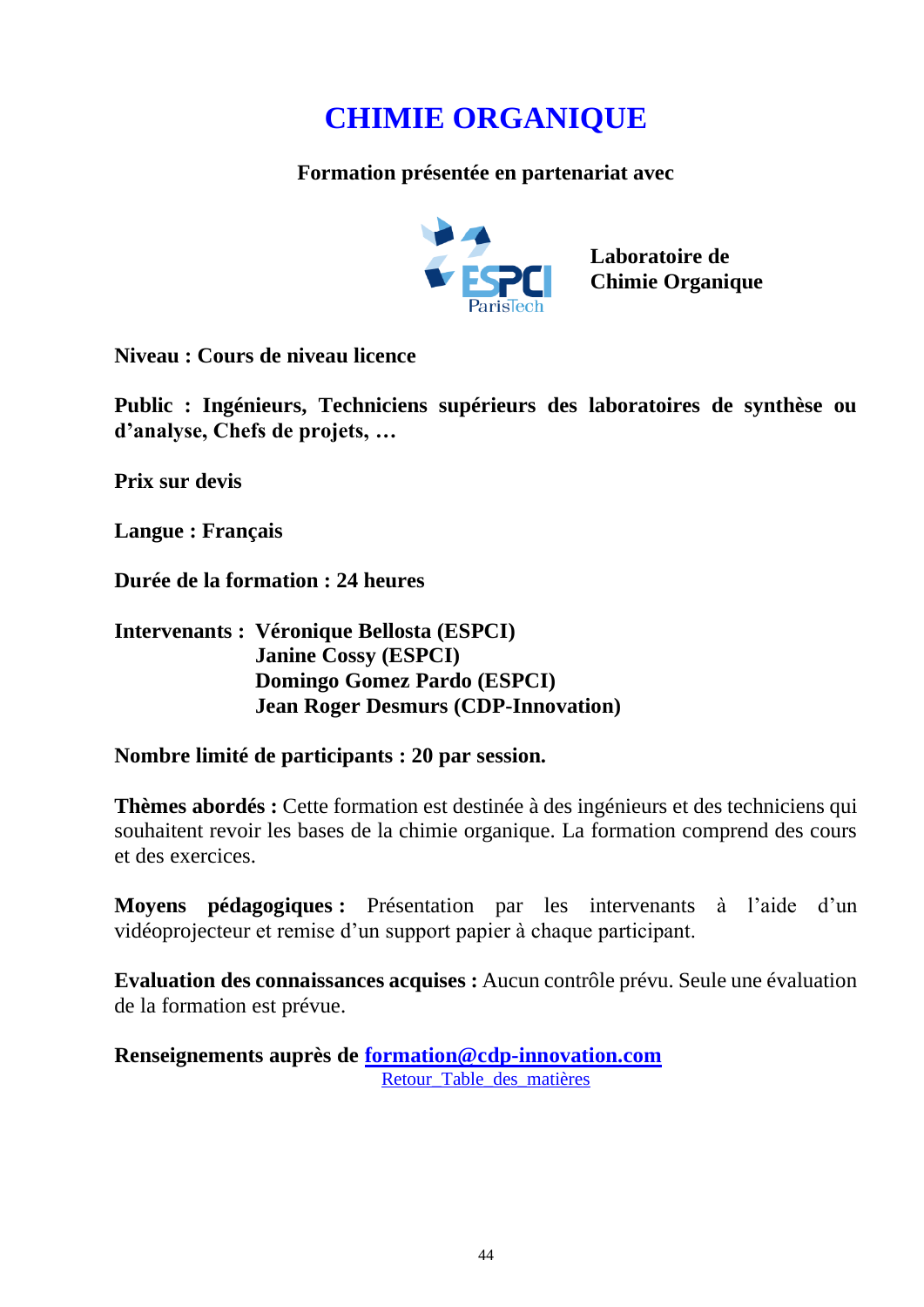## <span id="page-44-0"></span>**AUTRES FORMATIONS DISPONIBLES A LA DEMANDE**

Les formations ci-après ne seront réalisables qu'après engagement de 2 inscriptions pour les formations hors site ou sur devis en intra sur le site de la société.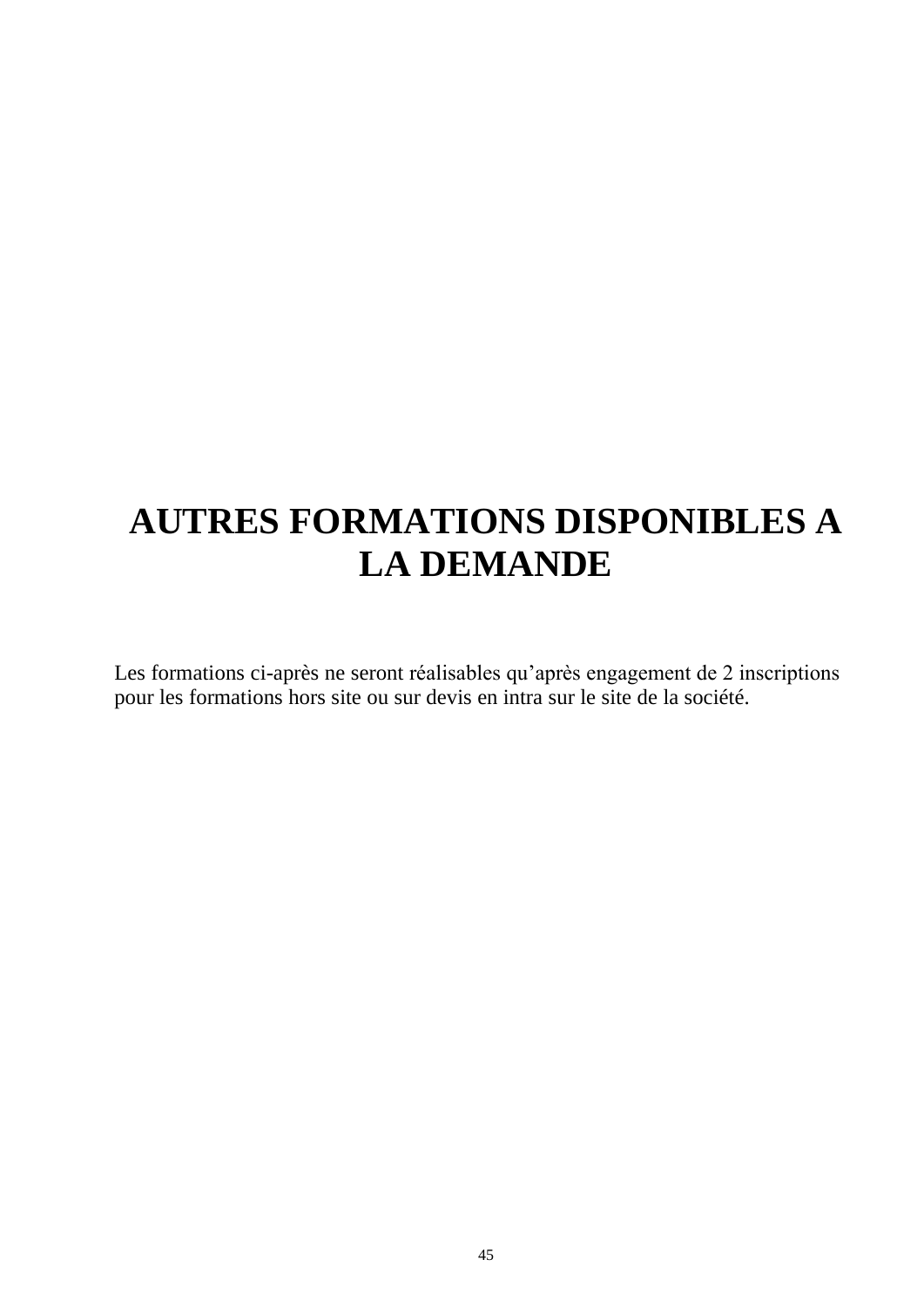| <b>TITRE</b>                           | <b>INTERVENANTS</b>                                   | <b>OBJETS</b>                                                                                                                                        | <b>PRIX</b><br><b>PAR</b><br>PARTICIPANT* | <b>DUREE</b>    |
|----------------------------------------|-------------------------------------------------------|------------------------------------------------------------------------------------------------------------------------------------------------------|-------------------------------------------|-----------------|
| <b>Analyse métaux</b><br>métalloïdes   | C. Hurel<br>(Université Cote<br>d'Azur)               | Présentation des<br>techniques<br>d'analyse des<br>métaux et<br>métalloïdes<br>(photométrie de<br>flamme,<br>absorption<br>atomique, ICP,<br>ICP-MS) | 1700€                                     | 12 <sub>h</sub> |
| <b>Antibactériens</b>                  | J. M. Paris<br>(ESPCI)                                | Présentation des<br>modes d'actions<br>des antibactériens,<br>les grandes classes<br>d'antibactériens.                                               | 850€                                      | 6h              |
| Aromathérapie                          | <b>Nadine Martinet</b><br>(Université Cote<br>d'Azur) | Présentation<br>générale de<br>l'aromathérapie                                                                                                       | 1700€                                     | 12 <sub>h</sub> |
| $C, N, O-$<br><b>Arylation</b>         | M. Taillefer<br>(ENSCM)                               | Méthodes<br>d'arylation et<br>comparaison des<br>spécificités du<br>palladium et du<br>cuivre.                                                       | 1700€                                     | 12 <sub>h</sub> |
| Circular<br>Dichroism                  | M. Mehiri<br>(Université Cote<br>d'Azur               | Principe et<br>utilisation du<br>dichroïsme<br>circulaire dans la<br>détermination de<br>configuration<br>absolue d'une<br>molécule<br>asymétrique   | 1700€                                     | 12h             |
| Compléments<br>alimentaires            | <b>Nadine Martinet</b><br>(Université Cote<br>d'Azur  | Présentation<br>générale de<br>l'utilisation des<br>compléments<br>alimentaires                                                                      | 1700€                                     | 12 <sub>h</sub> |
| <b>Conception et</b><br>utilisation de | J. M. Paris                                           | La formation a<br>pour objectif                                                                                                                      | $2550 \,\mathrm{E}$                       | 12h             |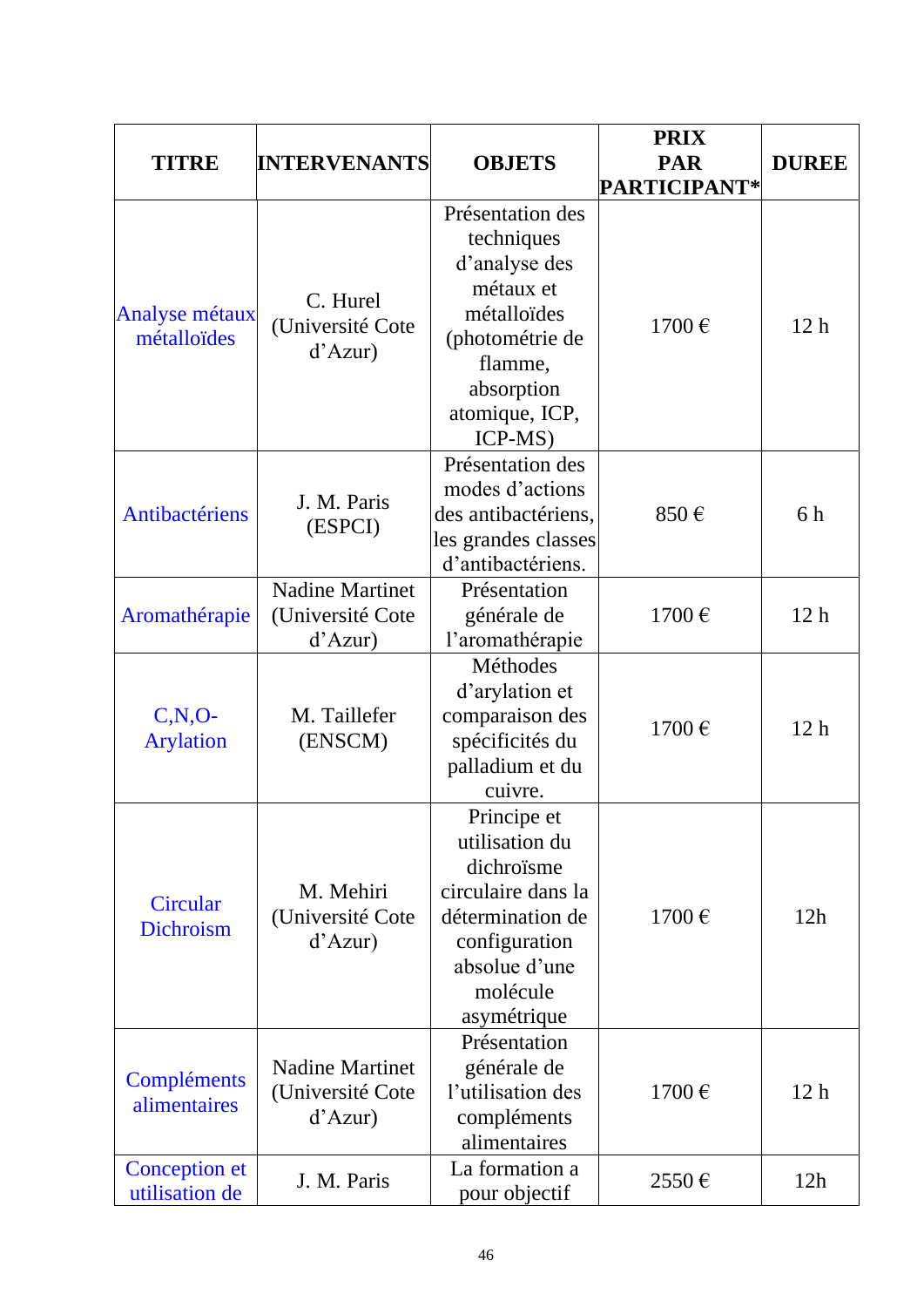| base de données    |                    | d'apprendre aux      |               |                 |
|--------------------|--------------------|----------------------|---------------|-----------------|
| structurales       |                    | participants à créer |               |                 |
|                    |                    | une base de          |               |                 |
|                    |                    | données              |               |                 |
|                    |                    | structurales         |               |                 |
|                    |                    | Development of       |               |                 |
|                    |                    | controlled radical   |               |                 |
| Controlled         | D. Gigmes          | polymerization.      |               |                 |
| Radicalar          | (Université d'Aix- | Preparation of new   | 1700€         | 12h             |
| polymerization     | Marseille)         | polymers (Block      |               |                 |
|                    |                    | polymers, comb       |               |                 |
|                    |                    | polymers)            |               |                 |
|                    |                    | Rôle du fluor dans   |               |                 |
|                    |                    | l'activité des       |               |                 |
| <b>Fluorine</b> in | V. Gouverneur      | produits             |               |                 |
| <b>Medicinal</b>   | (Université        | pharmaceutiques.     | 1700€         | 12 <sub>h</sub> |
| <b>Chemistry</b>   | d'Oxford)          | <b>Méthodes</b>      |               |                 |
|                    |                    | d'introduction du    |               |                 |
|                    |                    | fluor.               |               |                 |
| Les Bases de la    |                    |                      |               |                 |
| <b>Chimie</b>      | J. R. Desmurs      | Cours destinés à     | 2550 à 4800 € | 18 à 36h        |
| Organique          | (CDP-Innovation)   | des opérateurs       |               |                 |
|                    |                    | Permettre aux        |               |                 |
|                    |                    | chimistes de         |               |                 |
| Recherche et       |                    | générer plus         |               |                 |
| évaluation de      |                    | d'idées pour la      |               |                 |
| nouvelles voies    | J. R. Desmurs      | synthèse de leurs    |               |                 |
| d'accès            | <b>J.M Paris</b>   | produits             | Sur devis     | 12h             |
| (Travaux           | (CDP-Innovation)   | Evaluer la qualité   |               |                 |
| dirigés)           |                    | des propositions de  |               |                 |
|                    |                    | synthèse             |               |                 |
|                    |                    |                      |               |                 |

\*Inscripion de 2 participants minimum requise

• [Retour\\_Table\\_des\\_matières](#page-1-0)